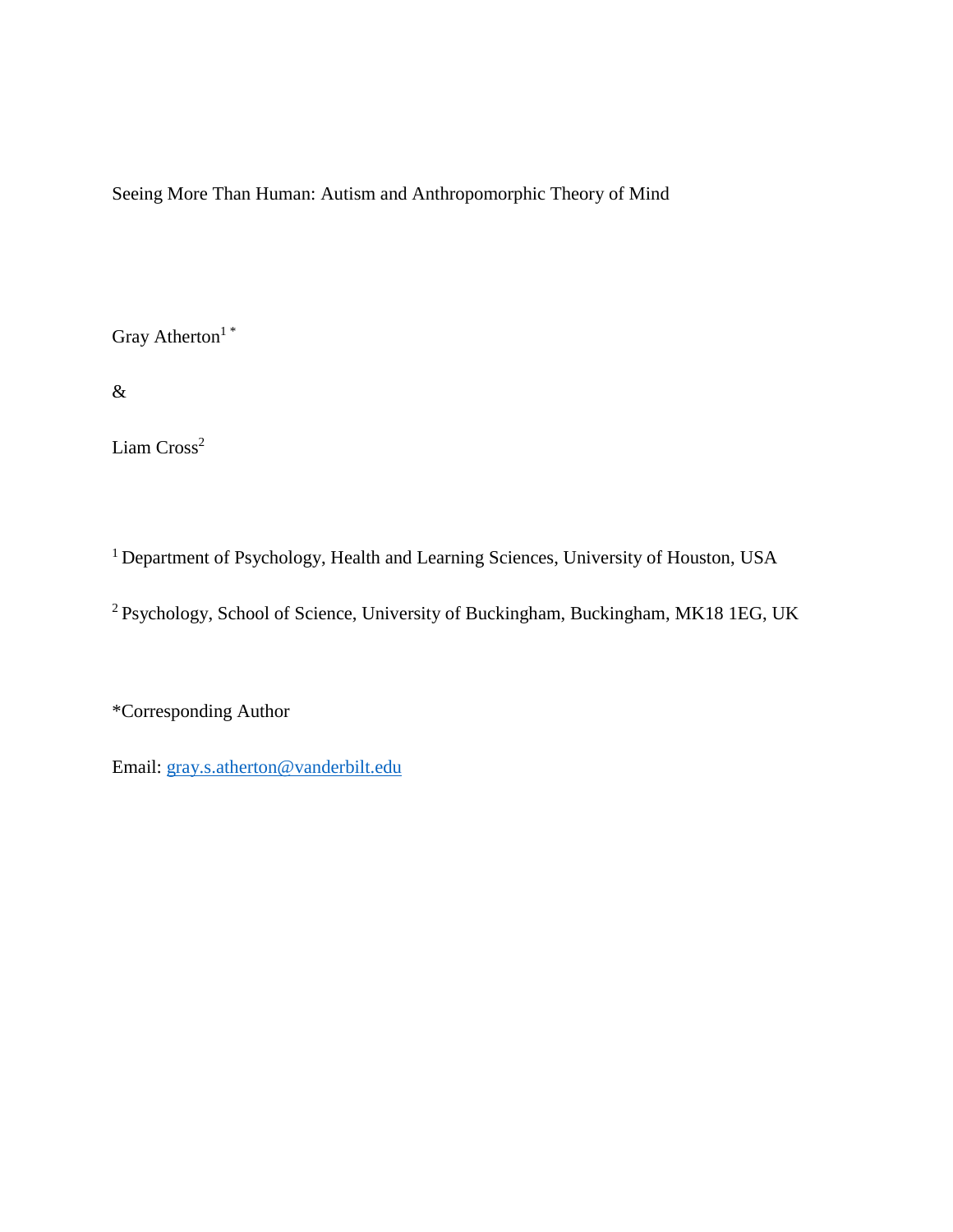# **ABSTRACT**

Theory of mind (ToM) is defined as the process of taking another's perspective.

Anthropomorphism can be seen as the extension of ToM to non-human entities. This review examines the literature concerning ToM and anthropomorphism in relation to individuals with Autism Spectrum Disorder (ASD), specifically addressing the questions of how and why those on the spectrum both show an increased interest for anthropomorphism and may even show improved ToM abilities when judging the mental states of anthropomorphic characters. This review highlights that while individuals with ASD traditionally show deficits on a wide range of ToM tests, such as recognizing facial emotions, such ToM deficits may be ameliorated if the stimuli presented is cartoon or animal-like rather than human form. Individuals with ASD show a greater interest in anthropomorphic characters and process the features of these characters using methods typically reserved for human stimuli. Personal accounts of individuals with ASD also suggest they may identify more closely with animals than other humans. It is shown how the social motivations hypothesized to underlie the anthropomorphizing of non-human targets may lead those on the spectrum to seek social connections and therefore gain ToM experience and expertise amongst unlikely sources.

**Keywords**: Anthropomorphism; autism; theory of mind; social cognition; perspective taking; mentalizing; animals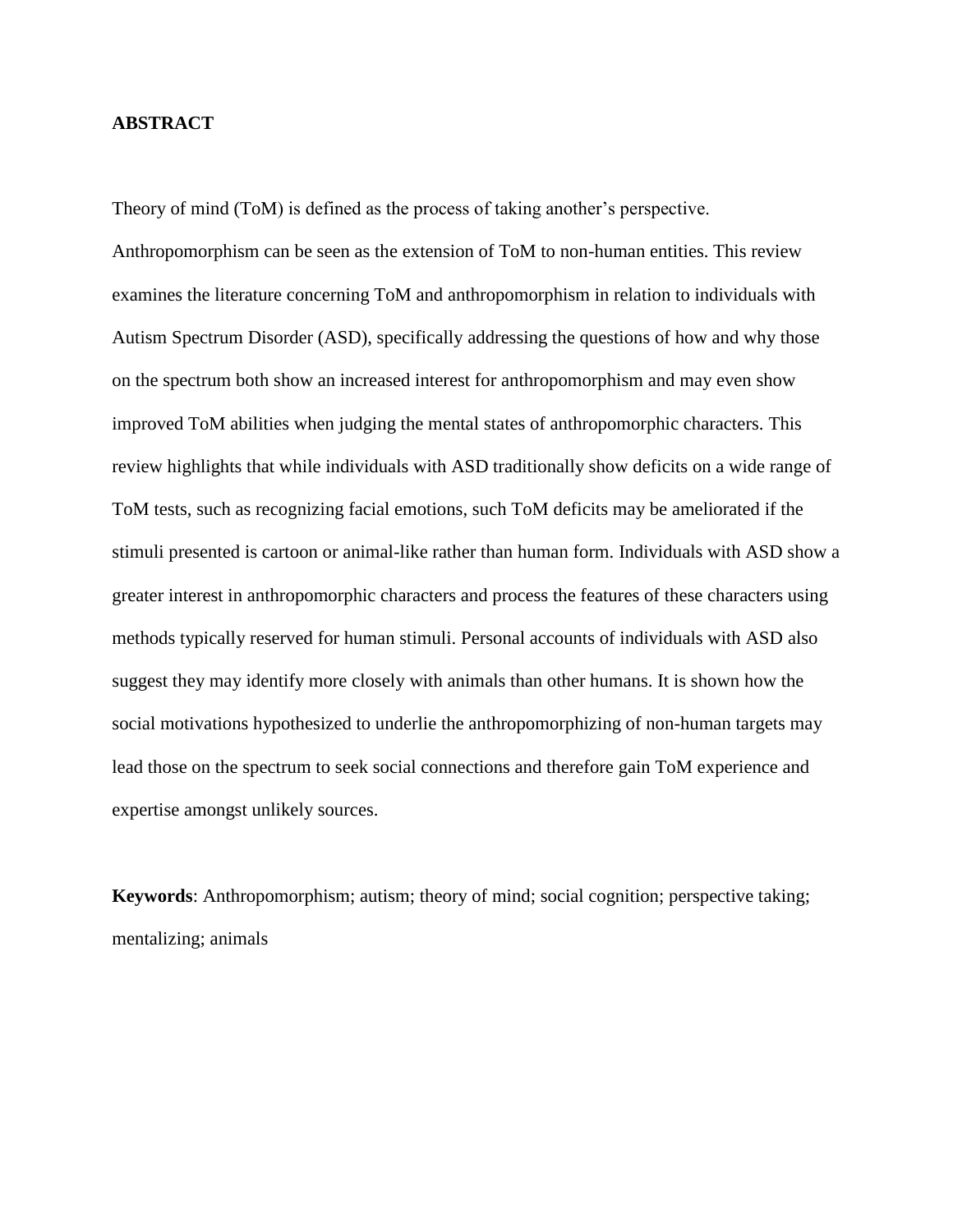*It took me a long time to figure out that I see things about animals other people don't. And it wasn't until I was in my forties that I finally realized I had one big advantage over the feedlot owners who were hiring me to manage their animals: being autistic. Autism made school and social life hard, but it made animals easy (Grandin & Johnson, 2009, p. 1).*

Anthropomorphism is the ascription of human features to non-human entities (Epley, Waytz, & Cacioppo, 2007), and it often occurs when non-human entities are perceived as behaving both intentionally and unpredictably (Waytz, Morewedge, et al., 2010). Perhaps one reason individuals are more likely to anthropomorphize entities that are unpredictable is that human behavior can be equally difficult to predict, governed by a complex system of nonobservable cognitions, beliefs, and motivations (Evans & Stanovich, 2013). Luckily, early in life we learn to attend to nuances in behavior that allow for an intrinsic tracking of other's intentions (Onishi & Baillargeon, 2005). Thus, when non-human entities behave invariably, we reflexively attempt to make sense of that behavior, by tracing it back to a particular goal or purpose.

The act of delineating a person's goal or purpose involves using theory of mind (ToM). ToM is a form of social cognition that refers to the ascription and recognition of thoughts, emotions and beliefs to the self and others and to recognize that another's perspectives are different to our own (Baron-Cohen, 1999). When people ponder the goals or motivations of nonhuman entities, they are essentially using ToM. Humanizing the behavior of non-human entities is a pathway towards using ToM to understand their motivations or intentions, thus anthropomorphism and ToM are closely connected (Epley et al., 2007). Areas of the brain such as the temporoparietal junction (TPJ), which activates in accordance with ToM, also activates when anthropomorphizing (Chaminade, Hodgins, & Kawato, 2007) and when rationalizing the behavior of both humans and animals (Spunt, Ellsworth, & Adolphs, 2017). Additionally, the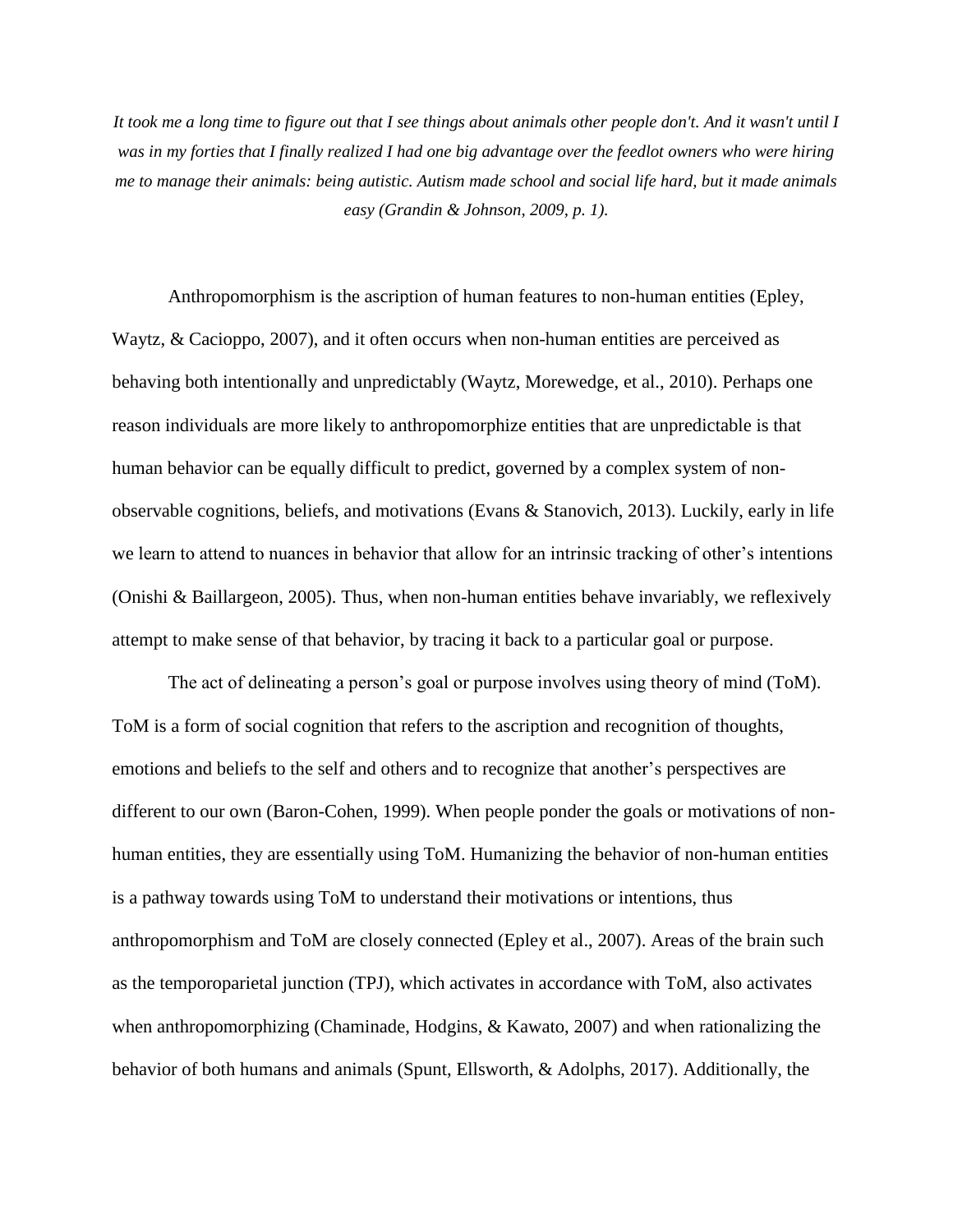more a person anthropomorphizes, the larger the areas of the brain that are responsible for ToM processing (Cullen, Kanai, Bahrami, & Rees, 2014), highlighting the connection between anthropomorphism and ToM.

There is some evidence that ToM and, by association, anthropomorphism, reflect a more general predictive strategy people use to process unpredictability in the environment, independent of any one agent's human-like properties, called predictive encoding (Friston & Frith, 2015). For instance, in the "uncanny valley," when a stimuli is presented as human, such as a humanoid robot, yet their behavior is *too* predictable or mechanical, numerous error signals are transmitted, and as a result it is difficult to predict the robot's actions (Saygin, Chaminade, Ishiguro, Driver, & Frith, 2012). Thus, at its most basic level, it is likely that ToM, and in turn anthropomorphism, is triggered through a more general recognition of behavioral patterns through a process of predictive encoding.

However, it is also true that anthropomorphism is not simply the mind engaging in more general predictive strategies, but it also involves applying a human schema to better understand non-human agents. This process can be observed when individuals take the Social Attribution Task, in which people increasingly attribute human behavioral patterns to animated shapes (Heider & Simmel, 1944). By humanizing non-human agents, individuals are better equipped to utilize predictive encoding strategies. As people have extensive knowledge of the types of goals that underlie such behaviors in human agents, the more one humanizes an unpredictable gadget, the easier it becomes to predict, said gadget's future behavior (Waytz, Morewedge, et al., 2010). This helps explain why, in contrast, dehumanizing an agent, such as the robot in the "uncanny valley," leads to particularly strong predictive encoding disruptions (Saygin, Chaminade, Ishiguro, Driver, & Frith, 2012).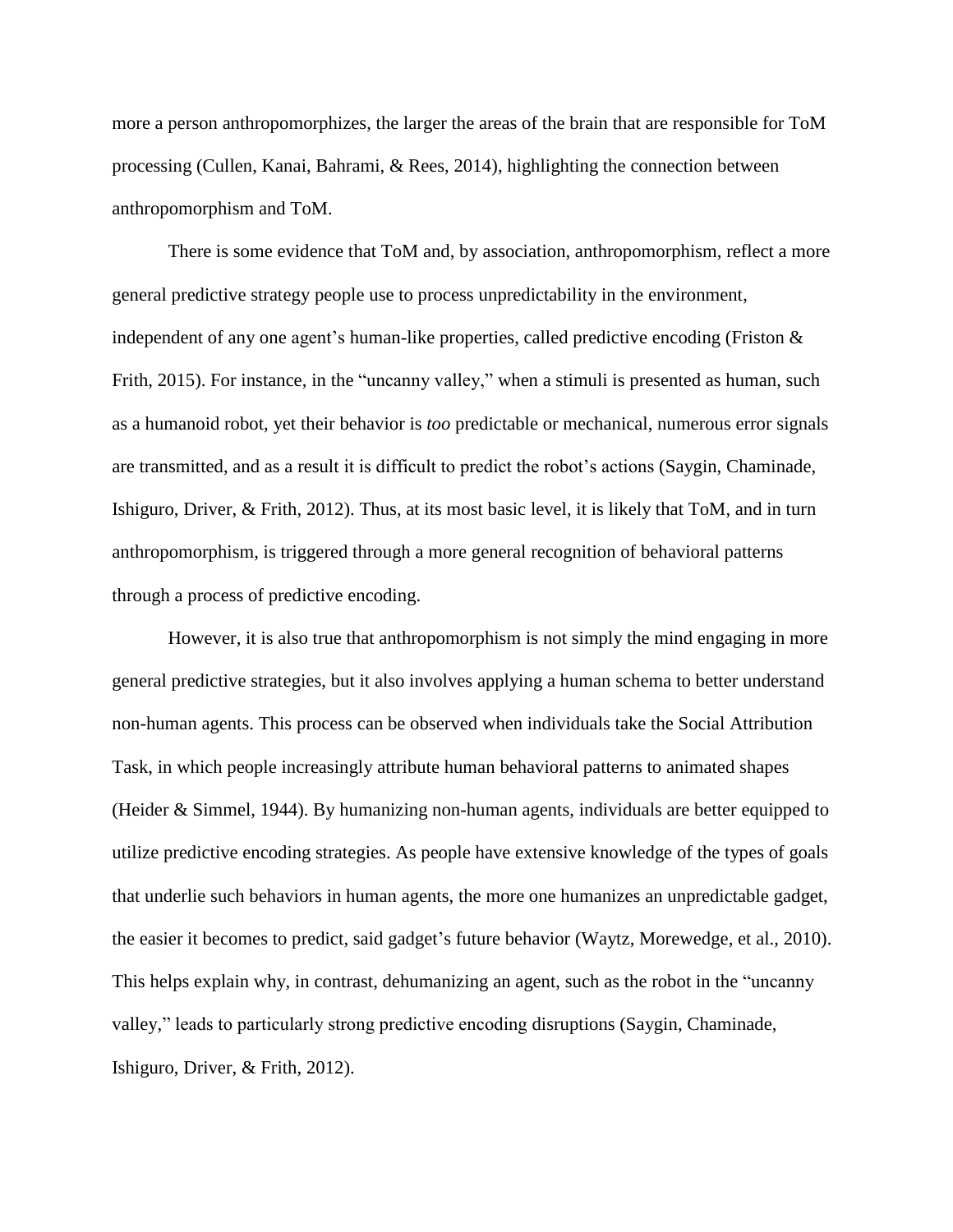Arguably the largest store of knowledge about human agency comes from an understanding of one's own behavioral antecedents and outcomes, which can aid in the representation of what may underlie a person's actions. Humphrey (1984) refers to this as "reflexive consciousness" or the ability to map the externalizing behaviors of others onto the internal experience of the self. Evidence for reflexive consciousness within the brain has come through the discovery of a mirror neural network, which supports the activation of one's own motoric brain regions even when only passively viewing the actions of others (Kohler et al., 2002), as well as a "default network" in cortical midline structures of the brain, which activates in relation to both self-related and socially-related thoughts (Uddin, Iacoboni, Lange, & Keenan, 2007). Both networks reveal the important role self-conceptualization plays when both processing other's actions and representing their mental states.

Therefore, it is likely that one reason people anthropomorphize is that they are not only "humanizing" an unfamiliar agent, but more specifically they are *personalizing* the agent to activate self-representations and simulate the other's experience. Thus, it is not surprising that a critical effect following ToM and anthropomorphic engagement with another includes perceiving that agent as more similar to the self (Epley et al., 2007), viewing them more empathically (Waytz, Cacioppo, & Epley, 2010), and displaying a greater desire to interact with them in socially desirable ways (Waytz, Cacioppo, et al., 2010). As we develop expertise in using ToM to predict the actions of others, and even ourselves, we become most capable of understanding non-human agents by attributing human motivations to their behaviors, therefore giving rise to anthropomorphism (Waytz, Morewedge, et al., 2010). But what if a person does not develop such an interest and expertise in human cognition? What if they struggle to self-reference? Can they anthropomorphize?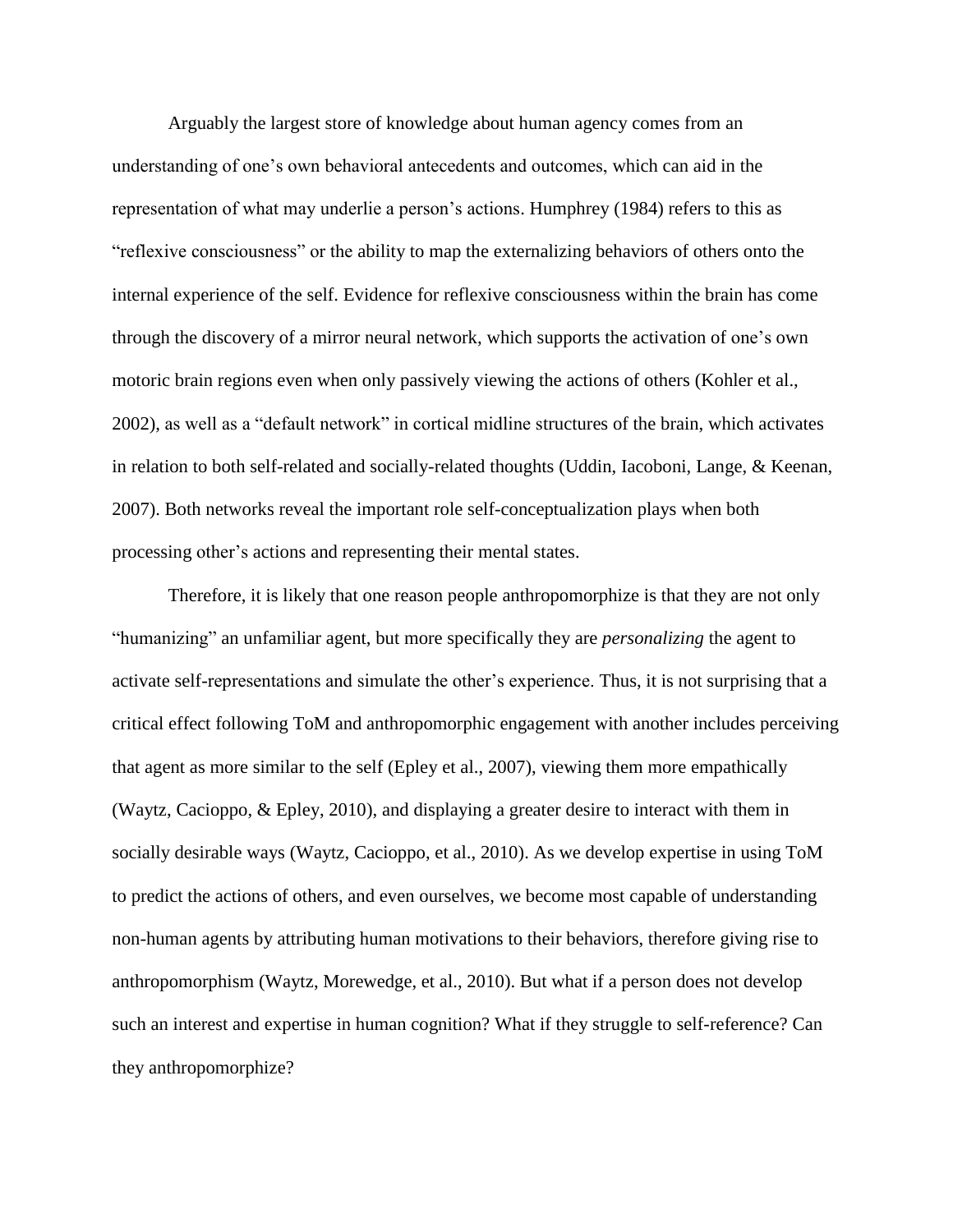Such questions are particularly pertinent with regard to autism spectrum disorder (ASD), a condition in which affected individuals show, in comparison to those who are neurotypical (NT), deficits in ToM (Baron-Cohen et al., 2015; Kana et al., 2015), poor self-referential cognition (Lombardo, Barnes, Wheelwright, & Baron-Cohen, 2007), decreased mirror neural activity (Oberman et al., 2005) and weakened connections within the default network (Weng et al., 2010), all of which are mechanisms conjectured to play an intrinsic role in anthropomorphizing. As will be explored throughout this review, despite these differences, which would presumably contribute to a particularly weakened ability to anthropomorphize, individuals with ASD appear to display an affinity for anthropomorphism and an even stronger performance on ToM tasks when agents are non-human. Explanations for relative strengths within this population in relation to the processing of anthropomorphic ToM will be discussed.

## **Autism Spectrum Disorder**

ASD is a neurodevelopmental disorder that affects approximately 1 in 68 individuals (CDC, 2014). Those affected possess atypical social and communicative styles, and restricted, repetitive behaviors and interests (APA, 2013). Some believe that these two symptoms are somewhat separable (Brunsdon & Happé, 2014), as individuals with ASD often have significant variation in symptom profiles (Geschwind & Levitt, 2007). There are several prominent theories commonly used to explain the mechanisms believed to underpin ASD. Among them are the Empathizing/Systemizing theory (Baron‐ Cohen, 2009), the Enhanced Perceptual Functioning theory (Mottron, Dawson, Soulieres, Hubert, & Burack, 2006), and the Social Motivation theory (Chevallier, Kohls, Troiani, Brodkin, & Schultz, 2012). These three theories largely center upon the hypothesized mechanisms which underlie the social and perceptual differences found in ASD, each will now be briefly explored.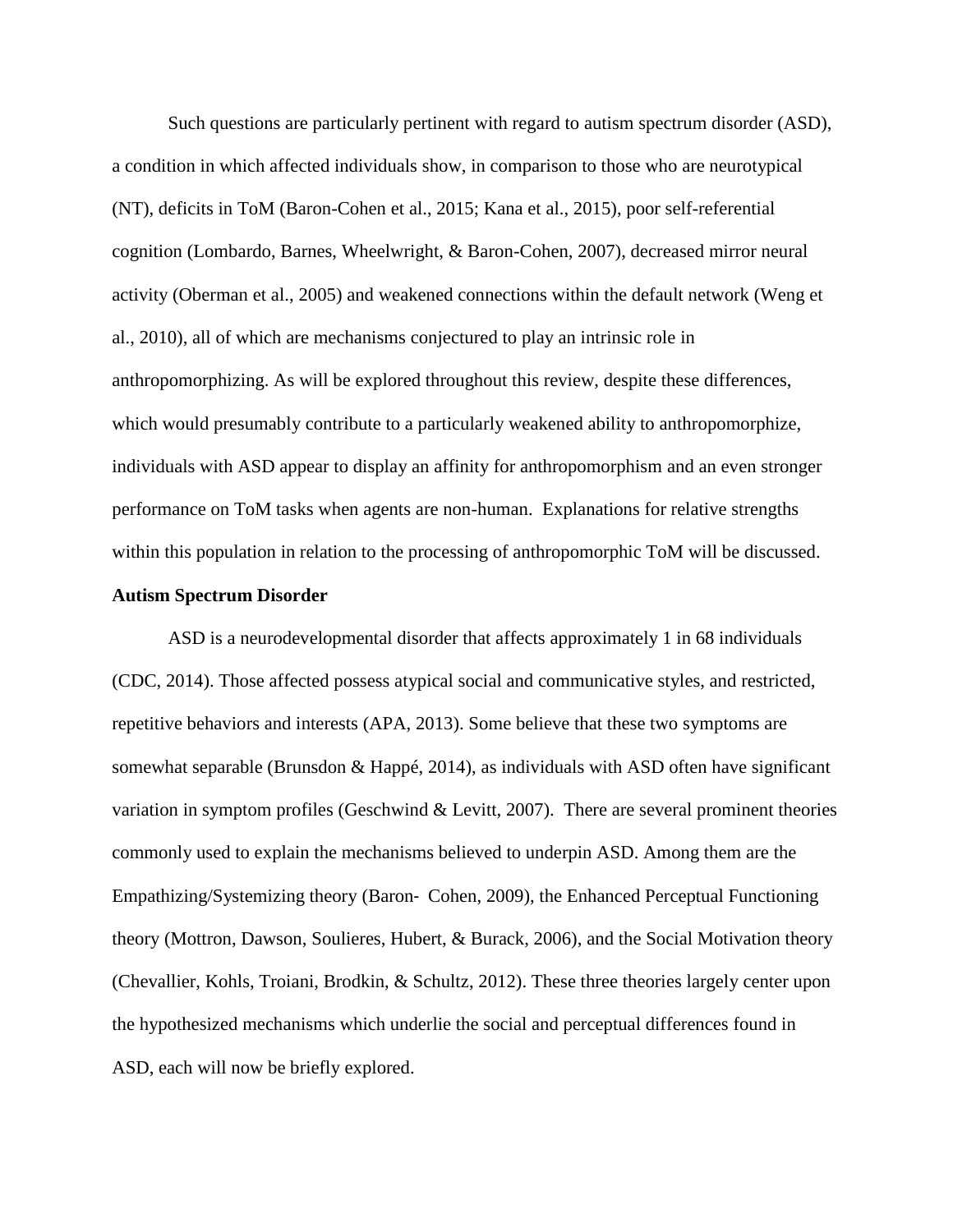The Empathizing/Systemizing theory of ASD is comprised of two elements; an empathetic/ToM deficit often referred to as "mind blindness," and a penchant towards systematic stimuli conforming to rule-based logic, such as numbers or mechanical objects (Baron-Cohen, 2009). Evidence of empathy deficits within ASD include cognitive difficulties such as failure to pass false belief tasks (Baron-Cohen, Leslie, & Frith, 1985), and affective impairments such as reduced ability to process facial emotions (Baron-Cohen, Wheelwright, Hill, Raste, & Plumb, 2001), or poor automatic tracking of non-verbal cues (Schuwerk, Vuori, & Sodian, 2015). The systemizing element of the theory refers to the ability to understand and use rule-based reasoning or logic, which Baron-Cohen (2009) connects with an increased competence those with ASD often demonstrate in domains such as science and mathematics. However, as understanding social systems requires more "gestalt" or holistic interpretations, a penchant for systemizing could impede development in other areas. Indeed, research suggests that tendencies towards empathizing and systemizing have a strong inverse relationship in clinical samples (Grove, Baillie, Allison, Baron-Cohen, & Hoekstra, 2013), indicating that those with ASD may be approaching empathy tasks systematically. However, as will be highlighted in this review, several studies show those on the spectrum do not have a global deficit towards empathizing, as this theory suggests, yet this ability is intact when social stimuli is anthropomorphic rather than human.

Enhanced Perceptual Functioning theory (EPF) (Mottron et al., 2006) instead argues that people with ASD can indeed process globally, even at times showing strengths relative to controls (Perreault, Gurnsey, Dawson, Mottron, & Bertone, 2011). However, it is hypothesized that the heightened perceptual sensitivities to lower order stimuli demonstrated by superior visual acuity (Gliga et al., 2015), sensitivity to musical pitch (Bonnel et al., 2003), motion perception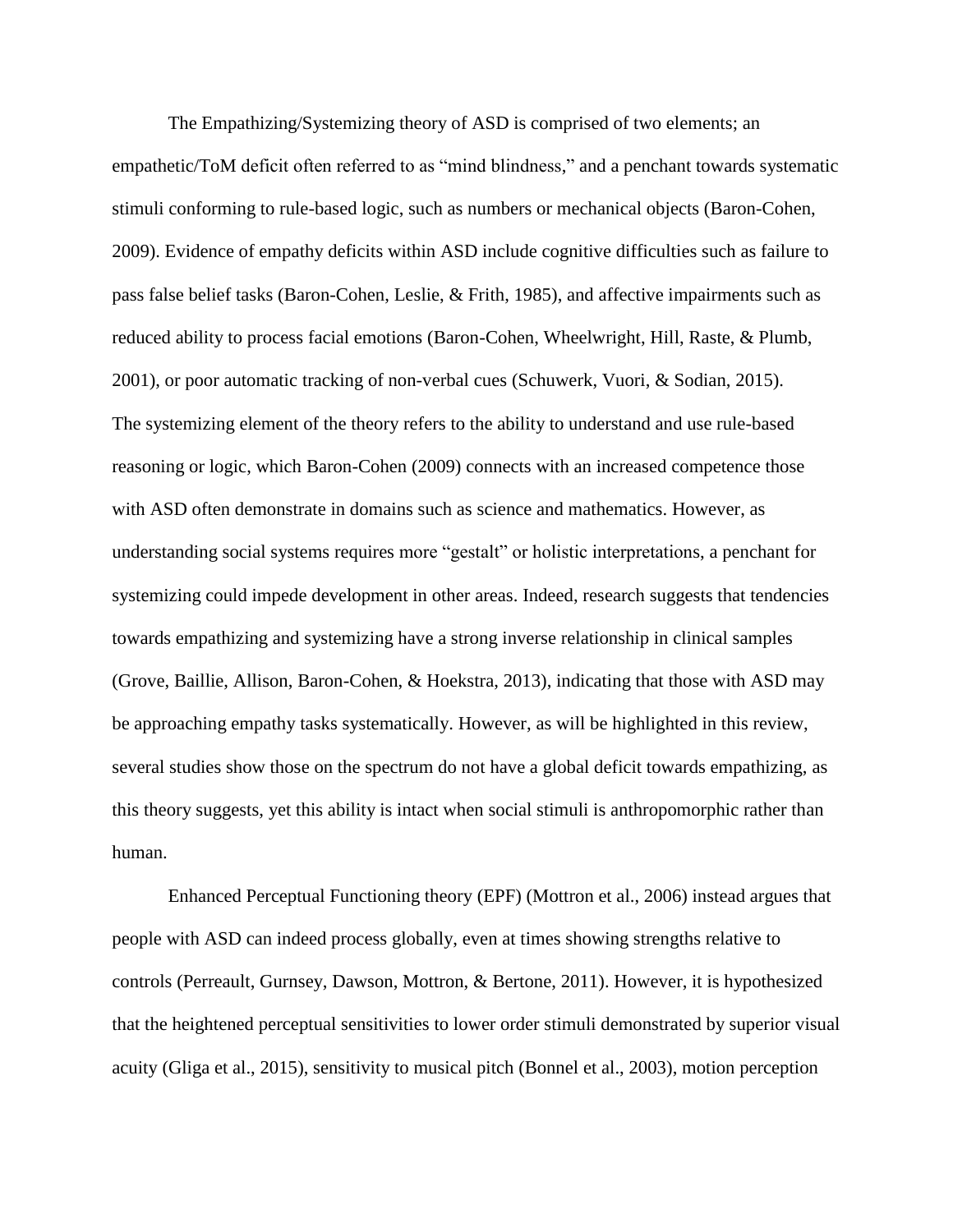(Foss-Feig, Tadin, Schauder, & Cascio, 2013) and even tactile sensitivity (for a review see Ben-Sasson et al., (2009)), may lead to significant processing differences which may have downstream effects. For instance, as those with ASD show a diminished sensitivity to complex stimuli (Bertone, Mottron, Jelenic, & Faubert, 2005; Boer, Eussen, & Vroomen, 2013) it may be that they increasingly rely on their enhanced lower-level sensory perception and thus struggle updating their processing strategies (Zaidel, Goin-Kochel, & Angelaki, 2015).

Heightened discriminatory abilities in relation to low-level object features in a domain (i.e. pitch, letters, digits or 2-D visuo-perceptual properties), may also underlie the circumscribed interests (CIs) in relation to a defined class of units often found to exist in this population (Baron-Cohen, Ashwin, Ashwin, Tavassoli, & Chakrabarti, 2009). CIs in ASD have been found to be particularly intense, interfering and idiosyncratic compared to NTs (Anthony et al., 2013). The role of CIs in ASD with regards to processing advantages and disadvantages are themselves somewhat paradoxical in this population. For one, a person with ASD's exposure to areas related to CIs can in many instances lead to "savant" type abilities in which a person shows extreme talent in relation to knowledge of a particular domain (Happé & Frith, 2010). However, research indicates that the presence of CI related stimuli can divert attention from social stimuli , and increase perseverative behaviors (Sasson, Turner‐ Brown, Holtzclaw, Lam, & Bodfish, 2008). Some research indicates that in certain situations, such as when both a NT peer and child with ASD are interacting in relation to the child's CI, such as playing with a toy boat or plane, social initiation is enhanced (Boyd, Conroy, Mancil, Nakao, & Alter, 2007). Children with ASD have also been shown to be more likely to follow another's social gaze when directed towards CI stimuli (Thorup, Kleberg, & Falck-Ytter, 2017). This indicates that while when unmonitored, CIs can divert social attention, they can also be mechanisms for inducing positive social behaviors,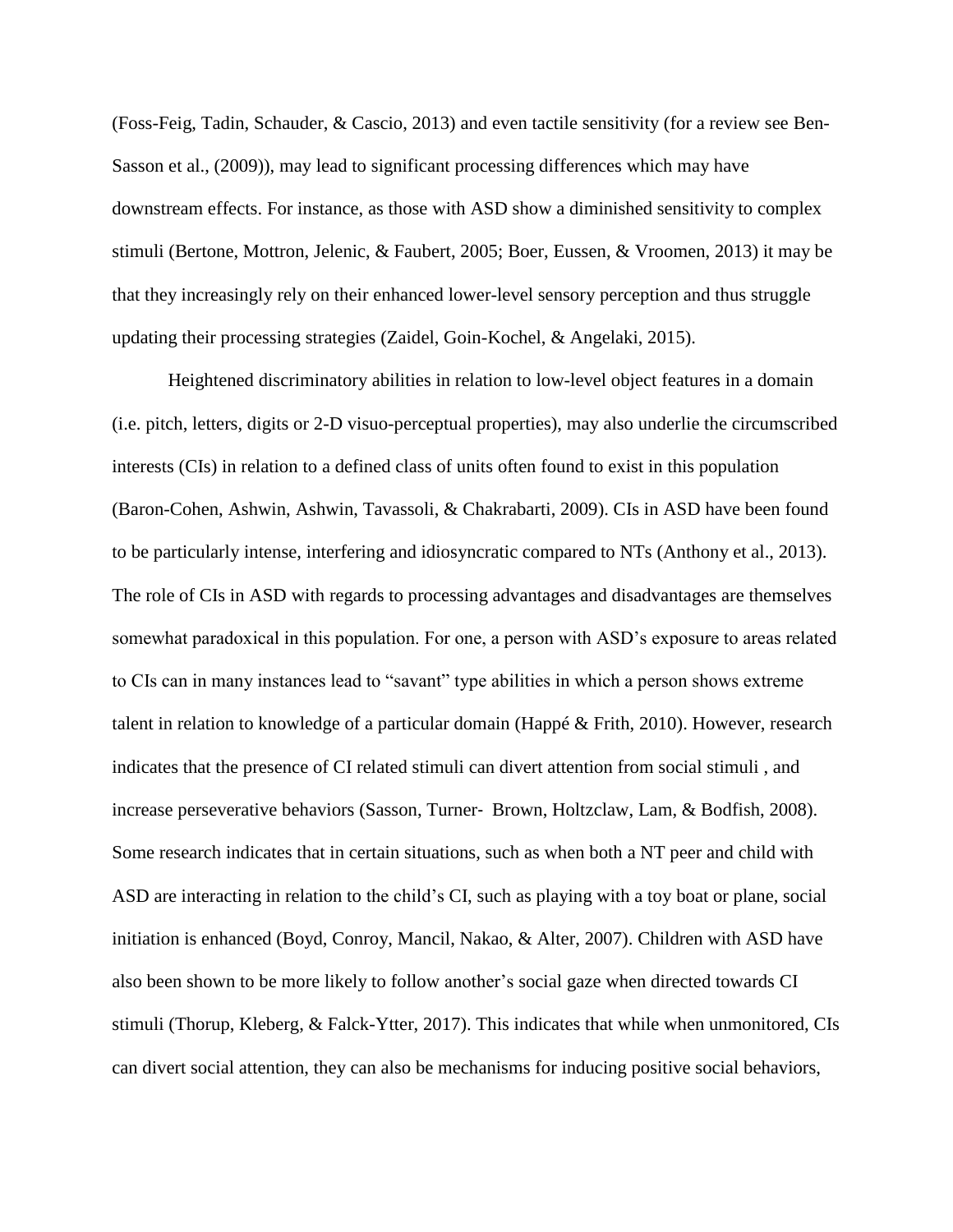It has also been conjectured that the heightened sensory perception, and the presence of CIs, may carry a specifically social cost to those with the condition (Unruh et al., 2016). Social Motivation theory (SM) of ASD (Chevallier et al., 2012), argues that the population's empathy and perceptual differences may not receive the types of neurohormonal "rewards" typically experienced when interacting socially with others (Chaminade, Da Fonseca, Rosset, Cheng, & Deruelle, 2015). Instead, stimuli representing restricted interests have been shown to activate reward circuitry that in NTs are stimulated by social stimuli (Foss-Feig et al., 2016; Grelotti et al., 2005). While causality is difficult to infer, those that prescribe to a "social first" model of ASD believe that the enhanced ability to discriminate lower level stimuli may in part develop due to an absence of typical social development, such as the ability to engage in joint attention (Mundy, Sullivan, & Mastergeorge, 2009). As young children with ASD are impaired in joint attention in the first years of life (Charman, 2003), and as joint attention is thought to underlie ToM (Sodian & Kristen-Antonow, 2015), it may be that lower level perceptual strengths develop in place of skills such as ToM which develop through more social learning methods. Subsequent difficulties with skills like ToM have been shown to longitudinally impair social functioning and peer relations (Banerjee, Watling, & Caputi, 2011), and thus poor ToM may negatively influence a person with ASD's motivation later in life to engage in social interactions. Research indicates that adults with ASD, who have been shown to experience increased rates of loneliness, depression and anxiety, and cite social reasoning difficulties as a significant source of their isolation (Jobe & Williams White, 2007). Thus, an aspect of SM theory involves the possibility that decreased social rewards processing may be in part a downstream consequence of the negative social experiences those with ASD symptoms often endure (Wood & Gadow, 2010).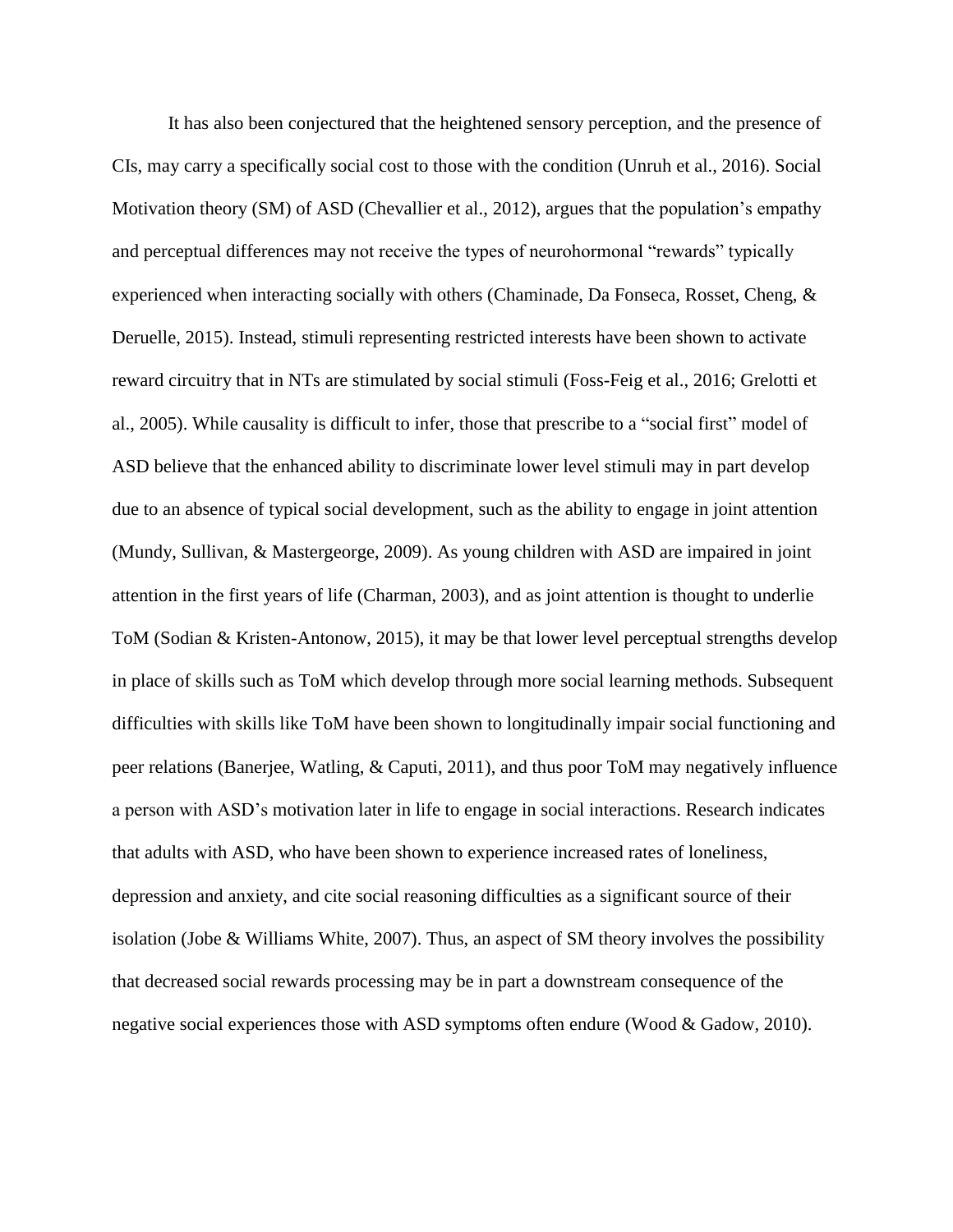Both the increased salience of lower level stimuli, particularly those that align with circumscribed interests (CI), and the decreased salience of non-systematic, social stimuli that may impact social motivation (SM), could help explain why people with ASD often have difficulties using ToM, which necessitates gestalt processing through complex modalities (for instance nonverbal body language coupled with explicit vocal communication), and socially directed attention (Frith & Frith, 2006). As ToM deficits have been shown to persist throughout development (Schneider, Slaughter, Bayliss, & Dux, 2013) and correspond heavily to ASD symptom severity (Hoogenhout & Malcolm-Smith, 2017), it is an important mechanism for understanding ASD symptomology and trajectory. As research indicates that current ToM interventions demonstrate poor transfer into real life settings (Marraffa & Araba, 2016), finding ways in which ToM may be intrinsically rewarding to those with ASD, such as through anthropomorphism, could be a vital tool for researchers and community stakeholders alike. The ability and affinity to anthropomorphize in those with ASD will be explored in relation to the above theories throughout the remainder of this review.

#### **Anthropomorphism and ASD**

There is some evidence that people with ASD, despite ToM deficits in relation to human stimuli, have intact or even enhanced ToM processing in relation to anthropomorphic stimuli (these will be explored in more detail in subsequent sections). Theoretically, there are several reasons why such improvements may exist, and these will be discussed in connection with the three tenants of anthropomorphism from the Epley et al., (2007) model.

In the model's first tenet, it is stated that individuals are more likely to anthropomorphize when they have an increased motivation for sociability, and indeed individuals with increased levels of loneliness are more likely to anthropomorphize pets (Epley et al., 2007), robots (Lee,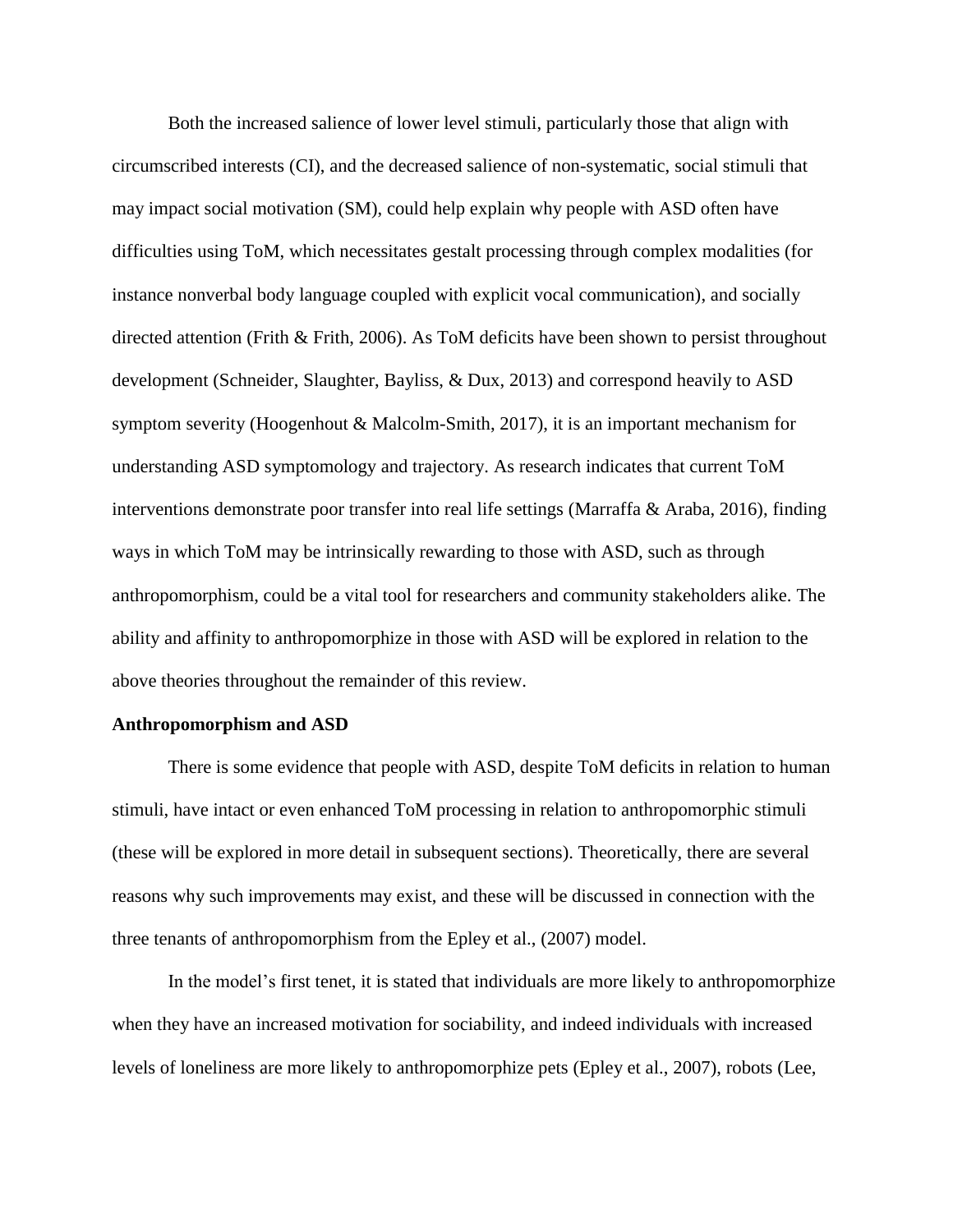Jung, Kim, & Kim, 2006), and even smart phones (Wang, 2017). Research indicates that people with ASD are particularly vulnerable to loneliness and thus the anthropomorphizing of nonhuman agents may function as a social outlet of sorts. For instance, adults with a high degree of ASD related traits were found to be no different than controls in their desire for companionship, but reported significantly higher ratings of loneliness which they attributed to their lack of social understanding (Jobe & Williams White, 2007). Evidence of fewer social networks (Mazurek, 2014), along with an increased perception of the self as a poor social actor (Vickerstaff, Heriot, Wong, Lopes, & Dossetor, 2007) may contribute to the elevated levels of social anxiety present within the population (for a review see MacNeil, Lopes, and Minnes, (2009)). As social differences may isolate those with ASD from peers and/or result in negative outcomes, anthropomorphizing non-human entities may allow for social engagement with less emotional risk. In this way, interactions with anthropomorphic characters may become more socially motivating, in line with SM theory.

In the second Epley et al., (2007) tenet, individuals are found to increasingly anthropomorphize a non-human entity to increase efficacy, and a desire for efficacy is heightened when the non-human's behavior is increasingly unpredictable. One reason why individuals with ASD may increasingly anthropomorphize to increase efficacy is that properties of non-human creatures may map onto CIs, and are thus intrinsically rewarding to those with the condition (Dichter et al., 2010). Indeed, there have been several reported cases of children with ASD having restricted interests in relation to cartoons and animals (Grelotti et al., 2005; South, Ozonoff, & McMahon, 2005; Turner-Brown, Lam, Holtzclaw, Dichter, & Bodfish, 2011), and in this way anthropomorphism may stem from a desire to increase efficacy in their restricted area of expertise. Additionally, the exaggerated physical appearance and motion of animals (Borgi &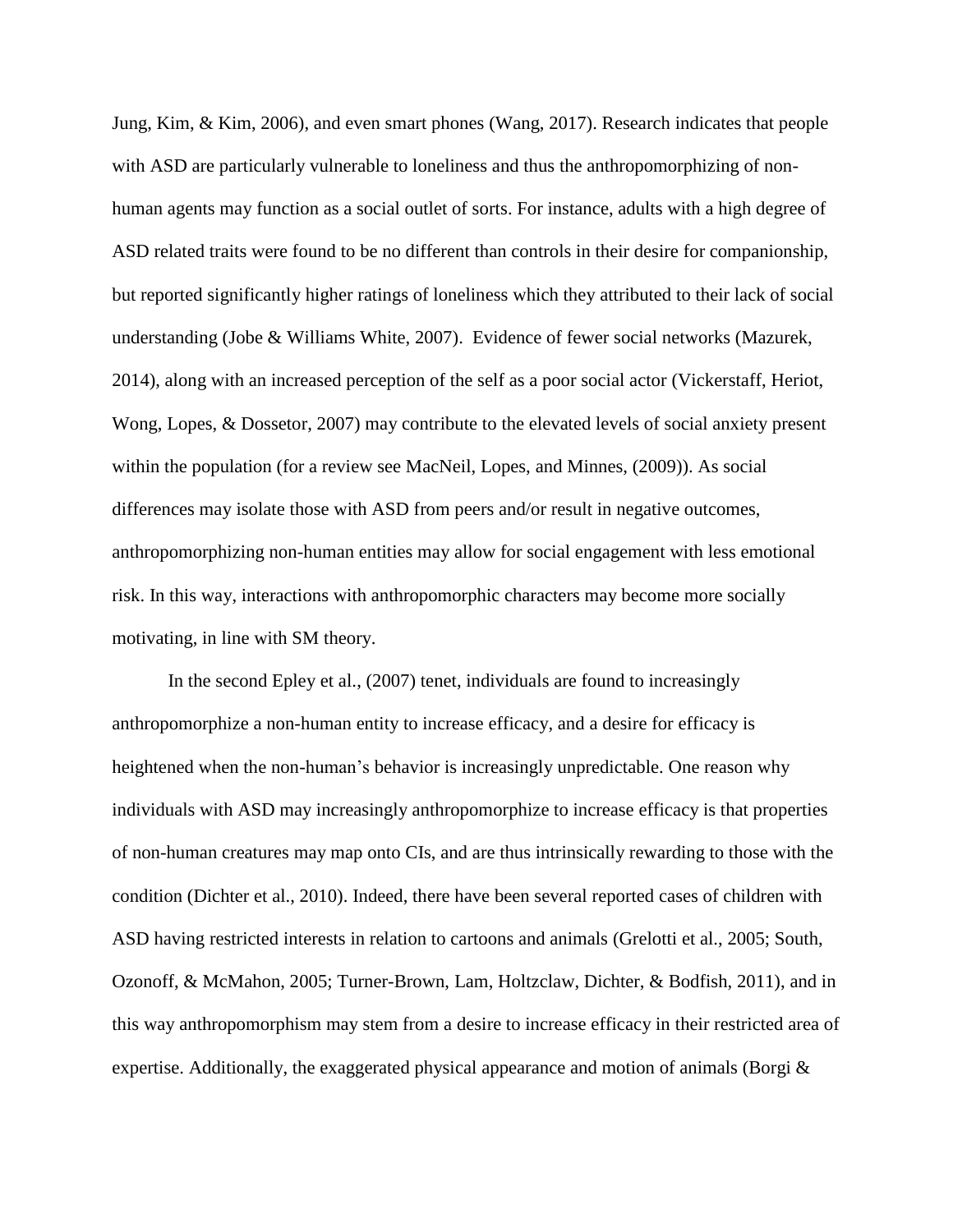Cirulli, 2016) and cartoons (Rhodes, Brennan, & Carey, 1987) may heighten the perception of unpredictability in such agents, which leads to a desire for increased efficacy. Conversely, more nuanced behavioral cues indicating unpredictability when in human form, such as subtle changes in facial expression or gaze direction, may be more easily overlooked by those with ASD (Rump, Giovannelli, Minshew, & Strauss, 2009).

Thirdly, anthropomorphism is enhanced through the perception of similarities between the self and the other. Individuals with ASD have been shown to have a diminished physical sense of self (Lombardo et al., 2010), and are also less sensitive to the physical irregularities of non-human agents (Kumazaki et al., 2017; Kuriki, Tamura, Igarashi, Kato, & Nakano, 2016).

Thus, it may be that a diminished physical sense of self allows individuals with ASD to view themselves in less human and more anthropomorphic ways, a viewpoint suggested in experiential accounts by those with the condition. The increased social processing of anthropomorphic agents may reflect an elicitation of agent knowledge that views the self as "other than human" (Bergenmar, Rosqvist, & Lönngren, 2015).

To assess these claims, research investigating elements of social processing in individuals with ASD regarding human versus anthropomorphic stimuli will be discussed. In the following sections, studies examining the social attention and processing of human versus anthropomorphic stimuli will be explored. Processing of anthropomorphic vs human face and motion processing will first be discussed. Secondly, this review will explore how increased engagement with anthropomorphic stimuli can lead to ToM gains, along with a discussion of ASD interventions utilizing anthropomorphic engagement through animal and cartoon-based interventions. Finally,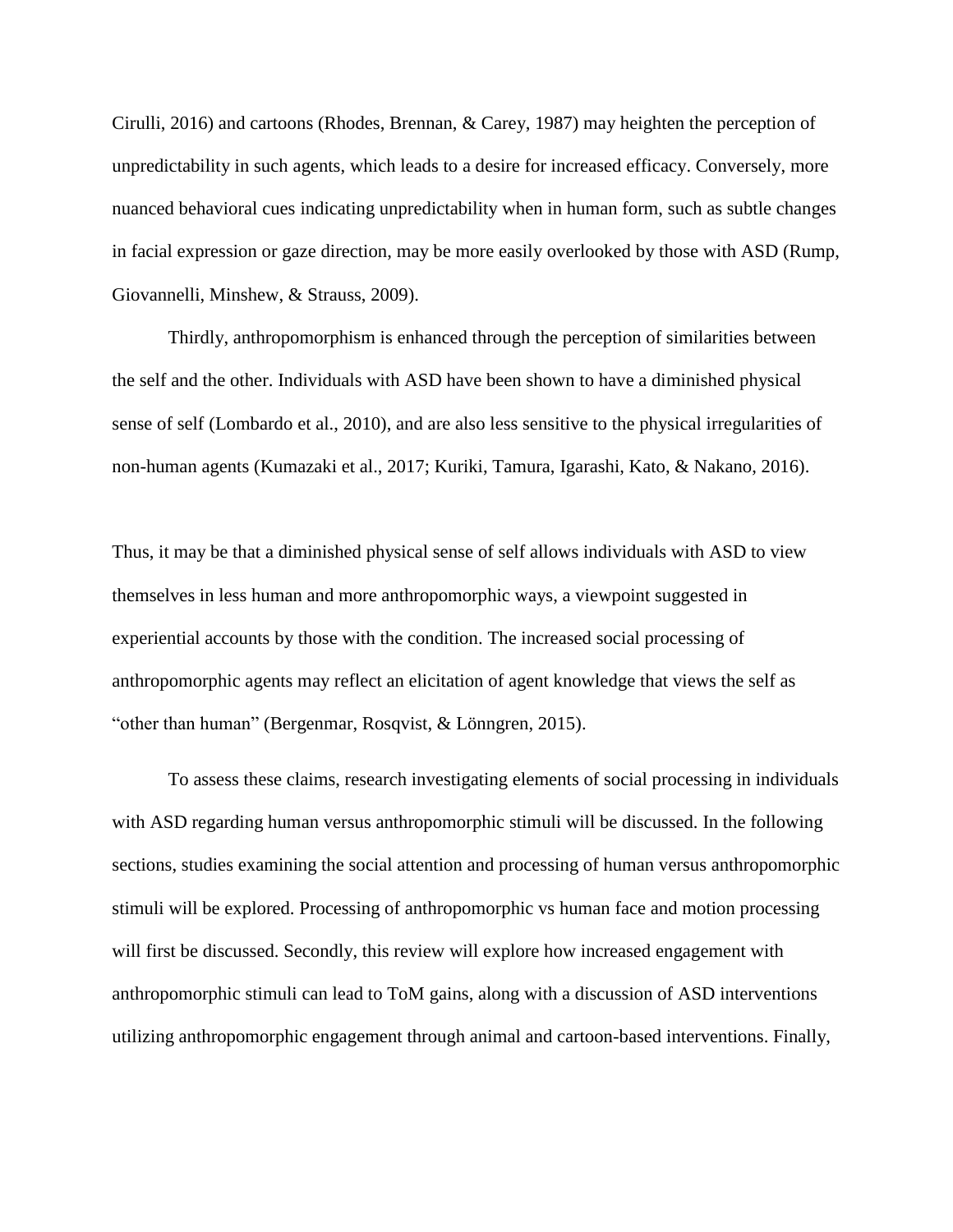possible explanations for enhanced anthropomorphic interest, engagement, and social processing will be explored, along with implications for practitioners and future research directions.

## **Anthropomorphic vs Human Face Processing**

In this section one of the underlying mechanisms for understanding ToM, face processing and attention to eye gaze, will be examined. Aspects of face processing that differ in NTs and those with ASD are first explored, and explanations for these differences discussed. Next, several studies are presented that demonstrate intact face processing in this population in relation to anthropomorphic characters, specifically cartoons, androids, and animals. Explanations for this differential processing and its implications for understanding ToM are discussed.

# **Typical vs Atypical Face Processing**

One of the integral components of ToM is conjecturing what a person is thinking by processing what their face is expressing (Baron-Cohen & Cross, 1992). It is thought that individuals begin to hone this ability immediately following birth, as infants are particularly interested in protofaces, or indistinct face-like shapes (Johnson, Dziurawiec, Ellis, & Morton, 1991), and can immediately mimic facial expressions (Meltzoff, 1999). However, prolonged exposure to faces as "special" stimuli are likely responsible for the preference young children develop towards species-specific faces (Sugita, 2008), which in time develops into an expertise for species-specific facial recognition and facial emotion processing (Scherf, Behrmann, Humphreys, & Luna, 2007).

Infants at risk for ASD have been shown to also orient towards faces, contrary to popular conceptions of ASD stemming from a nascent decreased social interest (Elsabbagh et al., 2013). Klerk, Gliga, Charman, and Johnson (2014) also found that at 7 months of age, infants at risk for ASD spent longer than is typical gazing at faces, yet this was longitudinally linked to poorer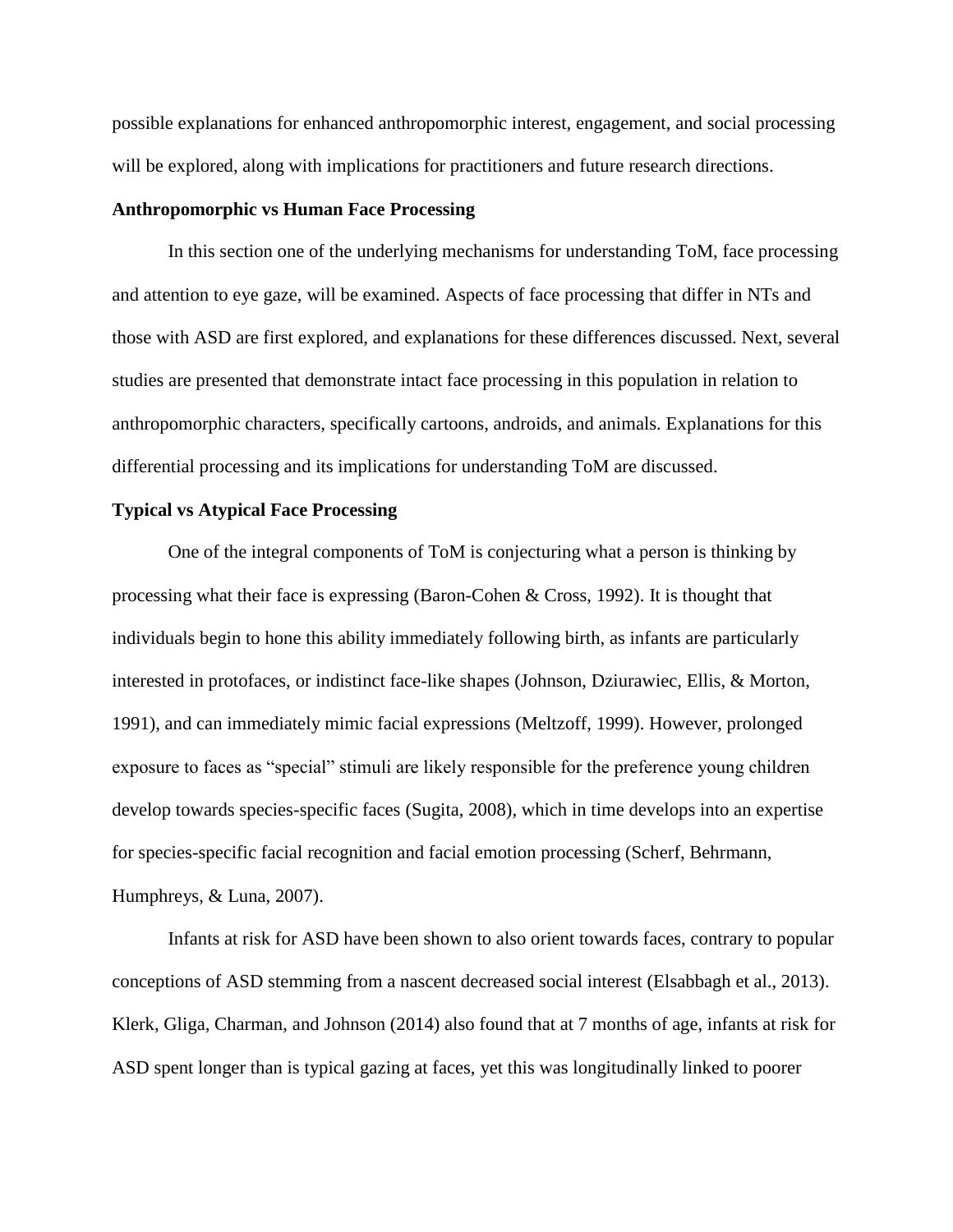facial recognition abilities. It is conjectured that the prolonged gazing at faces in infants at risk for ASD reflects piece-meal rather than holistic processing, meaning that rather than processing faces as "special" stimuli, they may be processing them more in line with detailed objects. This may explain why NT children at age two are better able to differentiate human versus monkey faces, yet children with ASD do not develop this ability until 3-4 years of age (Chawarska  $\&$ Volkmar, 2007). It may be that while individuals with ASD gaze for longer at faces, they are not processing faces in a way that leads to typical facial recognition gains, which itself relies on holistic processing (Richler, Wong, & Gauthier, 2011). However, as will be discussed, it may be that those with ASD instead develop an ability to process anthropomorphic faces in typical ways, which has implications for social processing mechanisms in this population.

## **Holistic Anthropomorphic Face Processing**

It is conjectured that aspects of ToM depend on the ability to holistically process faces due to a need to rapidly detect what may be a nuanced change in facial expression. To achieve this, individuals are thought to holistically compare a person's face with a facial prototype, which allows for the distinct properties of a face to become salient (Farah, Wilson, Drain,  $\&$ Tanaka, 1998). A significant body of research suggests that individuals with ASD show both qualitative and quantitative differences in the way they holistically process human faces (Tang et al., 2015). For instance, in a study by Pavlova et al. (2017), individuals with ASD were asked to process images of food which were arranged to look like faces. Unlike typically developed individuals, those with ASD showed significant difficulty recognizing that the food was arranged to look like a face, indicating a detailed, piece-meal interpretation of the stimuli.

One method for measuring holistic face processing is to measure the facial inversion effect, which refers to the significant difficulty NTs display when processing inverted rather than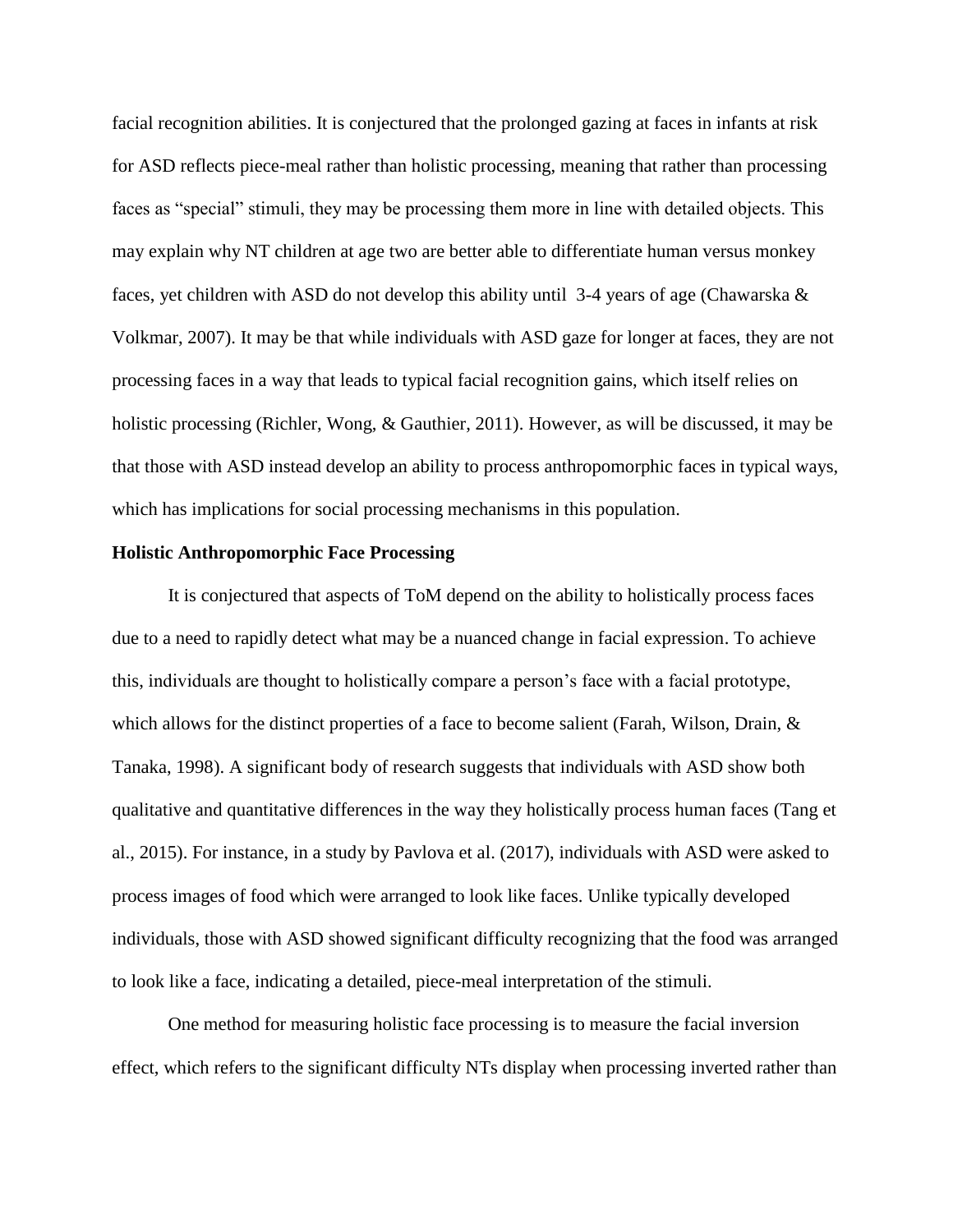upright faces (Leder & Bruce, 2000), indicating disruption when a face does not conform to its typical configural pattern (Richler, Mack, Palmeri, & Gauthier, 2011). Research indicates that individuals with ASD show a decreased inversion effect when viewing human faces (Falck– Ytter, 2008; Senju, Kikuchi, Hasegawa, Tojo, & Osanai, 2008; Vida et al., 2013). However, there are several studies indicating that individuals with ASD may demonstrate the inversion effect when faces are anthropomorphic, indicating that they are processing them holistically. For instance, an investigation by Rosset et al. (2008) tested facial emotion recognition in children with ASD and NT controls using both cartoon drawings and human photographs of inverted and upright faces. They found that NT children showed the inversion effect for both cartoon and human faces, meaning that their holistic facial representations were significantly disrupted when both types of stimuli were inverted. However, individuals with ASD did not show this effect when viewing inverted human faces; instead, they demonstrated the inversion effect only when processing cartoon faces. Interestingly, follow up research by Rosset et al. (2010) again tested the inversion effect in cartoon versus human faces, but this time participants were asked to discriminate facial features of stimuli. Results showed that NT participants demonstrated the inversion effect only when viewing human faces. In contrast, participants with ASD did not show a preference for either real or cartoon faces, performing equally in each condition, and showing a reduced inversion effect compared to controls. Together, these results illustrate a trend in which anthropomorphizing social stimuli can at times be advantageous for those with ASD. While anthropomorphism does not always lead to processing gains, as shown in Rosset et al. (2010), non-human presentation does not appear to interfere with ASD processing patterns as it does with controls.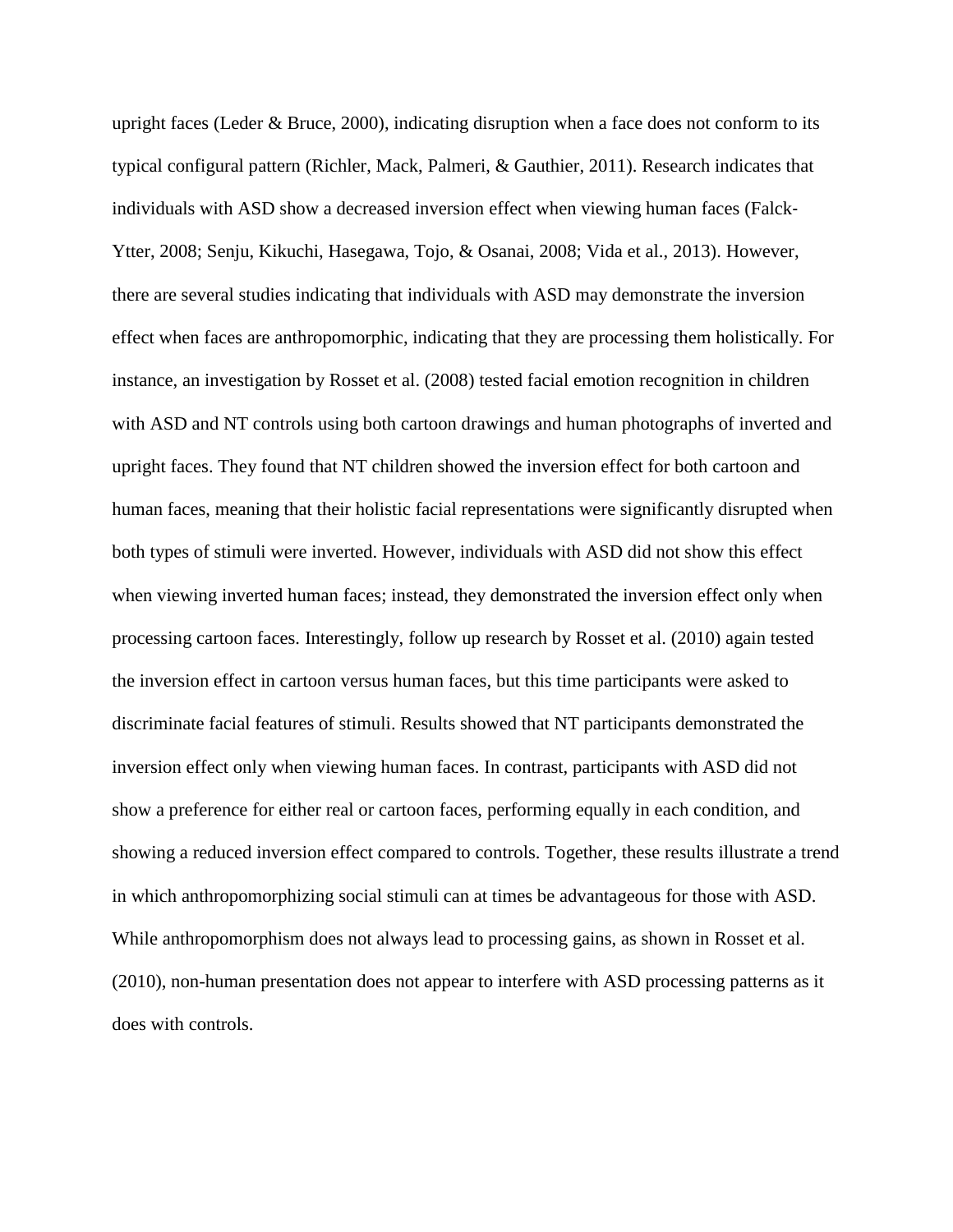As individuals with ASD have been shown to report a heightened engagement with cartoons (Kuo, Orsmond, Coster, & Cohn, 2014), it may be that the cartoon rather than human inversion effect reflects a greater degree of elicited agent knowledge in relation to this kind of stimuli. For instance, research indicates that the inversion effect is significantly strengthened when individuals view faces reflective of their own age and race (Ding, Fu, & Lee, 2014), indicating that elicited agent knowledge enhances the anthropomorphism of similar facial stimuli. Additionally, the lack of inversion effect towards human faces may reflect a decreased anthropomorphizing of human faces, possibly due to a decreased ability to elicit agent knowledge in relation to humans. This is surprising, as individuals with ASD are indeed human and undoubtedly have significantly more experience with humans. However, as the Epley et al., (2007) model also posits, a desire for sociality interacts with the elicitation of agent knowledge. Thus, it may be that decreased salience for human faces, due to a possible social disengagement with human faces, does not interfere with cartoon processing. In the following section, further researching demonstrating intact processing of anthropomorphic rather than human faces will be discussed in relation to neural evidence on individuals with ASD.

#### **Fusiform Face Area (FFA)**

One mechanism implicated in the holistic processing of faces is an acquired activation in the fusiform face area (FFA) when viewing facial stimuli. The FFA is a brain region located in the right hemisphere, where "holistic" processing is thought to occur, and this region is notably activated when NT individuals view faces (Carlei, Framorando, Burra, & Kerzel, 2017). However, as shown in research testing individuals with particular areas of expertise, it can also activate when a person views various non-face stimuli of significant personal interest and experience (Tarr & Gauthier, 2000). Evidence will now be discussed which shows activation in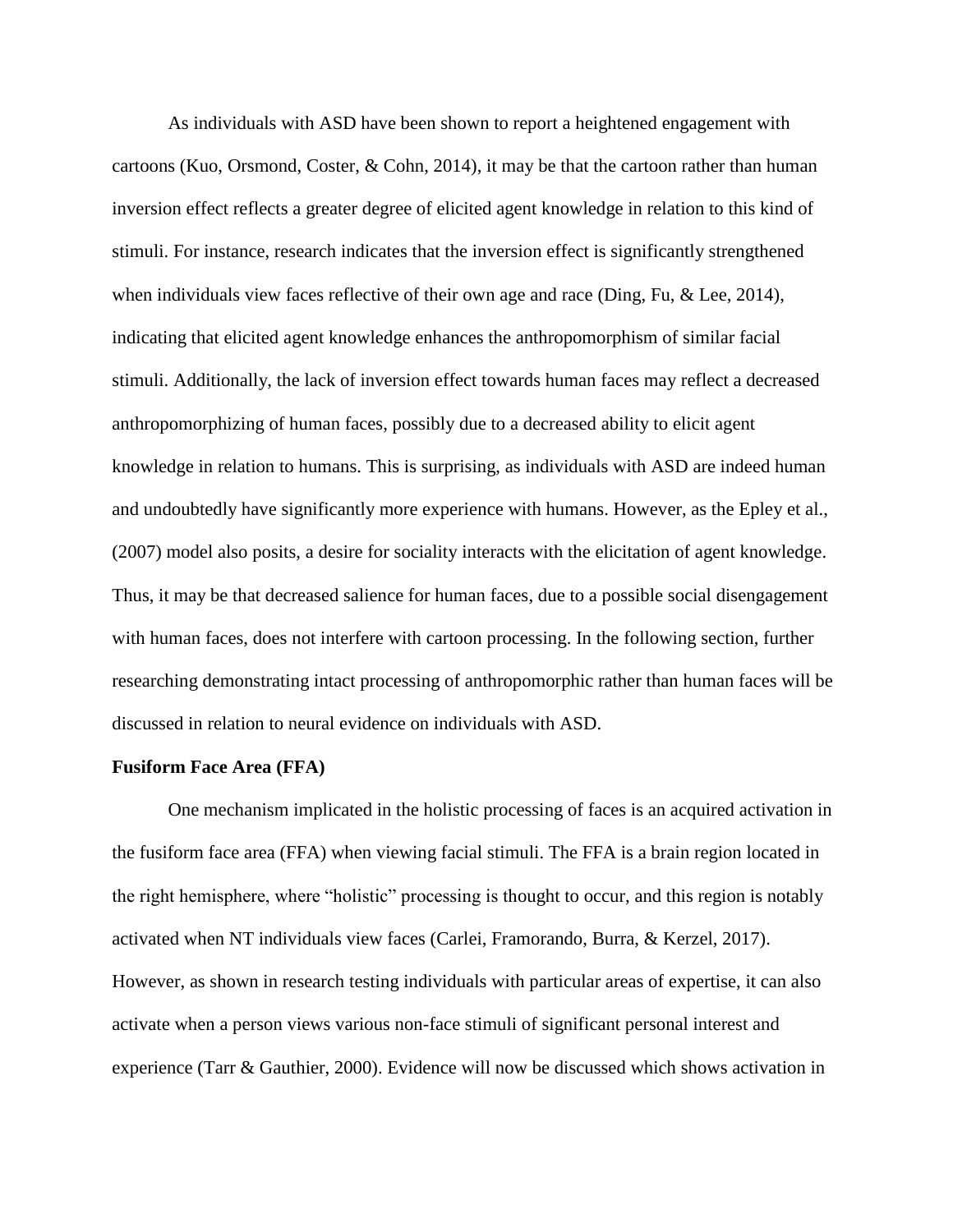the FFA in response to anthropomorphic rather than human stimuli, which provides further evidence that individuals with ASD may have differentially developed anthropomorphic rather than human expertise.

Research on brain regions such as the fusiform gyrus (FG), which houses the FFA, indicates that the development of facial expertise develops over time. For instance, in children ages five to eight the FG has been shown to be sensitive to objects, but not faces; however, this pattern reverses by the time children reach 11-14 (Scherf et al., 2007). By early to midadolescence, the volume of the FG has significantly increased, and this volume is correlated with a person's ability to recognize and remember faces (Golarai et al., 2007). It is thought that the developed activation of the FG, and in particular the FFA, in response to faces corresponds to an increased necessity to sensitively processing facial information, leading adolescents and adults to become face reading "experts" (Gauthier, Tarr, et al., 2000). This is significant regarding ToM, as a developed expertise in facial recognition allows for nuanced interpretations when reading emotional expressions (Schmitgen, Walter, Drost, Rückl, & Schnell, 2016).Individuals with ASD demonstrate hypoactivation in the FG and FFA when looking at specifically human faces (Dawson, Webb, & McPartland, 2005; Humphreys, Hasson, Avidan, Minshew, & Behrmann, 2008; Pierce & Redcay, 2008). However, the volume of the FG in individuals with ASD is not smaller than NT counterparts, which implies that non-facial stimuli may instead activate this region (Whyte, Behrmann, Minshew, Garcia, & Scherf, 2016).

It may be that FG activity is less impaired, or even intact, in individuals with ASD when social stimuli are anthropomorphic rather than purely human, particularly when stimuli represent a restricted interest. Grelotti et al., (2005) measured FFA activation in a child and adolescent with ASD, one with a heightened interest in the cartoon Digimon, and one without, along with a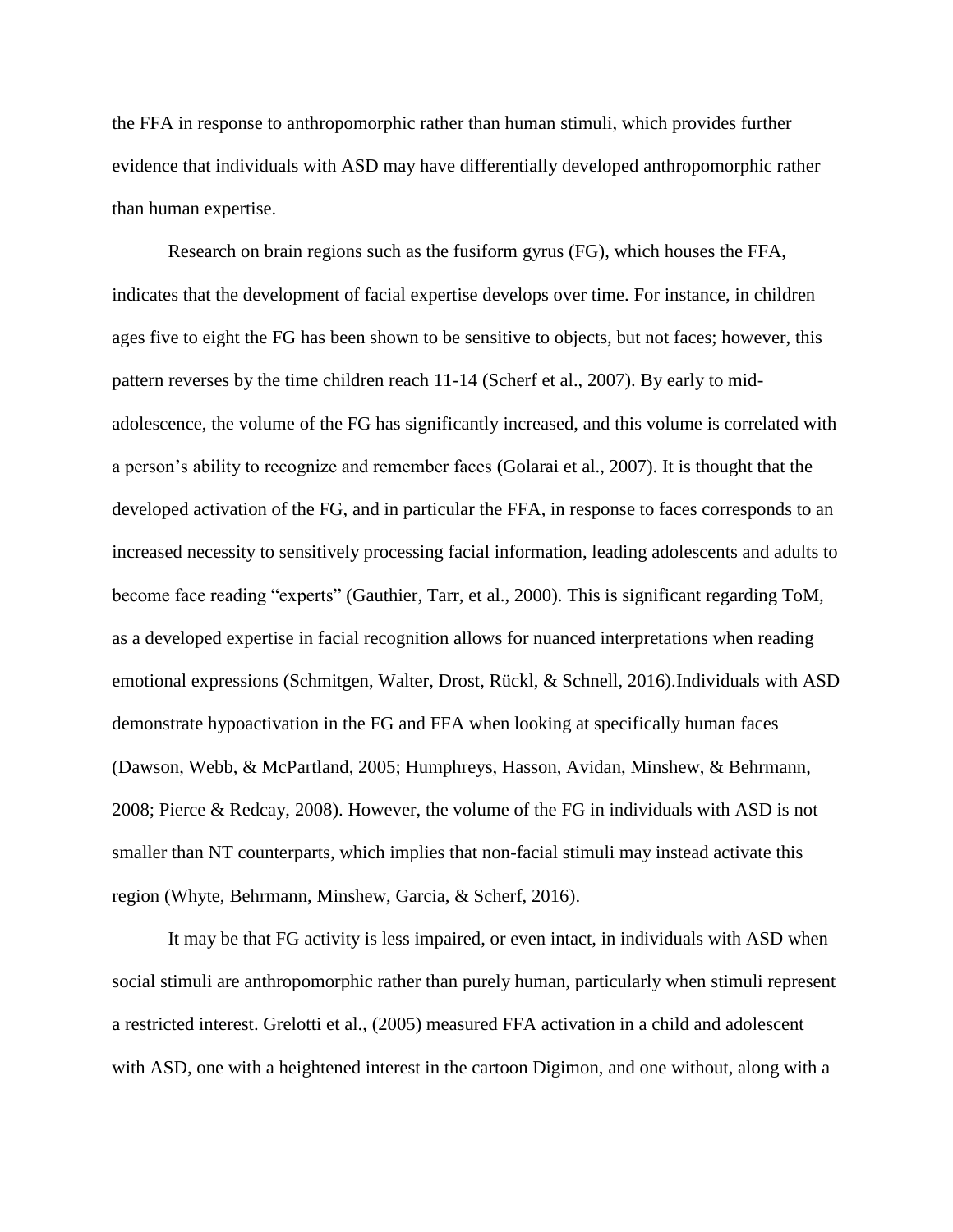NT child. During a visual recognition task, participants were shown pictures featuring familiar human faces, unfamiliar human faces, cartoon characters from the show Digimon, and common objects. While the NT participant experienced activation in the FFA only when viewing human faces, the participant with ASD who watched Digimon showed FFA activation only when viewing pictures of Digimon. The participant with ASD without a preference for Digimon showed hypoactivation in the FFA when viewing both faces and Digimon, and instead showed the greatest amount of activation when viewing common objects. This suggests that familiar stimuli related to restricted interests may preferentially recruit the FFA in individuals with ASD, in contrast to human facial stimuli.

Interestingly, research testing ASD participant responses to non-familiar anthropomorphic faces, which were, at best, only tangentially related to restricted interests, have also been shown to elicit FFA activation in those with this condition. Jung, Strother, Feil-Seifer, and Hutsler (2016), measured the neural responses of children with ASD and controls to unfamiliar robot and human faces. Researchers were interested in examining whether robot or human stimuli activated the left hemifield of the brain, where the FFA is located. Results showed that control subjects showed increased activation when gazing at both human and robot faces, indicating activation in the FFA. In contrast, children with ASD only showed left hemifield activity when looking at robot faces and showed hypoactivation in response to human faces.

Whyte et al. (2016), measured FFA activation when adolescents with ASD and controls viewed images of unfamiliar human faces, unfamiliar animal faces (cats and dogs), and common objects. NT participants showed equal activation of the FFA when looking at human and animal faces, in line with research which suggests that in the NT population, human and animal faces are processed similarly (Schirmer, Seow, & Penney, 2013). In contrast, those with ASD showed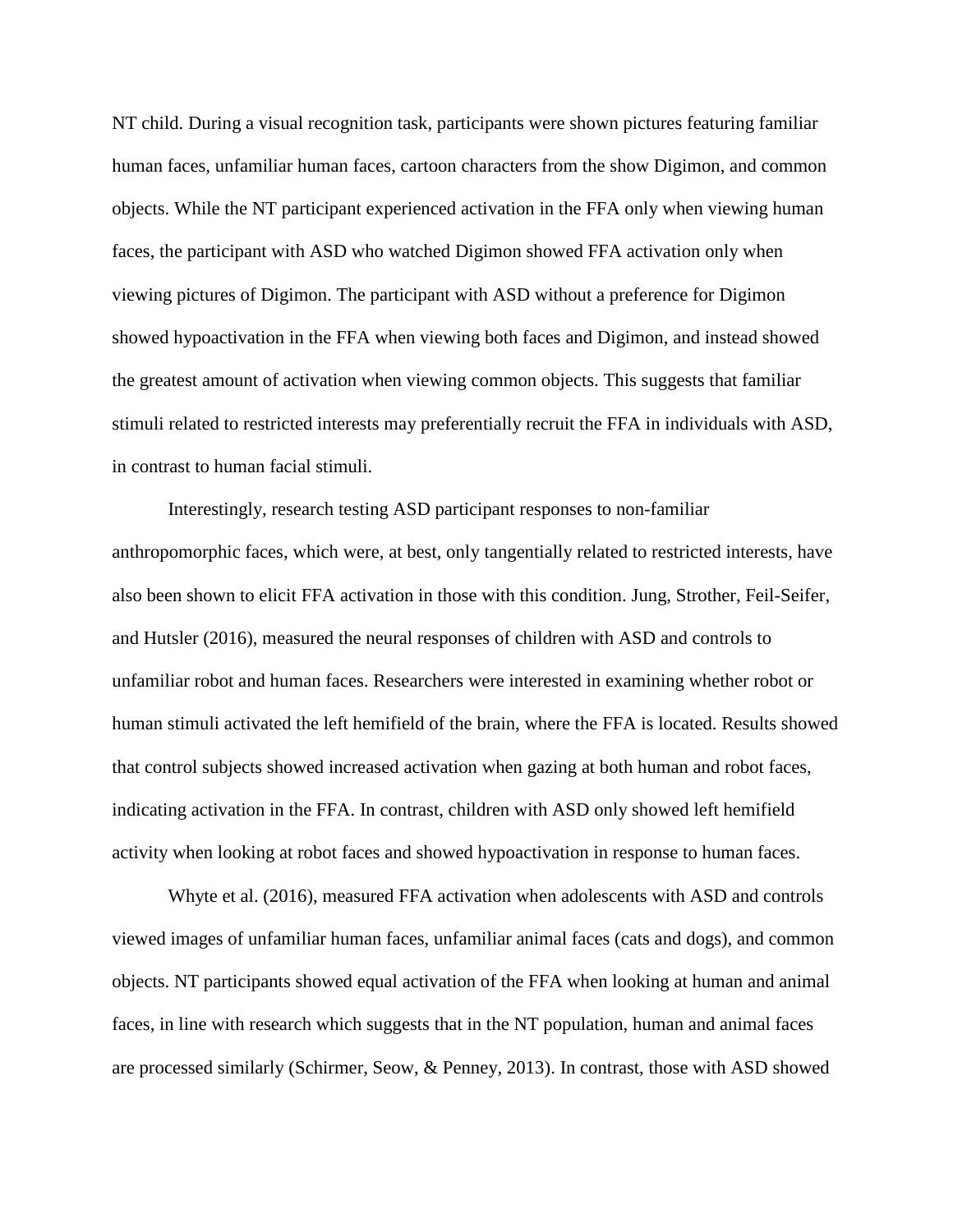significant hypoactivation when processing human faces. However, those with ASD showed equivalent FFA activation for animal faces, in line with controls, and neither group showed activation when viewing objects. These findings were surprising considering research indicating aberrant gaze behaviors (Guillon et al., 2014) and poor emotional recognition (Gross, 2004) in young children with ASD when viewing both human and animal faces, and activation only in response to common objects when an item is not a specific restricted interest (Grelotti et al., 2005).

All three of these studies may offer support for the role of CIs in ToM for those with ASD, which contends that atypical stimuli may elicit activation in the brain typically reserved for social processing. For instance, the findings produced by Grelotti et al., (2005), which showed FFA activation in response to a preferred cartoon, could be seen as evidence that in ASD the FFA is engaged by restricted interests rather than faces. Similarly, increased FFA activation towards robot faces shown in Jung et al., (2016) may also reflect a heightened response towards a restricted interest, as individuals with ASD have been shown to have a fascination with mechanical systems (Baron-Cohen et al., 2009).However, FFA activation in response to unfamiliar animal faces, as demonstrated by Whyte et al., (2016) and to a certain extent the unfamiliarity with the robot faces present in Jung et al., (2016), are not as easily explained by CIs. For one, in the Grelotti et al., (2005) study, participants were shown either human faces or whole-body representations of Digimon characters. In contrast, in both Whyte et al., (2016) and Jung et al., (2016) only facial stimuli was visible to participants. Thus, the whole-body details visible to the participant in Grelotti et al., (2005) could have led to increased focus on tertiary aspects of the cartoon that were of restricted interest. The focus on facial stimuli only in Whyte et al., (2016) and Jung et al., (2016) however limited the ability for participants to focus on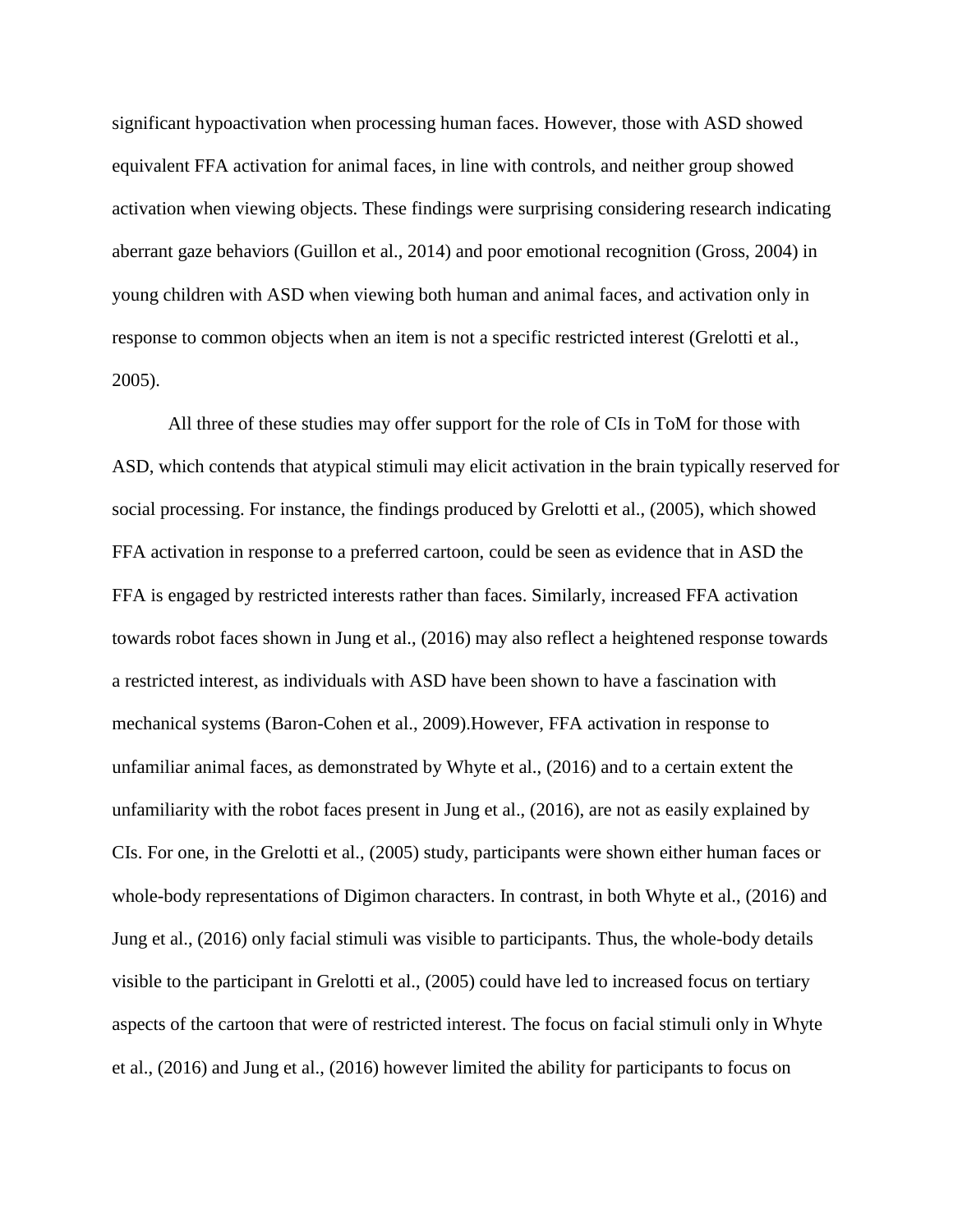aspects of the stimuli that may form a restricted interest category (mechanics, animals) which suggests that participants may have shown more interest specifically faces. Furthermore, in contrast to the known interest and familiarity with Digimon stimuli used by Grelotti et al., (2005), the images used in the other studies were unfamiliar. As evidence suggests that only items relating to specific restricted interests elicit affective neural responses in those with ASD (Cascio et al., 2014), the chances that the participants in each of the two study samples possessed a restricted interest in animal or robot faces may not entirely account for the FG activation found in these studies.

Together, these studies provide some evidence that individuals with ASD may typically process anthropomorphic rather than human faces, and that the mechanisms underlying this processing be may not be entirely attributable to CIs. This is of interest when forming accounts of ASD, as it suggests that the FFA can be recruited towards general facial processing, but only when they take a non-human form. This may stem from a possible negative association towards specifically human faces, which has ties to SM. More broadly, these studies also form implications for accounts of anthropomorphism, as it is commonly assumed that anthropomorphism extends from a familiarity with the human self (Waytz, Morewedge, et al., 2010). In individuals with ASD however, it appears that anthropomorphism occurs in spite of a disengagement with human self-representations. With regard to the third tenet of anthropomorphism by Epley et al. (2007), this may mean that the anthropomorphizing of nonhuman faces, indicative of facial recognition related FG activity, better elicits agent knowledge in this population. In other words, individuals with ASD become more anthropomorphic when agents are only human-like and are less anthropomorphic when they are human, indicating a closer identification with anthropomorphic creatures.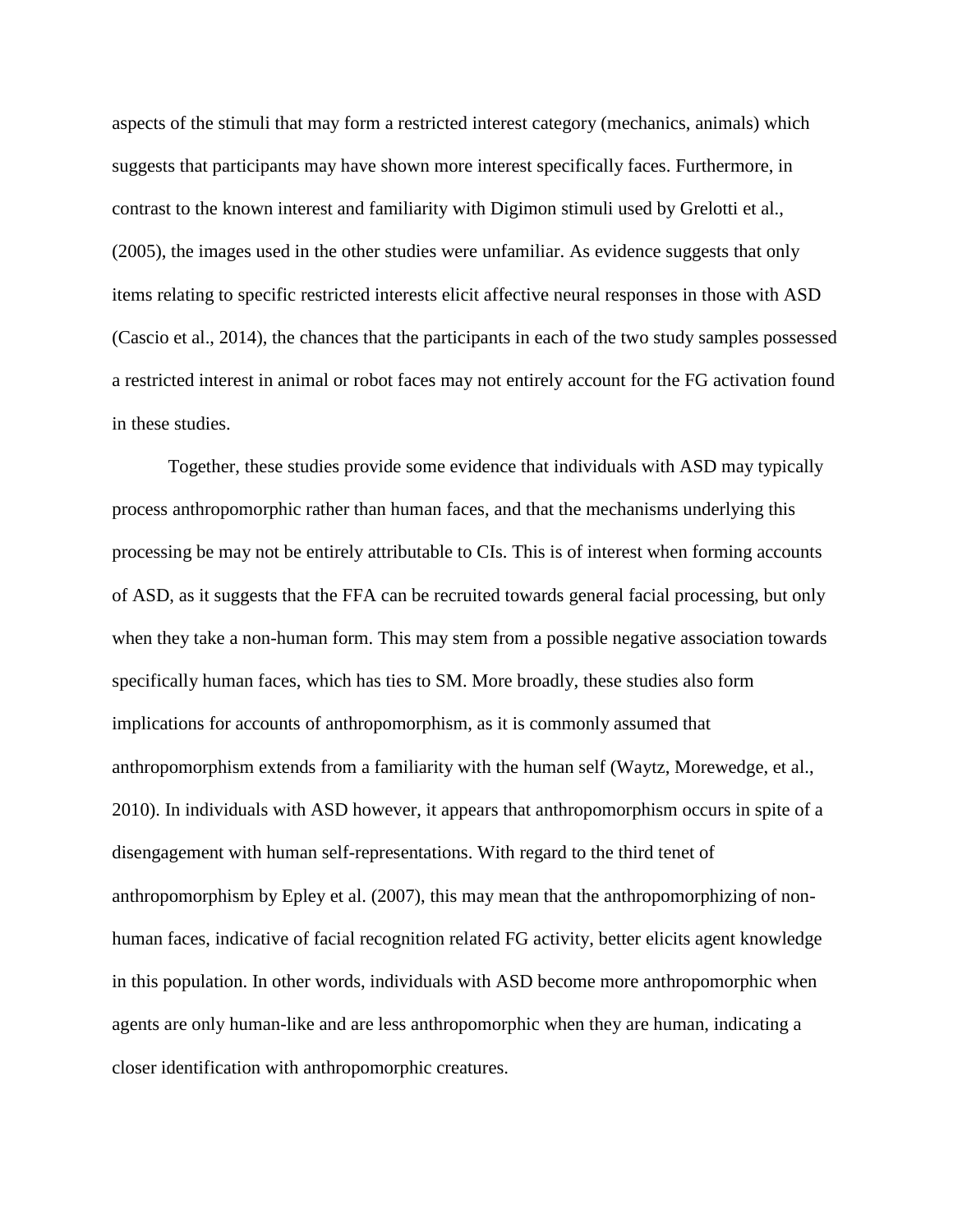# **Eye Gaze**

It is hypothesized that while the holistic processing of faces is a fundamental aspect of facial recognition (Gauthier, Skudlarski, Gore, & Anderson, 2000), it is the changeable interior aspects of the face may be the most informative of a person's mental state (Hoffman & Haxby, 2000). Eyes are arguably the most important facial features used for both mental state interpretation (Peterson & Eckstein, 2012) and are particularly implicated in facial recognition (Schyns, Bonnar, & Gosselin, 2002).

Individuals with ASD have been shown to display marked differences in their attention to eyes compared to NT counterparts, which may be a crucial element of subsequent ToM impairments. For instance, studies have shown that individuals with ASD spend significantly less time attending to eyes when looking at faces (Riby & Hancock, 2009), and attend more to lower regions of the face, such as the mouth (Jones, Carr, & Klin, 2008). Both tendencies are often cited as significant factors leading to their reduced ability to read emotions in eyes (Baron‐ Cohen, Wheelwright, Hill, Raste, & Plumb, 2001; Senju & Johnson, 2009). Researchers such as Tanaka and Sung (2016) have put forth the "eye avoidance" theory of ASD, in which they posit that a lack of eye gaze is due to a heightened emotional arousal in response to eyes. Support for this theory can be found in Kliemann, Dziobek, Hatri, Baudewig, and Heekeren (2012), who showed that individuals with ASD did not simply display an increased fixation towards lower facial elements such as the mouth, but rather an increased avoidance of eyes.

It is also hypothesized that a reduced oxytocin neurohormonal release in response to human co-actors in individuals with ASD (Chaminade, Da Fonseca, et al., 2015) may make eye contact too sensitizing, as one of the purposes of oxytocin is to reduce anxiety during social engagement (Kosfeld, Heinrichs, Zak, Fischbacher, & Fehr, 2005). As research has also found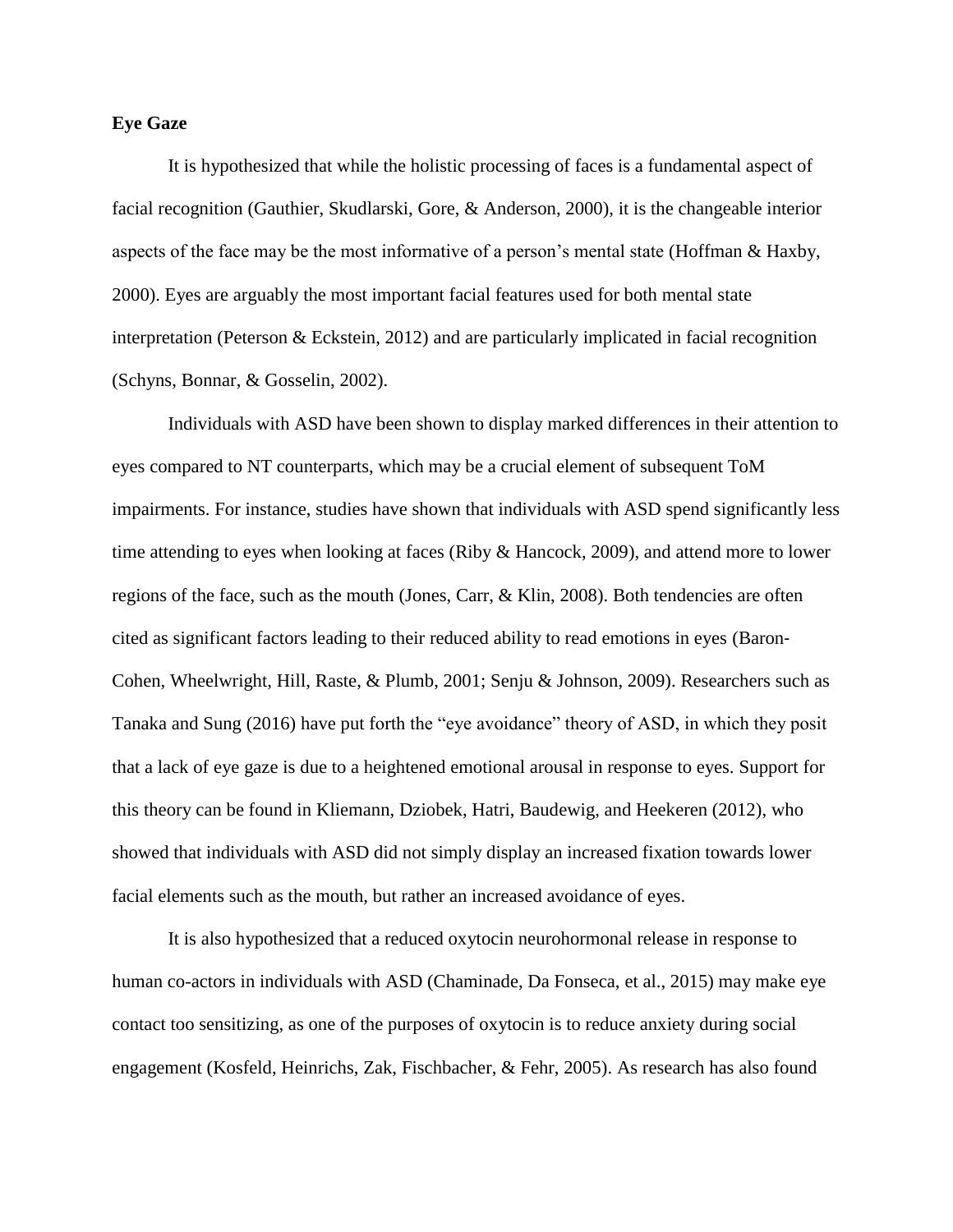that an administration of oxytocin attenuates neural reactivity when viewing eyes with threatening expressions (Kanat, Heinrichs, Schwarzwald, & Domes, 2015), and promotes eye gaze in individuals with and without ASD (Auyeung et al., 2015), it may be that those with the condition do not have the necessary neurohormonal priming that makes eye contact both efficient and rewarding.

Critically, while gazing at human eyes may be uncomfortable for individuals with ASD, as is commonly reported by those with the condition (Grandin & Panek, 2013), this may not extend to anthropomorphic eyes. For instance, Grandgeorge, Degrez, Alavi, and Lemonnier (2016), compared the gaze patterns of NT children and those with ASD when viewing pictures of human, dog, cat and horse faces. While NT children spent more time looking at eyes in general compared to children with ASD, they spent the most time looking at human eyes. In contrast, children with ASD spent the most time looking at the eyes of dogs and cats and spent the least amount of time looking at human eyes. Saitovitch et al. (2013) also produced similar findings. children were assessed on their eye gaze patterns when looking at movies with cartoon and human characters. While children with ASD looked significantly less at human eyes compared to controls, they, in contrast, spent an equivalent amount of time looking at cartoon eyes. In this way, it may be that while eye gaze never reaches commensurate levels when compared to NT counterparts, eyes may be more salient when they are anthropomorphic.

These findings may provide support for both the SM and CI aspects of ASD. For instance, with regard to CI, both animals and cartoons may pertain to a restricted interest for the individuals with ASD, which would explain longer looking times towards these stimuli. However, as these studies indicate increased attention towards anthropomorphic eyes, in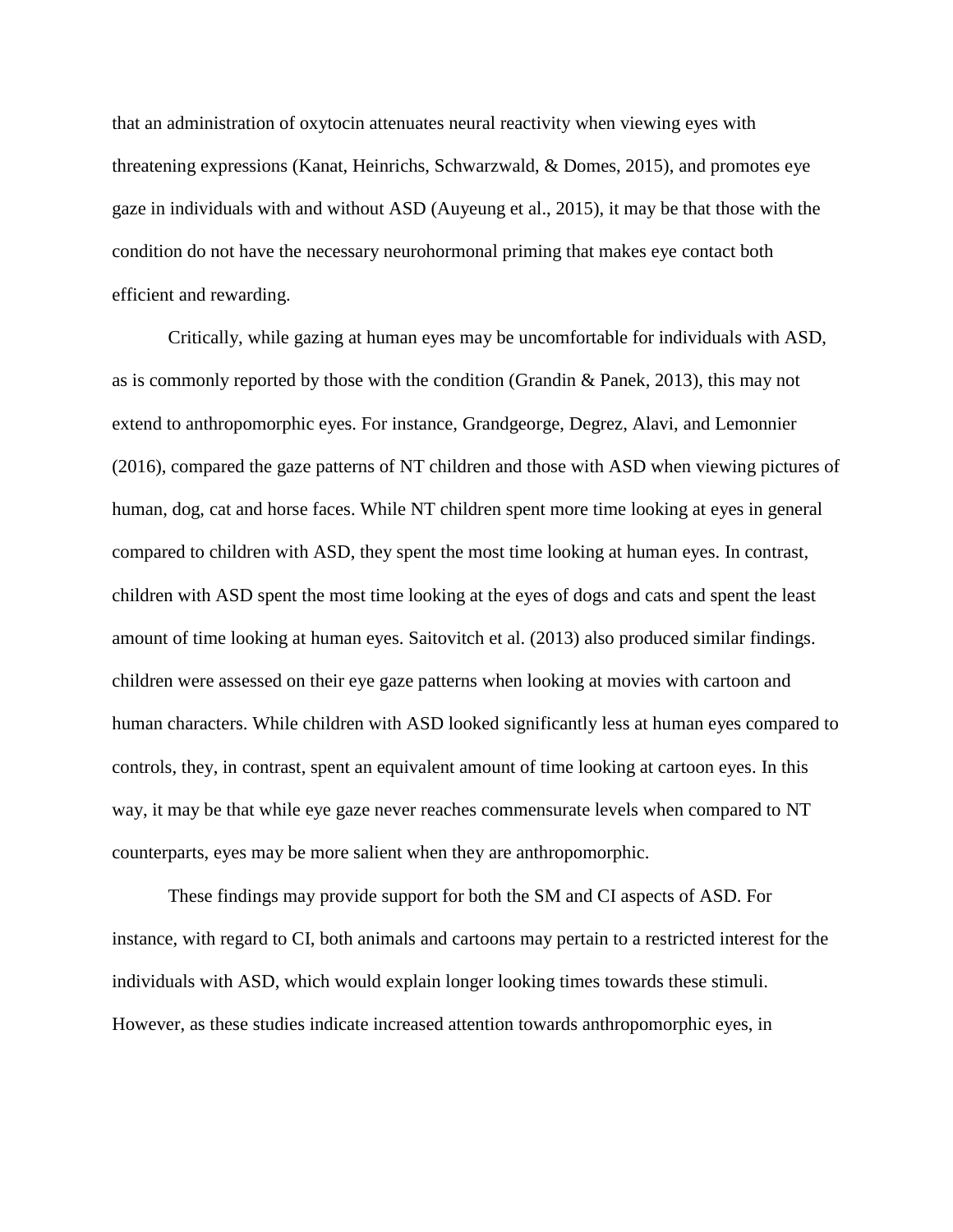particular, it may be that this type of stimuli does not result in the same degree of emotional dysregulation when returning the gaze and is thus more motivating (SM).

In summary, it appears that individuals with ASD are more likely to anthropomorphize human-like rather than human faces. The three tenets of anthropomorphism outlined in Epley et al. (2007) may support this claim. For one, a need for sociality may cause individuals with ASD to see the social aspects of anthropomorphic characters in typical ways, and this same desire for sociality is not present to the same extent when stimuli are human. Second, it may be that a motivation to fully understand anthropomorphic creatures has led to typical face processing patterns with regard to these stimuli, particularly in studies demonstrating more typical gaze behaviors towards cartoon and animal eyes. As eyes are the most communicative of mental states, it may be that an increased interest in effectance with anthropomorphic stimuli motivates individuals with ASD to gaze at these types of eyes, while an interest in effectance is weakened when an agent is human. Third, it may be that disruptions of self-representations (Lombardo  $\&$ Baron-Cohen, 2011), have developed into a greater familiarity with human-like rather than human stimuli.

The next section will focus on another foundation of ToM processing, the detection, and recognition of biological motion. There is a significant body of research exploring biological motion recognition in ASD, which has largely concluded that from an early age individuals with the condition are not as sensitive to the movements of human agents. As will be discussed, this sensitivity may be intact relative to controls when individuals with ASD view anthropomorphic biological motion, particularly as development progresses.

## **Biological Motion Processing**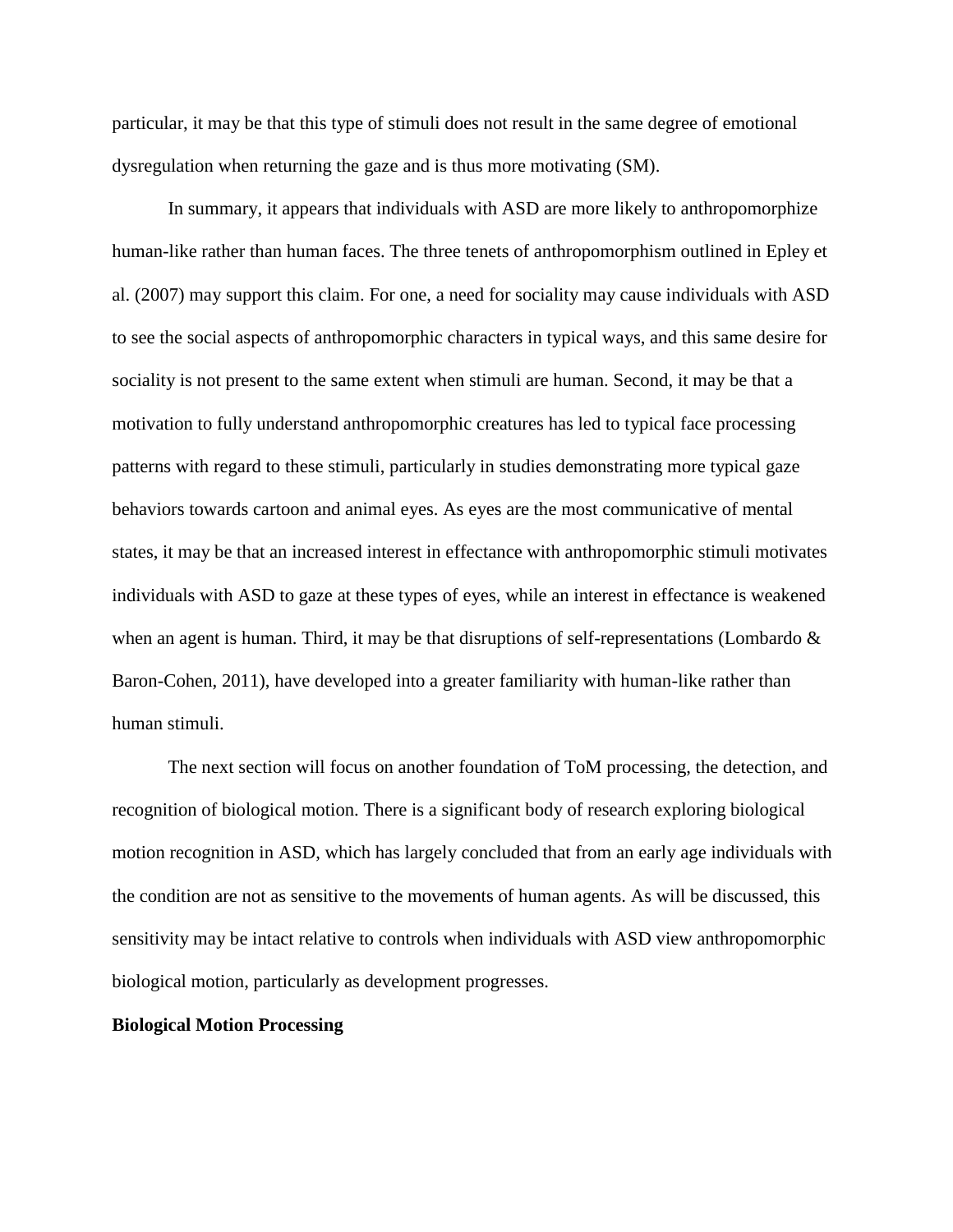While there are several reasons why anthropomorphic faces may be particularly salient to individuals with ASD, research indicates that anthropomorphic motion may also lead to enhanced social processing. An important element of ToM processing involves the recognition and processing of biological motion (Koster-Hale & Saxe, 2013), refers to the perception of sentient animacy, such as the smooth movements of a human as opposed to the jerky, artificial movements of a robot (Freitag et al., 2008). For instance, studies using point-light displays have demonstrated that by only showing several animated points meant to represent limbic movement, individuals are sensitive to points that are analogous with the human body (Johansson, 1973).

One reason that biological motion is salient and informative with regard to ToM is that observing it enhances a person's ability to make predictions about agent behavior (Koster-Hale & Saxe, 2013). For instance, human movements that violate biological laws, such as a finger bending sideways (Costantini et al., 2005), or a human making robotic movements (Saygin et al., 2011), significantly disrupt a person's ability to predict an agent's future actions. Thus, sensitivity to biological motion is an important mechanism for ToM processing, as it alerts a person not only to agency but bolsters their ability for social action prediction.

Early in development, infants prefer biological motion over artificial or scrambled motion (Simion, Regolin, & Bulf, 2008), and prefer upright over inverted biological motion (Yoon & Johnson, 2009). By the age of two, they are shown to prefer human over non-human biological motion (Chaminade, Rosset, Da Fonseca, Hodgins, & Deruelle, 2015). As demonstrated by a person's ability to infer emotions (Atkinson, Dittrich, Gemmell, & Young, 2004), dispositions (Brownlow & Dixon, 1997), and intentions (Runeson & Frykholm, 1983) on the basis of biological motion alone, it is conjectured that recognizing mental states may substantially rely on perceptions of another's motor system honed early in development (Pavlova, 2012).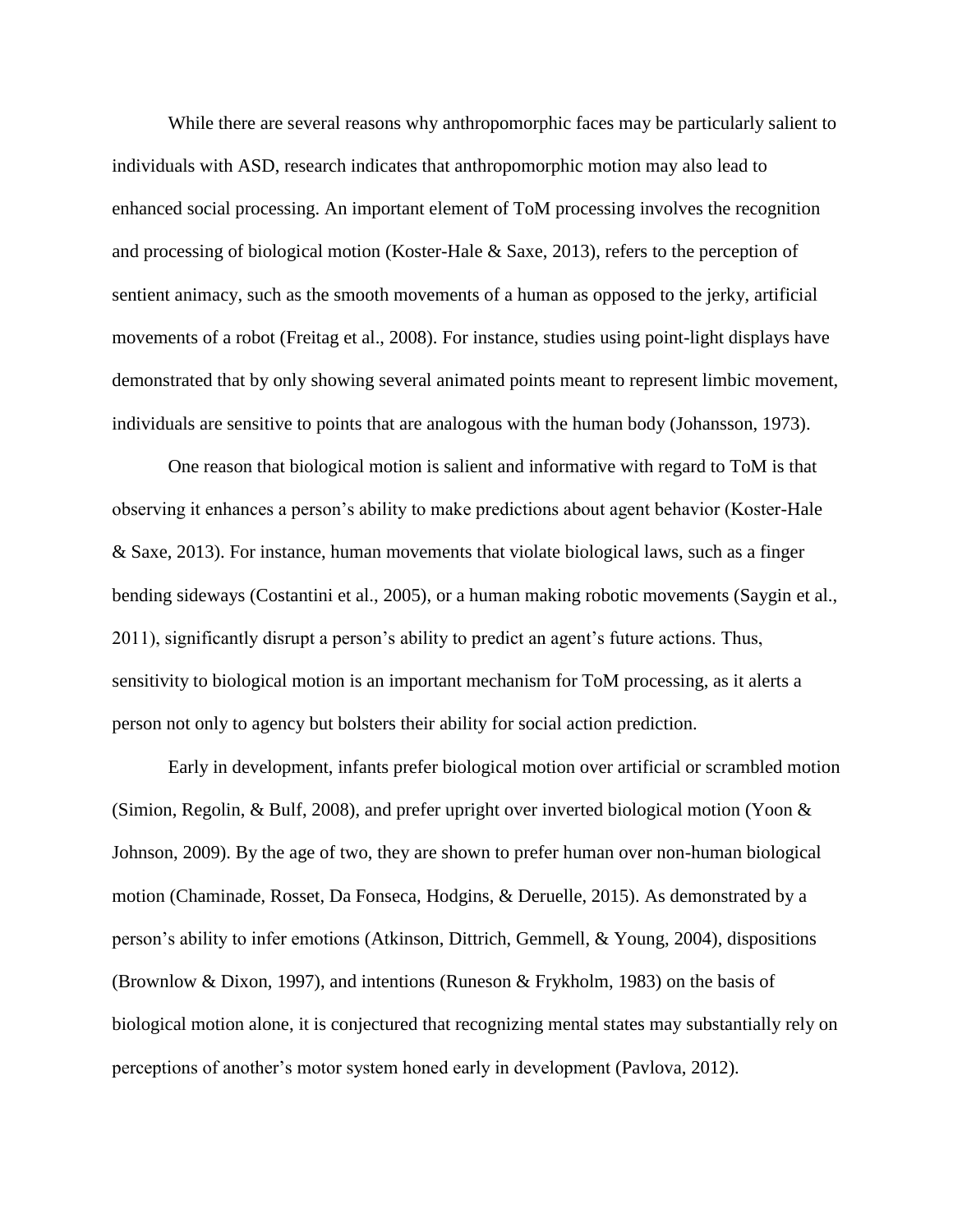At a young age children with ASD are shown to be less sensitive to biological motion compared to NTs. For instance, young children with ASD do not differentiate between human and cartoon motion, nor do they prefer artificial or biological motion (Chaminade, Rosset, et al., 2015). Young children with ASD are also not able to differentiate between biological or scrambled motion when presented in point-light displays (Wang, Chien, Hu, Chen, & Chen, 2015). Interestingly, research indicates biological motion processing in ASD may be intact later in development when judging non-human biological motion. For instance, Rutherford and Troje (2012), compared adults with ASD to controls on a task using point light displays depicting human, cat and pigeon stimuli. While both groups showed an increased ability to recognize human, then feline, then pigeon motion in a point-light display, there were significant differences between groups in their judgments regarding the direction in which the stimuli were moving. While controls were better able to recognize the direction of human movements, those with ASD were, in fact, better able to determine the spatial direction of the pigeon. This is of particular interest in light of research which indicates that perception of an agent's spatial direction is analogous to their perceived level of animacy; when an individual struggles to orient to the direction of the stimuli, they are equally diminished in their perceptions of its animacy (Chang  $\&$ Troje, 2008).

Kaiser and Shiffrar (2012), measured adults with varying degrees of ASD traits on their sensitivity to human, dog and tractor motion. The magnitude of autistic traits negatively correlated with sensitivity to human motion alone. This suggests that deficits attending to and recognizing biological motion may be specifically impaired with regard to human motion; in contrast, the perception of anthropomorphic motion appears intact.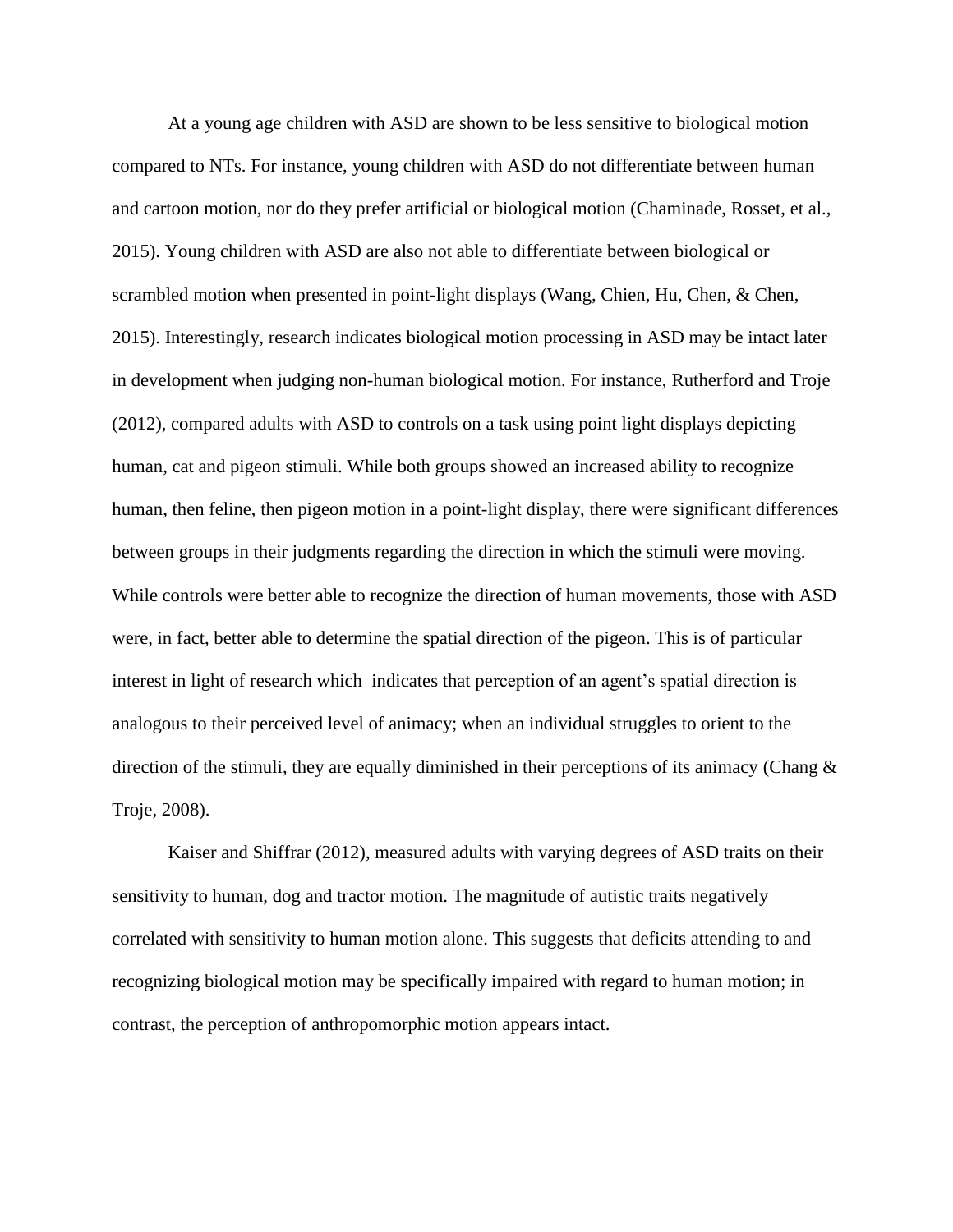Both SM and CIs patterns in ASD may be responsible for the insensitivity to human biological motion, and the possibly intact sensitivity to anthropomorphic biological motion. For instance, the propensity for NT individuals to "see human," which underscores a sensitivity to human biological motion, may be indicative of increased neural reward activation when processing human movement. Individuals with ASD, who experience hypoactivation in reward systems when interacting with human stimuli (Chaminade, Da Fonseca, et al., 2015), may, therefore, be less primed to attend to human biological motion. Indeed, research asking participants with different degrees of ASD related traits to assign a value to forms with varying degrees of biological motion found that those with a higher degree of ASD related traits did not assign greater value to human biological motion (Williams & Cross, 2018).

With regard to the CIs in ASD, it may also be that the motion of animate, non-human creatures, such as animals, represent motion which is more in line with restricted interests. For instance, individuals with ASD often show restricted interest in objects with mechanical movements (Turner-Brown et al., 2011). This may underlie individuals with ASD's atypical attribution of "humanness" to non-biological, mechanical motion observed in androids (Kumazaki et al., 2017), which in NT's is viewed as less salient and significantly disrupts action perception (Saygin et al., 2011). In this way, individuals with ASD may be both less sensitive to anomalies in human motion as they are less primed to process it preferentially (SM), and the atypicality of non-biological motion, which NTs find unnatural, are of heightened interest to individuals with ASD (CI).

In summary, an important aspect of ToM is the recognition of biological motion, which indicates that the bodily movements of an agent are indicative of human action. Recognizing motion is indicative of human movement allows an individual to better form predictions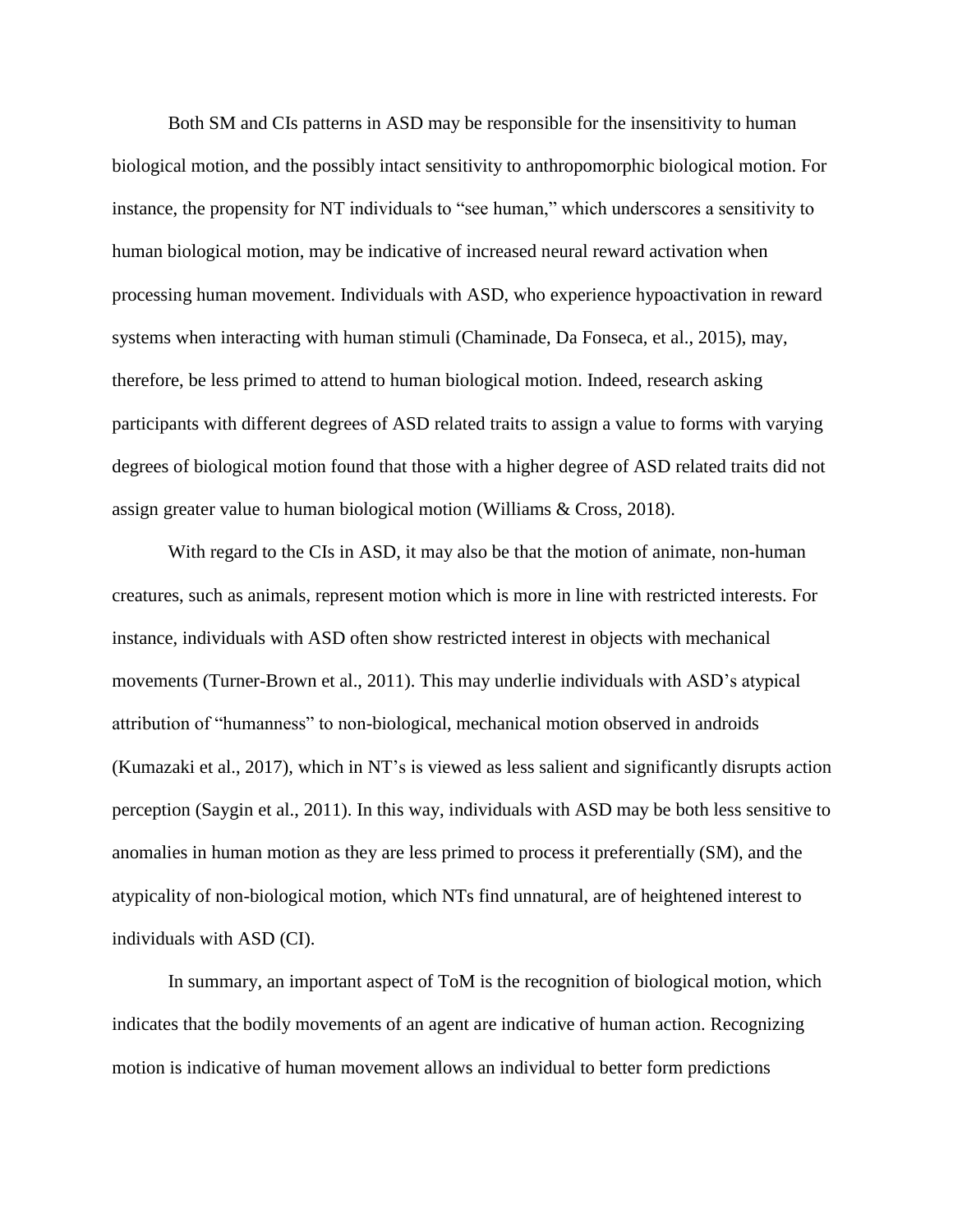regarding that agent's intentions and goal-directed behaviors. Beginning at an early age, NT infants are sensitive to human biological motion. The same cannot be said of young children with ASD, who do not show a preference for either biological motion or human agency. This possibly extends throughout adulthood, though some research indicates that by adulthood individuals with ASD are better able to recognize human motion in line with NT adults, though there is some evidence that human biological motion recognition continues to be impaired (Kaiser & Pelphrey, 2012).

Interestingly, two studies indicate that biological motion detection and judgements regarding the direction of biological motion is not impaired in relation to animal motion; individuals with ASD related traits have been shown to be impaired only when attending to human not dog biological motion (Kaiser & Shiffrar, 2012), and those with ASD are best able to predict the direction of pigeon rather than human motion, to an even larger degree than controls (Chang & Troje, 2008). In this way, the processing and recognition of specifically human biological motion may be impaired, while perceptions of anthropomorphic motion may be intact. This may mean that individuals with ASD have developed a sensitivity for non-human motion in line with CI, and are less interested in human biological motion in line with SM.

The finding that biological motion is enhanced when individuals with ASD view anthropomorphic stimuli may also correspond to the Epley et al., (2007) model of anthropomorphism in a similar fashion as findings on anthropomorphic face processing. In particular, an increased ability to anthropomorphize anthropomorphic versus human biological motion may indicate an enhanced social response towards anthropomorphic creatures, in line with the first tenet of sociality. In line with the second tenet of enhanced effectance, if animals represent a restricted interest, individuals with ASD may display a heightened interest in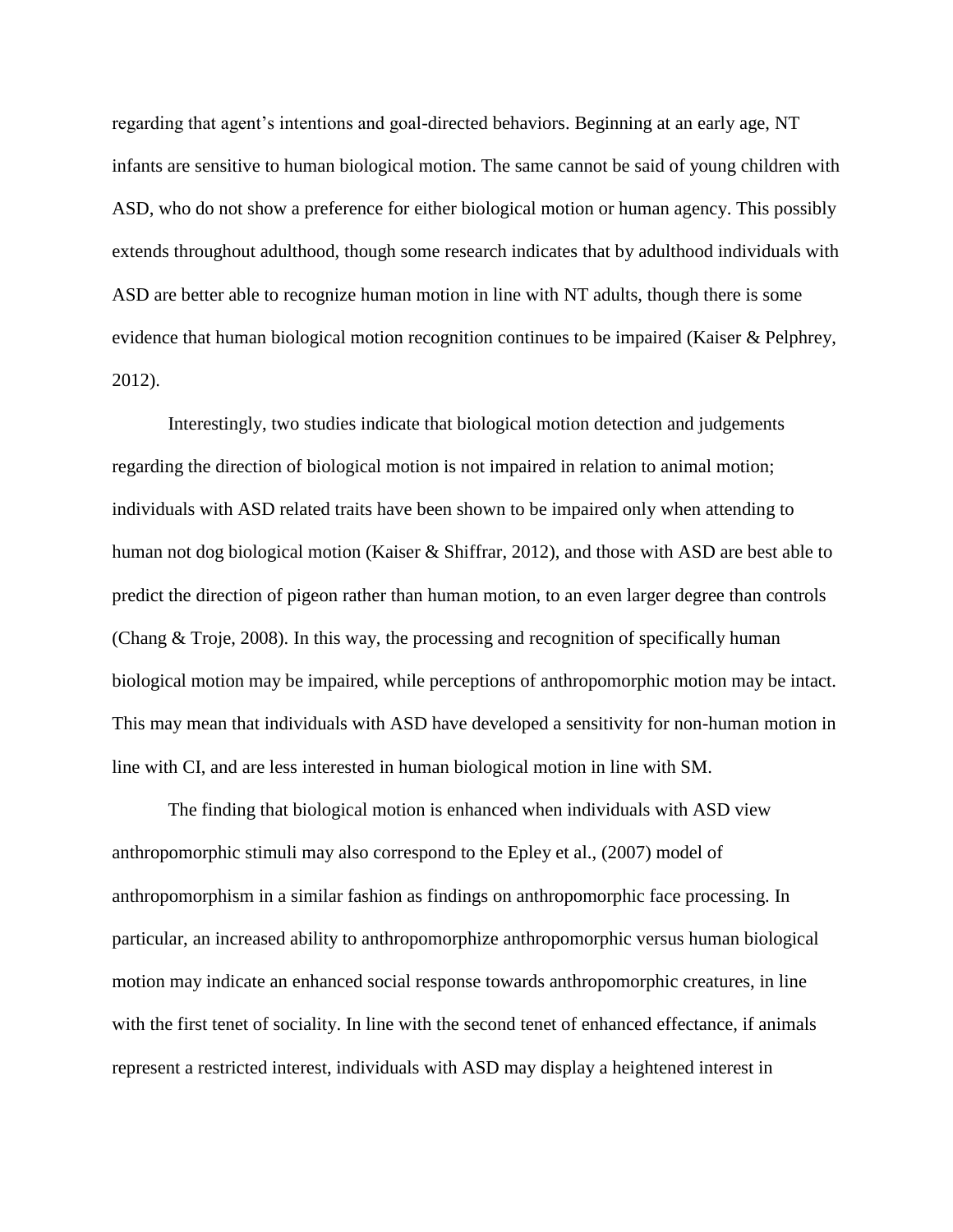processing anthropomorphic stimuli efficiently, and are thus primed to detect anthropomorphic biological motion. The last of the Epley et al., (2007) tenets, which states that anthropomorphism occurs through eliciting agent knowledge, may be particularly at play in the processing of anthropomorphic biological motion in ASD. For instance, research indicates that the recognition of biological motion is enhanced when an individual is able to map physical aspects of animal motion through the use of a corresponding human reference (Welsh, McDougall, & Paulson, 2014), such as relating the bipedal motion of a walking pigeon to that of a walking human figure. As a physical sensing of the self has been shown to be impaired in those with ASD (Lombardo et al., 2010) it may be that a diminished sense of personal motion may lead to a greater insensitivity to human motion, while not diminishing a sensitivity to anthropomorphic motion. Indeed, if individuals with ASD are more attune to animal rather than human stimuli, as research suggests (Celani, 2002; Prothmann, Ettricht, & Prothmann, 2009), it may be that elicited agent knowledge in this population takes a more anthropomorphic rather than human form. In the next section, findings relating to increased engagement with anthropomorphic stimuli in individuals with ASD and how this related to ToM is discussed.

## **Increased Engagement with Anthropomorphic Stimuli and Theory of Mind**

It is suggested throughout this review that, be it facial processing or recognition of biological motion, individuals must experience some type interest in a stimulus in order to process it socially. This is also reflected in Epley et al., (2007), who cites a desire for sociality to be the most important determinant of anthropomorphism. Thus, an underlying argument in this review is that individuals with ASD find anthropomorphic stimuli more socially motivating than human stimuli, which underlies their enhanced social processing of such stimuli.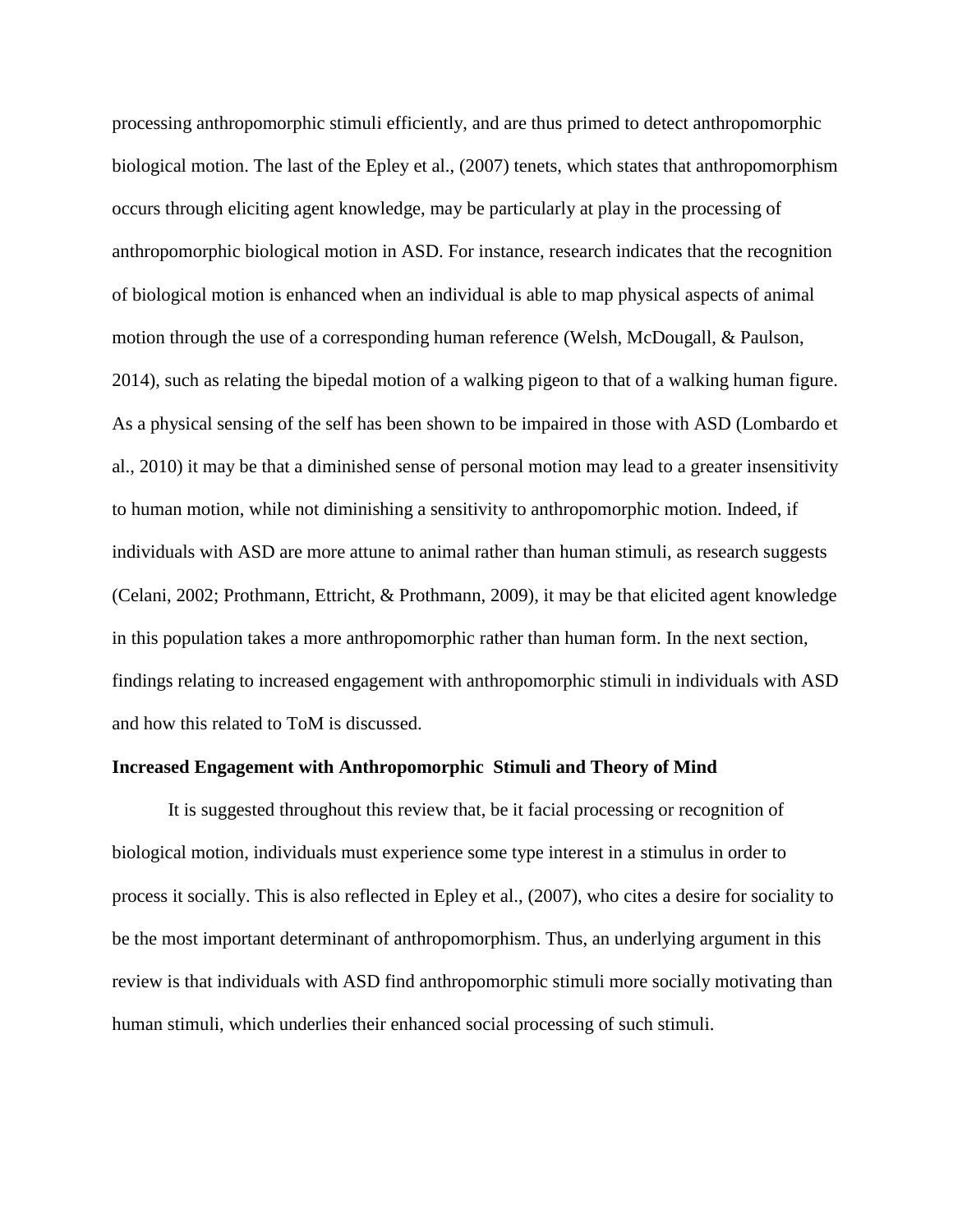Silva, Da Fonseca, Esteves, and Deruelle (2015) directly tested individuals with ASD on their broader engagement with anthropomorphic stimuli. Adolescents and adults with ASD and age-matched controls were tested on their reaction times when performing the Approach-Avoidance Task (Rinck & Becker, 2007). In this task, the participants' approach or avoidance of either cartoon or human photographed images were measured by the speed in which they manipulated pictures of emotionally positive, negative and neutral social scenes through either the pushing (minimizing image) or pulling (enlarging) of a joystick. Results showed that unlike NTs, those with ASD were significantly more avoidant of emotionally positive real photographs, and in contrast found emotionally positive cartoons significantly more approachable. It may be that the heightened anthropomorphism seen in this population towards anthropomorphic stimuli is reflective of a desire for sociality, a need which may not be met with traditionally human stimuli.

In a study that more closely examined anthropomorphic agents and their effect on ToM, NT and ASD adolescents were tested on their ability to recognize emotional expressions in three types of media (still images, dynamic images, & auditory noise) across human and cartoon stimuli (Brosnan, Johnson, Grawmeyer, Chapman, & Benton, 2015). Results showed that NT adolescents were superior to those with ASD in emotion recognition of human stimuli across all three modalities. This, however, did not extend to animated (cartoon) stimuli. In fact, not only did individuals with ASD significantly improve within group scores on emotion recognition when viewing cartoon versus human stimuli, they outperformed controls in the recognition of static cartoon stimuli. However, it is important to note that accuracy for animated stimuli in the ASD group was never as high as accuracy for human stimuli in the NT group, indicating that cartoon presentation does not entirely compensate for relative ToM-related deficits.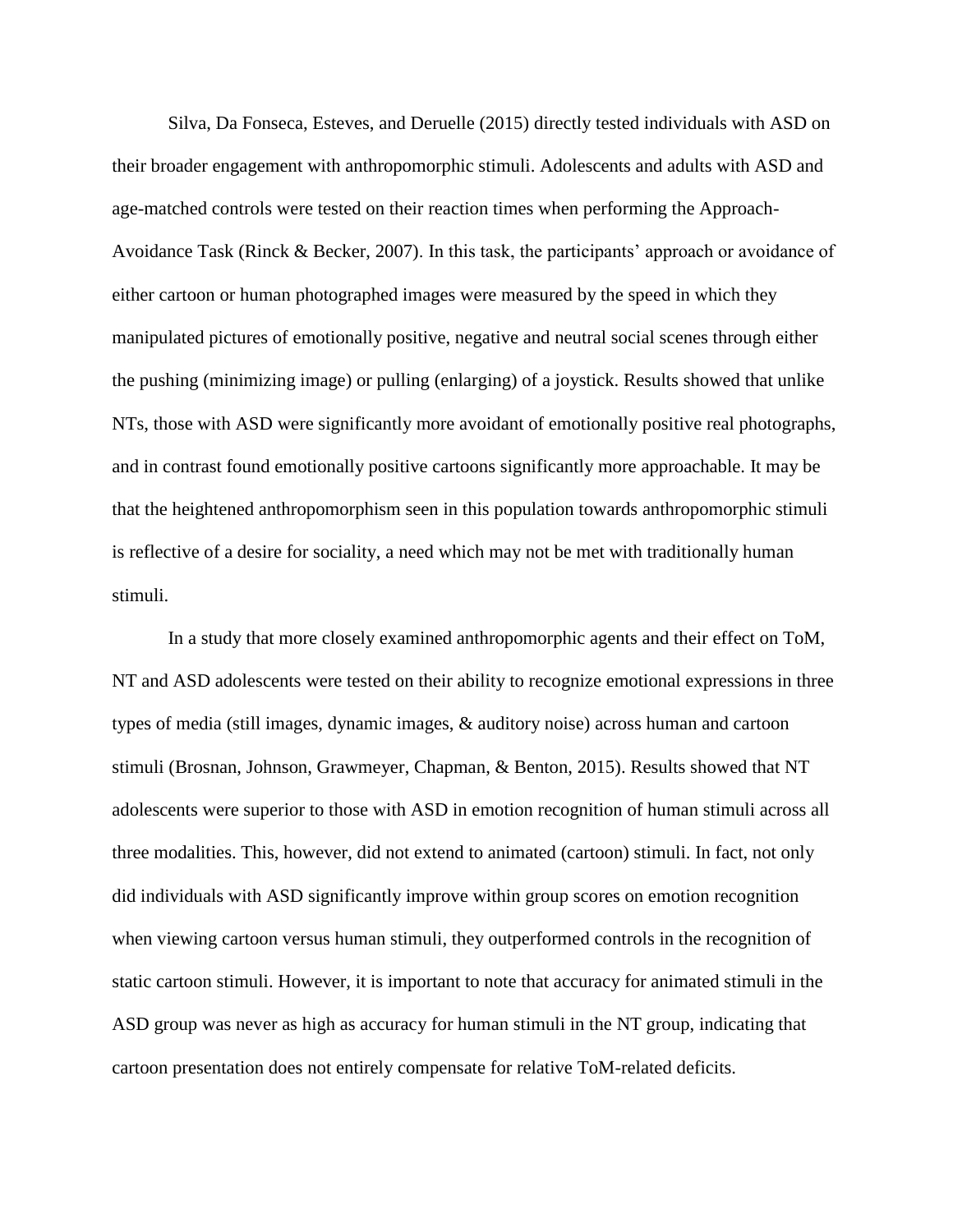One finding of particular interest related to differences regarding the processing strategies between groups. The researchers found that in the control group, emotion recognition for cartoon and human stimuli were correlated, meaning that the strategies used by controls in one modality were similarly utilized in others. However, no such correlations were found within the ASD group. This indicates that the manner in which individuals with ASD were processing cartoon stimuli was not employed when processing human images, indicating that cartoon stimuli were viewed as "special" while human stimuli were not.

The above research suggests that engagement and motivation with regard to anthropomorphic stimuli could ameliorate ToM deficits for those with ASD. One study that tested this was conducted by Golan et al. (2010), and explored whether anthropomorphizing nonhuman agents could lead to transferable gains in human ToM. In this study, children with ASD aged 4-7 engaged in a four-week intervention in which they watched instructional ToM videos acted out by toy vehicles grafted with real faces. Following the intervention, the children were assessed in relation to two control groups, one with ASD who did not partake in the intervention and one without ASD who did not partake, on their ability to generalize learned facial expressions and utilize emotional vocabulary. Results indicated that while the experimental group was indistinguishable from the control ASD group at pre-test, by post-test they had improved to the level of the control group on all four measures. Central to these findings was the children's demonstrated ability to generalize content to not only novel anthropomorphic stimuli but novel human stimuli. This indicates that the intrinsic interest individuals with ASD showed towards areas of restricted interest may have promoted their interest and understanding in human stimuli.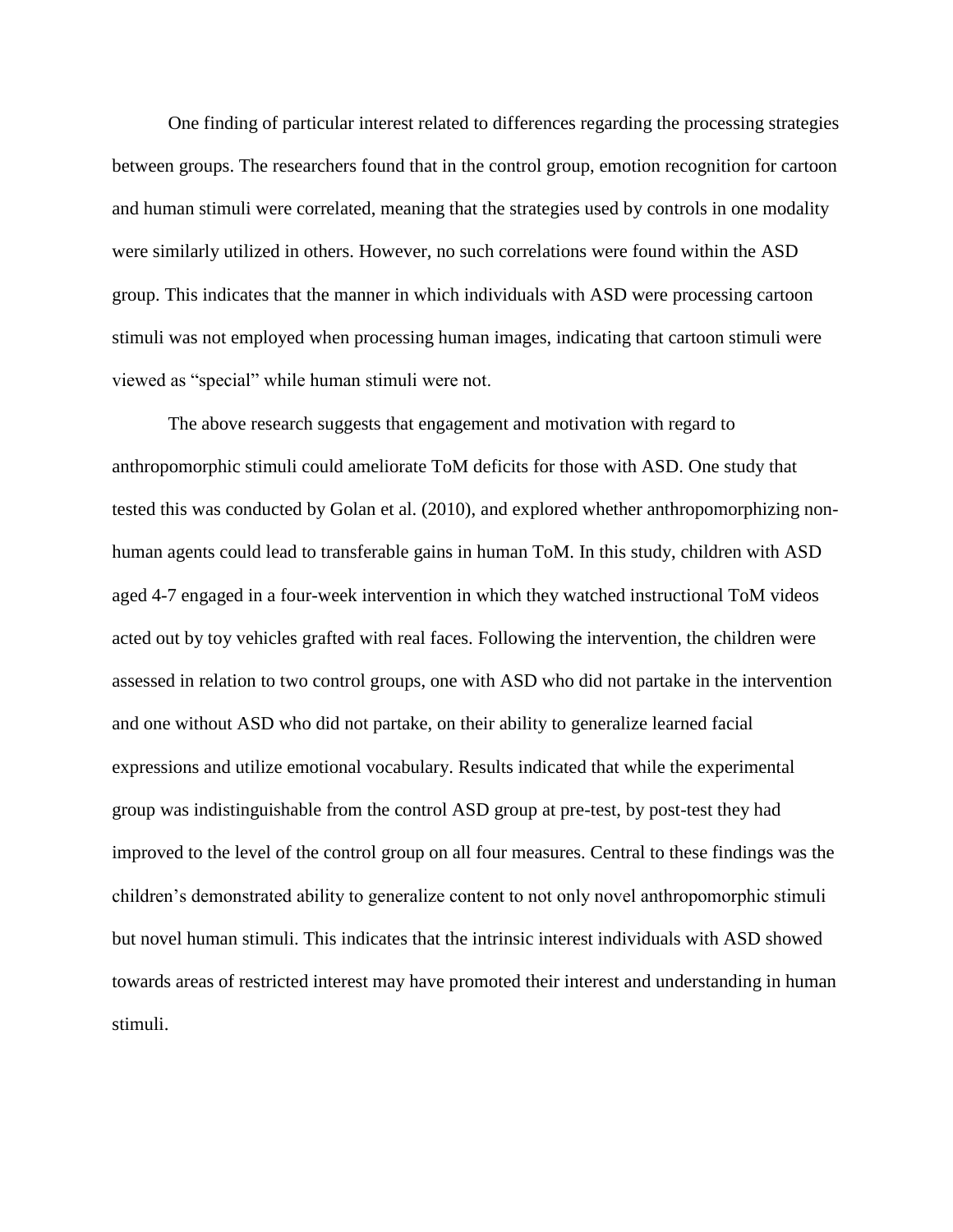In relation to the Epley et al.,(2007) model, anthropomorphic stimuli may enhance sociality, increase the desire for effectance, and is not viewed as incongruent with the physical self. The following section will focus on the second tenet of the model, in which it is found that a desire for efficacy promotes anthropomorphism. Studies documenting an increased desire for efficacy in individuals with ASD when processing anthropomorphic characters due to stylization/exaggeration, and extensive previous experiences with such stimuli, will be explored.

# **Effectance with Stylization/Exaggeration**

As previously discussed, research indicates that individuals anthropomorphize in order to increase their efficacy in understanding a non-human entity and this is enhanced when behavior is less predictable (Waytz, Morewedge, et al., 2010). One aspect of anthropomorphic stimuli that may particularly increase effectance of individuals with ASD is the stylization and exaggeration of social features in such agents, which may highlight a sense of unpredictability regarding their intentions. Support for this comes from research showing that within this population the recognition of changes in emotion may be impaired, while the perception of changes in motion is intact (Han, Tijus, Le Barillier, & Nadel, 2015). This may mean that the exaggerated movements used by anthropomorphic characters to express emotions may be more noticeable to those with the condition, while changes in emotion may be missed and thus not utilized when making judgments of unpredictability which influence a desire for effectance.

Research on animal movement, for instance, indicates that individuals largely rely on physical movements, such as the motion of the tail and muzzle cues like the baring teeth, when identifying an animal's mental state (Tami & Gallagher, 2009). In this way, individuals with ASD may be better equipped to attend to animal emotion, as it involves the interpretation of overt movement rather than subtle changes in facial expression. In this way, the unpredictability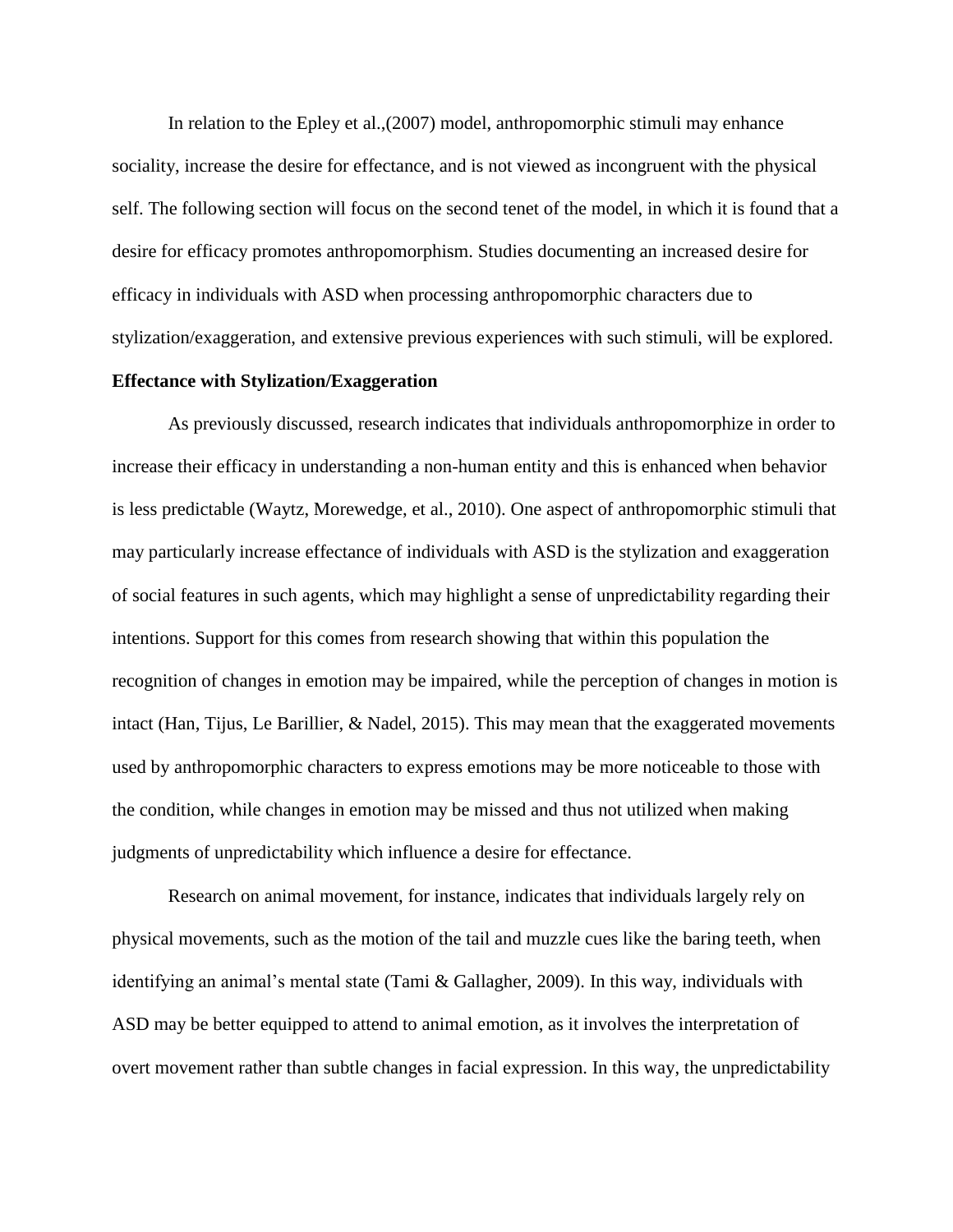of animal agents may be more noticeable, thus leading to a greater desire for effectance. Cartoon characters are also characterized by exaggerated motion (Thomas, Johnston, & Thomas, 1995), which serves to direct attention toward socially relevant aspects of the animation (Gielniak & Thomaz, 2012). In a similar way to animal agents, individuals with ASD may be more primed to attend to the unpredictability of cartoon motion as it is exaggerated and thus more salient.

Carter, Hyde, Williams, and Hodgins (2016) provides preliminary support for the hypothesis that exaggerated motion in anthropomorphic stimuli increases interest in effectance. In this study, children with ASD interacted with animated avatars with varying degrees of facial emotional exaggeration. When an avatar showed exaggerated facial motion, compared to dampened or realistic motion, nonverbal behaviors such as gaze or gesturing significantly increased. This is in line with research showing that individuals with ASD are less impaired when interpreting overt emotional expressions, and struggle more with the detection of subtle facial emotional changes (Rump et al., 2009). In this way, anthropomorphic faces, which exaggeration makes more emotionally intense (Hyde, Carter, Kiesler, & Hodgins, 2014), may heighten their unpredictability and lead to a greater desire for effectance, while subtle changes in realistic human agents are less salient, and result in a decreased desire for effectance.

## **Effectance from cartoon and animal experience**

#### *Cartoon Experience*

An important aspect of the desire for effectance brought up in Epley et al. (2007) is that it involves a desire for 'closure' or understanding of an agent. One reason that individuals with ASD may anthropomorphize cartoon stimuli more than human stimuli is that familiarity with this form of stimuli has led to an increased sense of self-efficacy in understanding such stimuli. Heightened interest and time spent attending to animated stimuli is well documented in this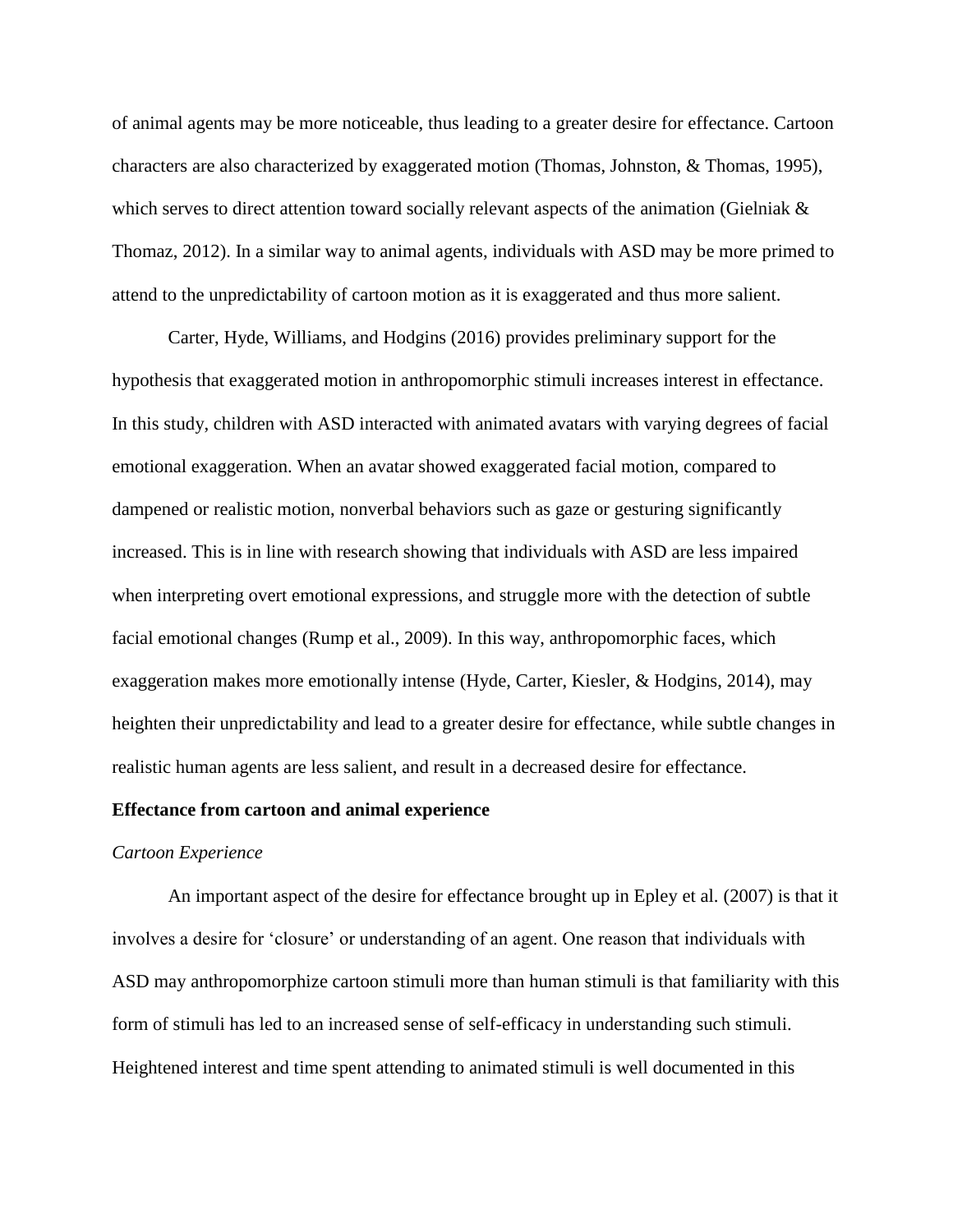population. For instance, survey data shows that adolescents with ASD spend a significant amount of time engaging with electronic screen media (Mazurek, Shattuck, Wagner, & Cooper, 2012). Surveys given to parents of children with ASD indicate that electronic screen engagement is their most common leisure activity, and in particular children favored animated television shows and movies (Shane & Albert, 2008). Kuo et al., (2014) also found that within a sample of adolescents with ASD, cartoon television programs were the most popular television genre, and 66% of the sample reported a preference for animation over any other type of media.

Drawing a causal relation between cartoon viewing and increased ToM abilities with regard to cartoon stimuli remains ambiguous. As has been discussed previously in this review, there are reasons why the stylized exaggeration inherent to animated media may attract individuals with ASD to this medium. For one, the exaggeration and amplified motion may allow for greater success when making ToM judgments, leading to enhanced self-efficacy and thus greater enjoyment of this type of media. As individuals with ASD report increased familiarity and exposure to this form of media, it may be that they have an increased expertise in processing cartoon stimuli, which has led to the type of FFA activation that enhances ToM related processing. This may increase a desire for effectance in relation to cartoons, as individuals with ASD may feel better equipped to understand the meaning behind the social acts depicted in cartoon form due to their increased exposure, thus increasing their tendency to anthropomorphize (Epley et al., 2007).

# *Animal Experience*

Individuals with ASD also show increased motivation and experience regarding animal stimuli. For instance, Celani (2002) compared children with ASD to NTs, and those with intellectual disabilities, on their preferences for human, animal and object stimuli. While children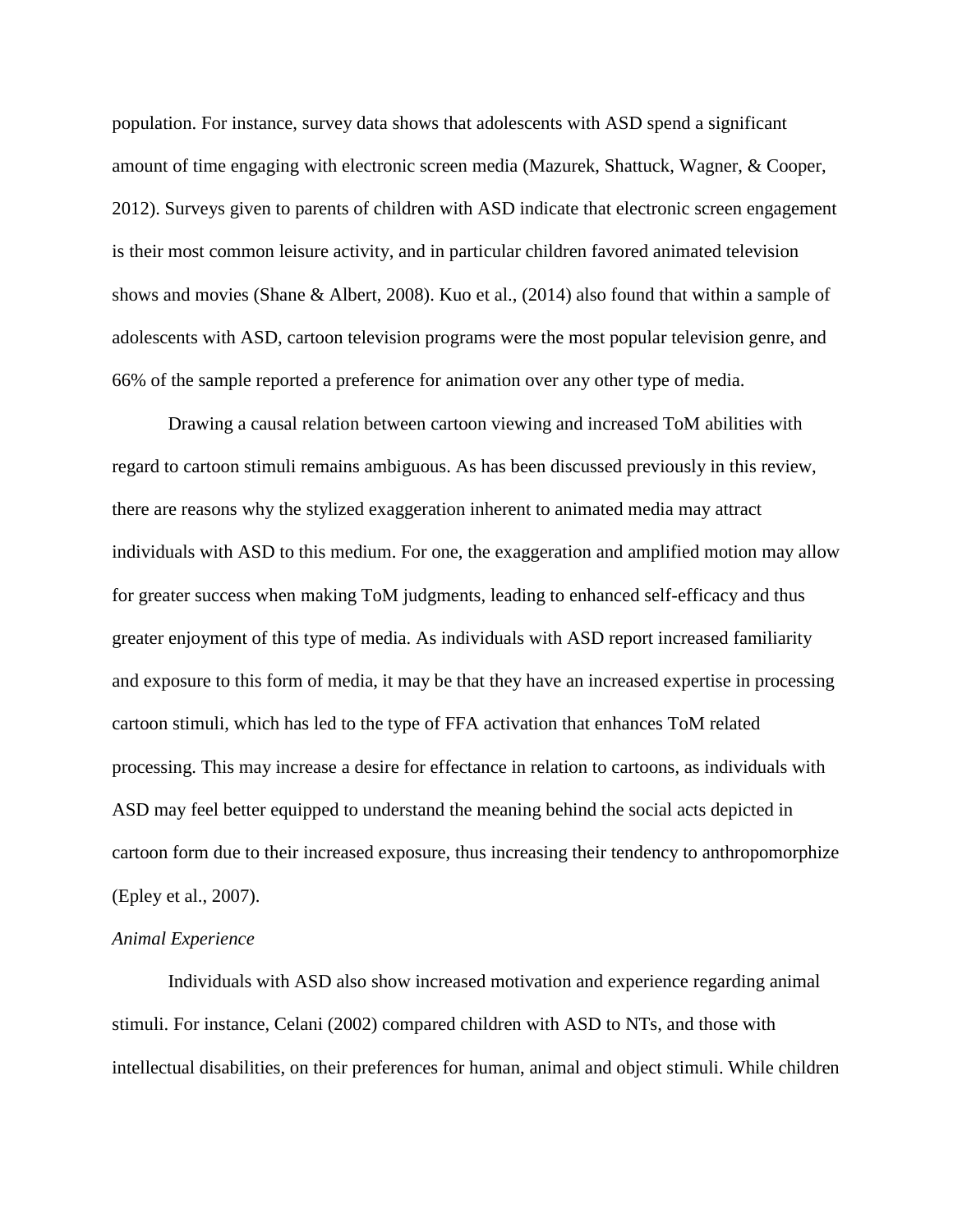with ASD significantly preferred objects over human stimuli, they showed a significantly greater preference for animals than all other types of stimuli. Prothmann et al., (2009) showed children with ASD interacted significantly more frequently and for a longer duration with a dog than a person or toy, given the choice. This provides evidence of a preference in individuals with ASD for animal stimuli, which may motivate attention to animals over humans.

With regard to animal experience, it is estimated that 1 in 4 children with ASD has participated in animal therapy at some point, and two-thirds of parents report improvements following animal-assisted interventions (Christon, Mackintosh, & Myers, 2010). Research also indicates that families of children with ASD may have a higher rate of pet ownership, as 81% of families with a child with ASD surveyed on pet ownership reported owning pets (Carlisle, 2014), while the national average is around 66% according to the American Veterinary Medical Association (2012). Further findings in this study indicated that 94% of children with ASD were described by parents as having bonded with their pets, with common bonding activities including talking and actively playing and petting their pets. Parents commonly reported that they believed pets provided specific benefits to their children with regard to alleviating common challenges related to ASD, and 26% of parents reported that the perceived benefits of animal contact factored into their decision to own a pet, particularly dogs. Surveys of individuals with ASD also indicates strong perceived attachments between themselves and their pets (Carlisle, 2015).

Together, these results indicate that not only do individuals with ASD commonly have extensive contact with animals but that these encounters are viewed quite positively by both themselves and close others. Given that individuals with ASD often report a significantly high degree of negative social experiences (Lamport & Turner, 2014; White, Ollendick, & Bray, 2011), and decreased social self-efficacy (Vickerstaff et al., 2007), successful encounters with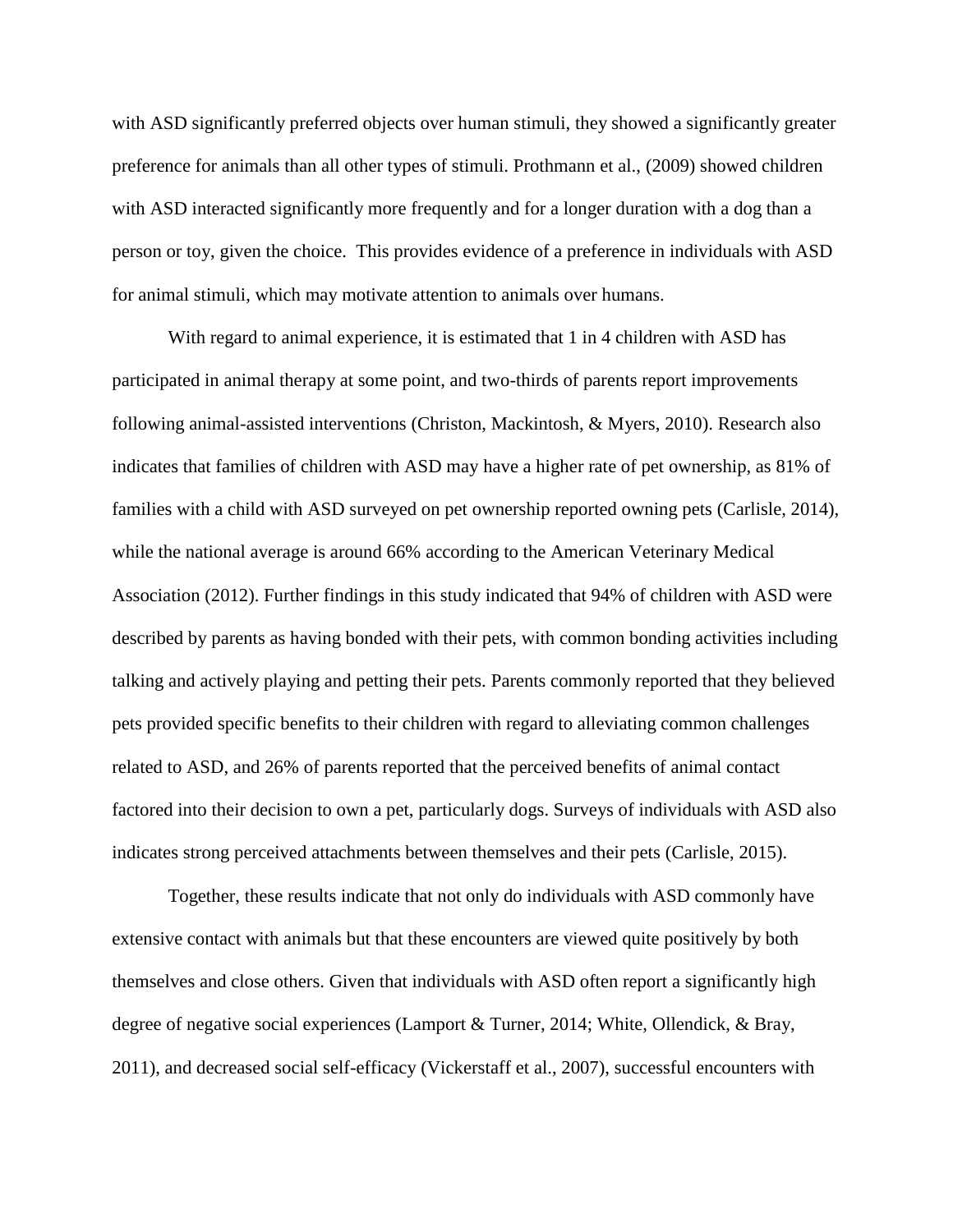animals may increase a desire for effectance, as previous positive encounters with animals have incentivized understanding animal agents (Epley et al., 2007).

Considering this evidence, it appears that individuals with ASD on average tend to have frequent and positive experiences interacting with animals and cartoons, either through media engagement, structured animal-assisted interventions, pet-ownership, or all three. In this way, the positive social experiences individuals with ASD have had with regard to anthropomorphic agents may lead to greater motivation to interact effectively with such stimuli. As individuals with ASD have experienced social rewards associated in particular with animal engagement, anthropomorphizing animals may happen out of a desire to further understand and predict the behavior of this stimuli. Additionally, a heightened exposure to cartoons may lead individuals with ASD to view understanding the mental states of cartoons as within their control. In contrast, it may be that individuals with ASD view the processing of human stimuli as less in their control, and they show decreased anthropomorphism for human agents.

#### **Summary**

The processing of mental states is a complex, multi-faceted procedure that requires lower-level inputs in order to reason about higher-order explanations involved in ToM. Individuals with ASD have been shown to struggle with ToM throughout development, and evidence suggests that lower-level processing impairments such as reduced facial and biological motion processing may play a significant role in this disruption. In particular, it appears that individuals with ASD have early insensitivities to human agency, namely attending to human faces and human biological motion.

While evidence suggests that individuals with ASD show significant deficits in relation to recognizing and processing human stimuli, they are conversely shown to display a heightened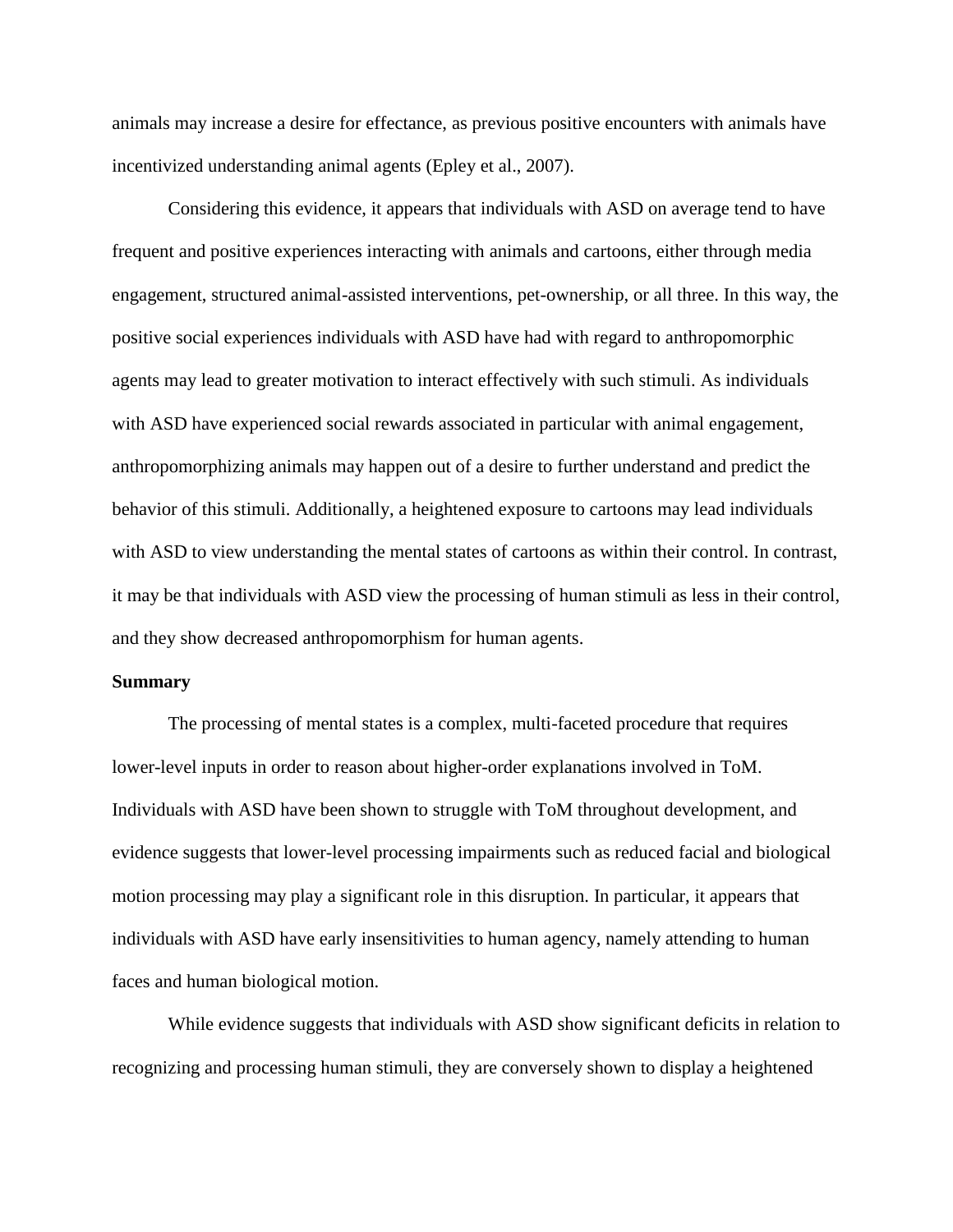interest in non-social stimuli compared to NTs. The SM and CI aspects of ASD complement one another in their explanations of these deficits. In relation to SM, early deficits in relation to human social processing, which primes NTs to preferentially attend to such stimuli through an associated neural reward system, is impaired in those with ASD. This may lead to decreased reward circuitry, and thus less holistic and preferential processing of human stimuli, which impairs ToM processing at lower levels of input. Additionally, the preference individuals with ASD show towards non-social stimuli (CI), particularly objects in the environment that have ordered motion, likely reflect a preference to attend to items of restricted interests in place of social stimuli. In this way, the increased motivation to attend to non-social stimuli may impact the motivation to attend to less-ordered, more complex social stimuli.

However, the many studies detailed in this review indicate that engagement with anthropomorphic stimuli may function as a bridge for individuals with ASD to attend to social stimuli. In line with SM, it is hypothesized that the developed stressors associated with human contact may not extend to human-like stimuli. In this way, individuals with ASD may be more motivated to attend to anthropomorphic stimuli in typical ways, as anthropomorphic stimuli feature properties that differentiate them from purely human agents. It is also hypothesized that as individuals with ASD are able to attend to motion, and struggle with the nuances of emotion, an ability to decode animal and cartoon emotion using overt movement cues could make social processing less difficult, thereby enhancing SM. The frequent exposure to cartoons and animal agents may also serve to enhance motivational engagement with such stimuli.

Also playing an important role in anthropomorphic social processing is found in aspects of CIs in those with ASD. Properties of anthropomorphic agents that correspond to restricted interests, including stylized physical properties and an association with an exaggerated motion,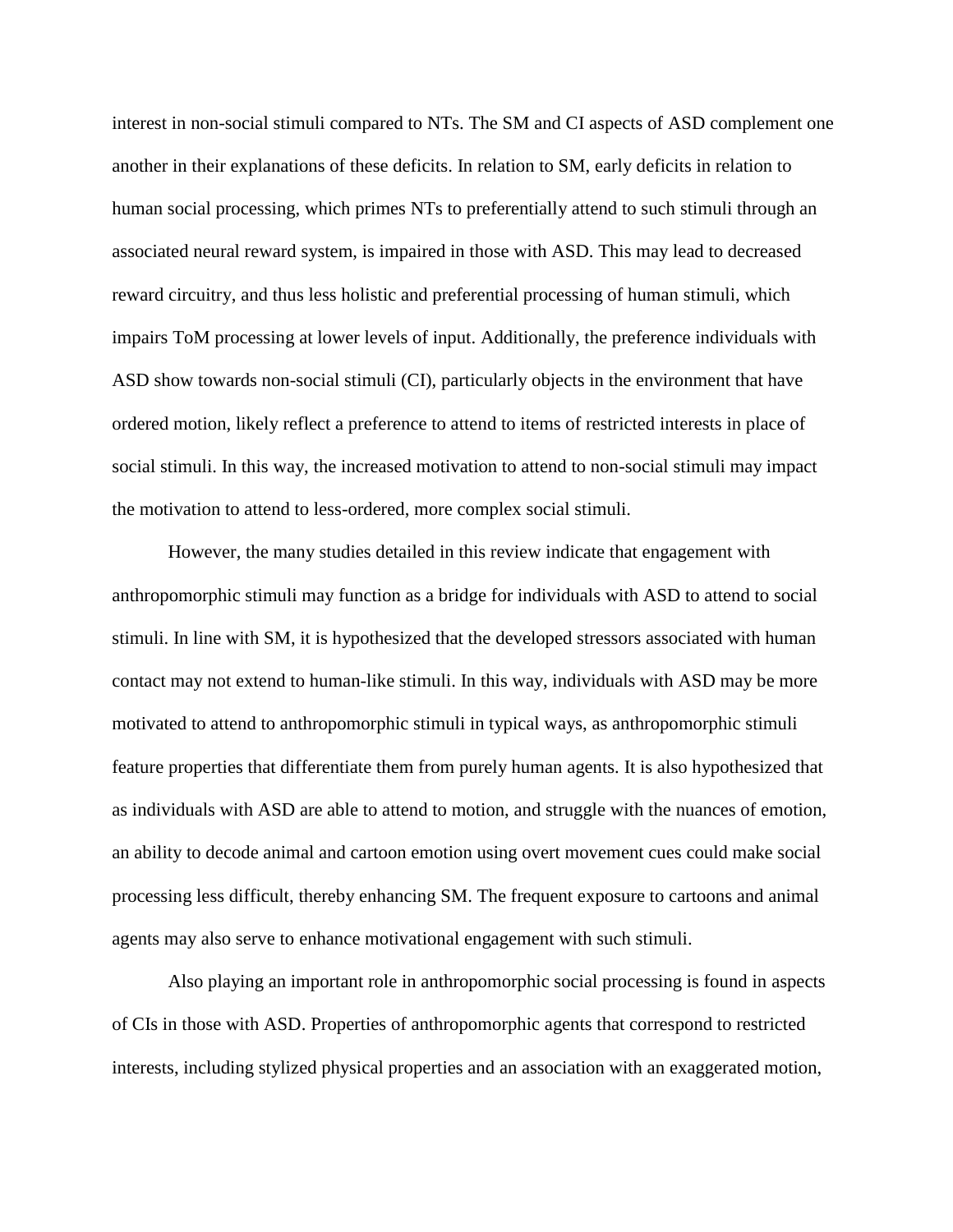may direct attention to these agents over and above agents that are purely human. For instance, individuals with ASD report an enhanced interest and experience with cartoon stimuli, and the overt, exaggerated aspects of cartoon motion may be particularly salient. In this way, anthropomorphic agents may represent an area of expertise for individuals with ASD, therefore enhancing their ability to attend to them holistically.

For these reasons, it is suggested that while the social processing of human stimuli appears to be impaired in this population, the processing of anthropomorphic stimuli is either less pronounced, intact or even enhanced. Thus, using anthropomorphic stimuli to develop social processing in individuals with ASD may help ameliorate both the lack of motivation associated with human stimuli. It may also help engage individuals with ASD in the processing of social over non-social stimuli, as anthropomorphic creatures are social agents, yet they also possess physical characteristics reminiscent of restricted, non-social interests. The implications of these findings are discussed below.

#### **Implications**

There are several important implications for the increased social processing of anthropomorphic stimuli in individuals with ASD. Chief among them is the possibility that increasing social cognitive development in relation to anthropomorphic stimuli may serve as a scaffold for transferring these skills to human stimuli. There is some evidence that supports this claim. For instance, recall, Golan et al., (2010) showed that improvements understanding mental state language in connection to anthropomorphic characters transferred to social gains with human stimuli. This indicates that the use of areas of CI when combined with human elements may help improve ToM when interacting with non-CI related agents.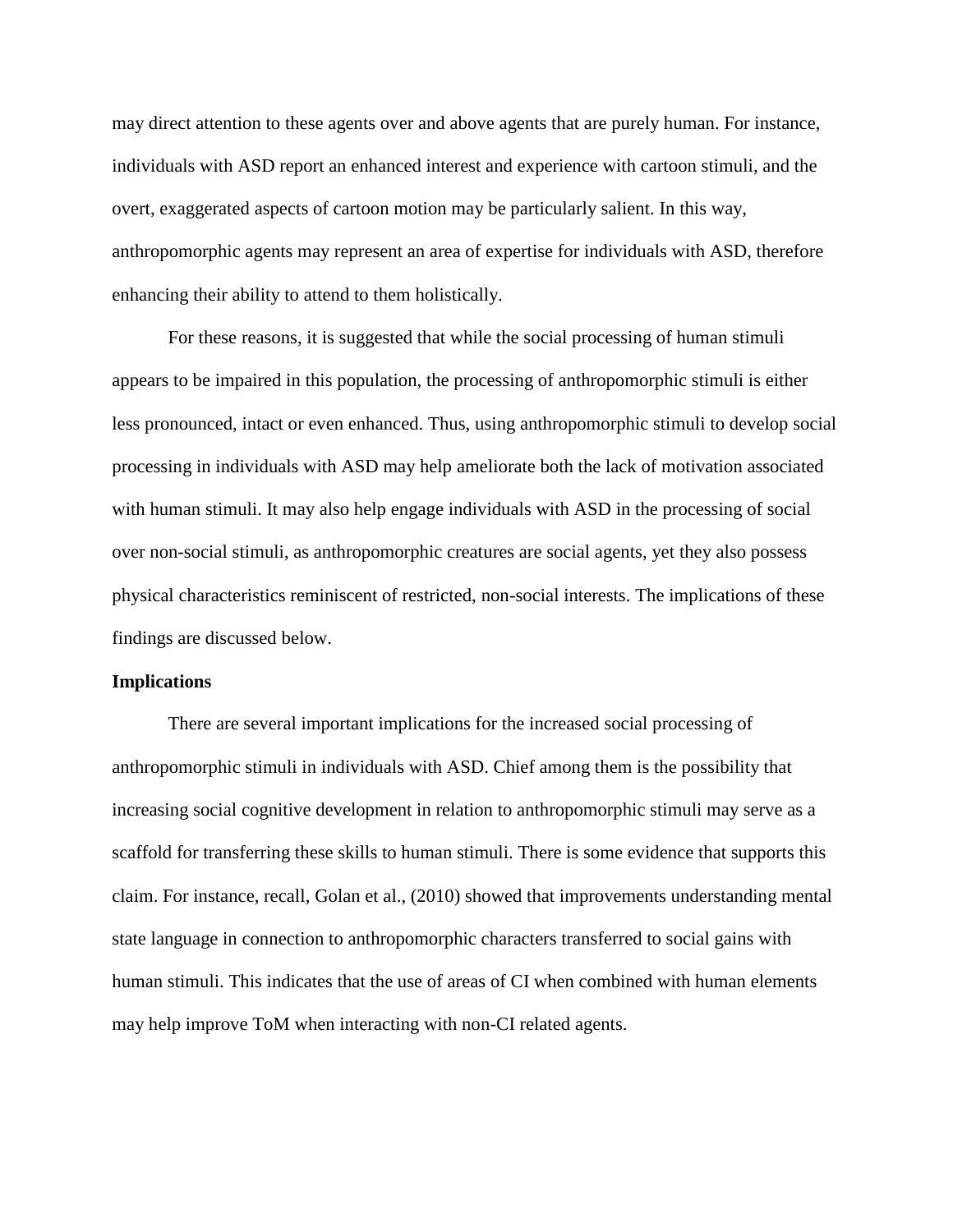Research on animal-assisted interventions such as equine therapy indicates that skills learned with animal agents transferred to real life social improvements even when measured onemonth post-trial (Gabriels et al., 2015). Studies measuring naturalistic social improvements also show that in the presence of animals, real-life social functioning can improve, and importantly lead to greater peer acceptance (O'Haire, McKenzie, Beck, & Slaughter, 2013). These studies indicate that the enhanced social processing, and the motivation experienced by individuals in relation to anthropomorphic stimuli, may transfer to improvements in human interactions.

Perhaps most significant is the possibility that perceived self-efficacy with anthropomorphic stimuli can lead to gains in perceived self-efficacy in relation to humans, and human encounters. Underlying the "eye avoidance" hypothesis of ASD (Tanaka & Sung, 2016) is that individuals with ASD develop gaze aversion in relation to human contact, as they may implicitly equate eye gaze with social demands that they cannot meet. For instance, evidence shows that in preschool there is not the same aversion to mutual gaze and emotional dysregulation in children with ASD (Nuske, Vivanti, & Dissanayake, 2015), and two-year-old children with ASD show eye indifference rather than eye avoidance, as they can be primed to view eyes (Moriuchi, Klin, & Jones, 2016).

However, research also indicates that in adults with ASD there is a distinct aversion to direct eye-gaze (Kliemann et al., 2012), and that direct eye gaze results in hyperactivation in subcortical areas of the brain, indicating dysregulation (Hadjikhani et al., 2017). This may indicate that early eye indifference later results in eye avoidance, leading to a possibility that commensurate with age, individuals with ASD may develop a human-specific social aversion. In contrast, early eye insensitivity may not impact individuals with ASD's perceived self-efficacy with anthropomorphic agents. In this way, the negative associations that may impede further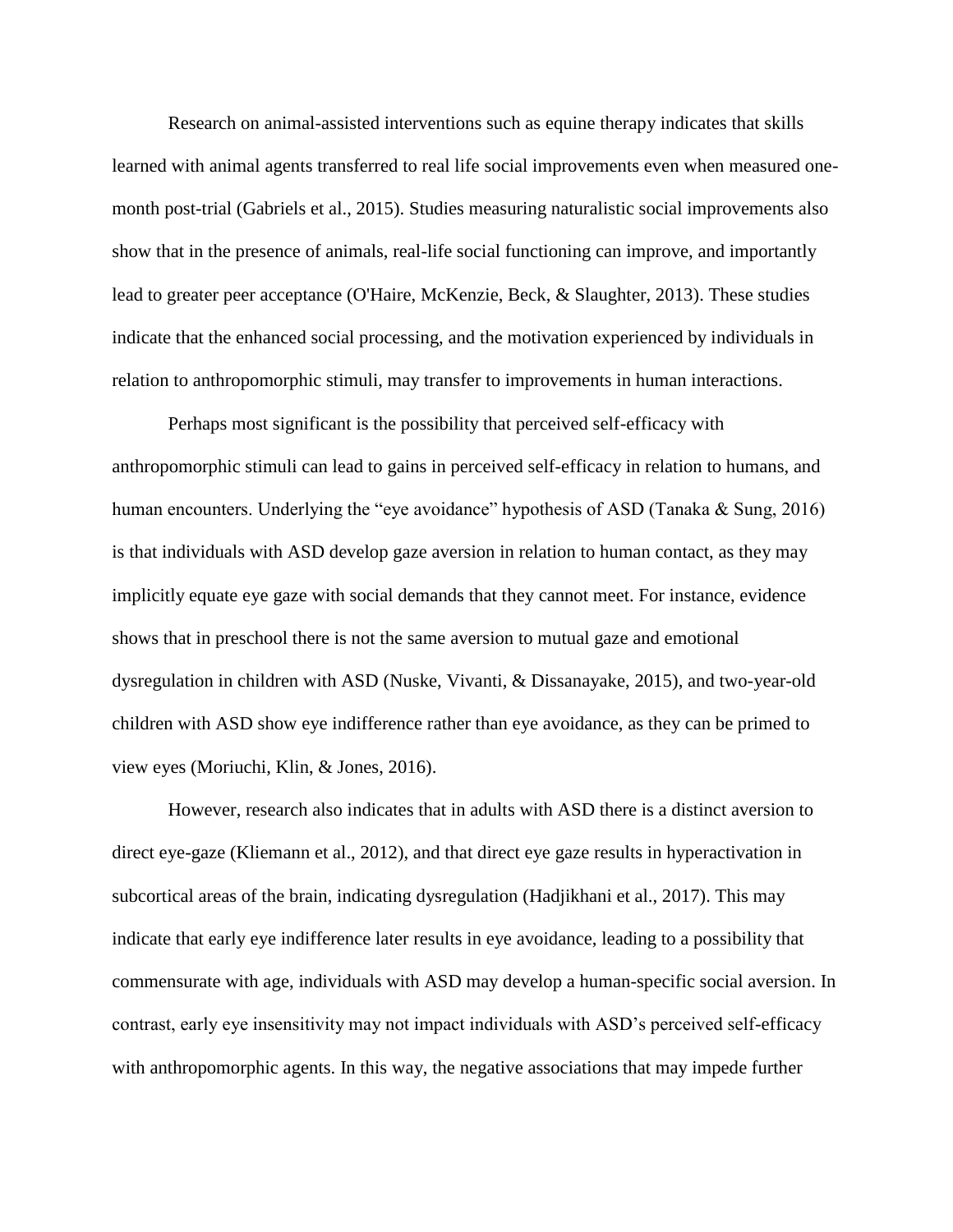development of social processing in relation to human stimuli may not interfere with development in regard to anthropomorphic social processing. This reflects theories of ASD relating to social compensation (Livingston  $\&$  Happé, 2017), and it may be that the difficulties associated with human agents are compensated for when interacting with non-human agents.

With regard to compensation, it may be that an ability to process anthropomorphic social cues creates a pathway to developing social processing competencies, and this may be a bridge to developing competencies with human stimuli. For instance, research indicates that the same brain regions are recruited when individuals use ToM in relation to animals as they do in relation to humans (Desmet, van der Wiel, & Brass, 2017), and those facial expressions in both animals and humans are processed similarly (Schirmer et al., 2013). Interestingly, research indicates that when assessing the emotions of dogs, individuals often used their own emotions as a template (Konok, Nagy, & Miklósi, 2015). In this way, engagement with mentalizing about animals may lead to increased processing of personal emotions, which has been shown to be impaired in individuals with ASD (Jackson, Skirrow, & Hare, 2012), and thus may be an important mechanism for ToM improvement (Allan, Morson, Dixon, Martin, & Cunningham, 2017). Effective reasoning about anthropomorphic social agents may, therefore, transfer to efficacy with human agents and even efficacy in understanding the self.

There are several implications for interventions with regard to enhanced social processing for anthropomorphism. One is that, in line with Golan et al. 2010, it may be advantageous to use anthropomorphic stimuli when engaging individuals with ASD in ToM interventions. In particular, future interventions of this nature should focus on scaffolding, and slowly applying strategies toward more human-like stimuli presentations. It is also of interest to examine how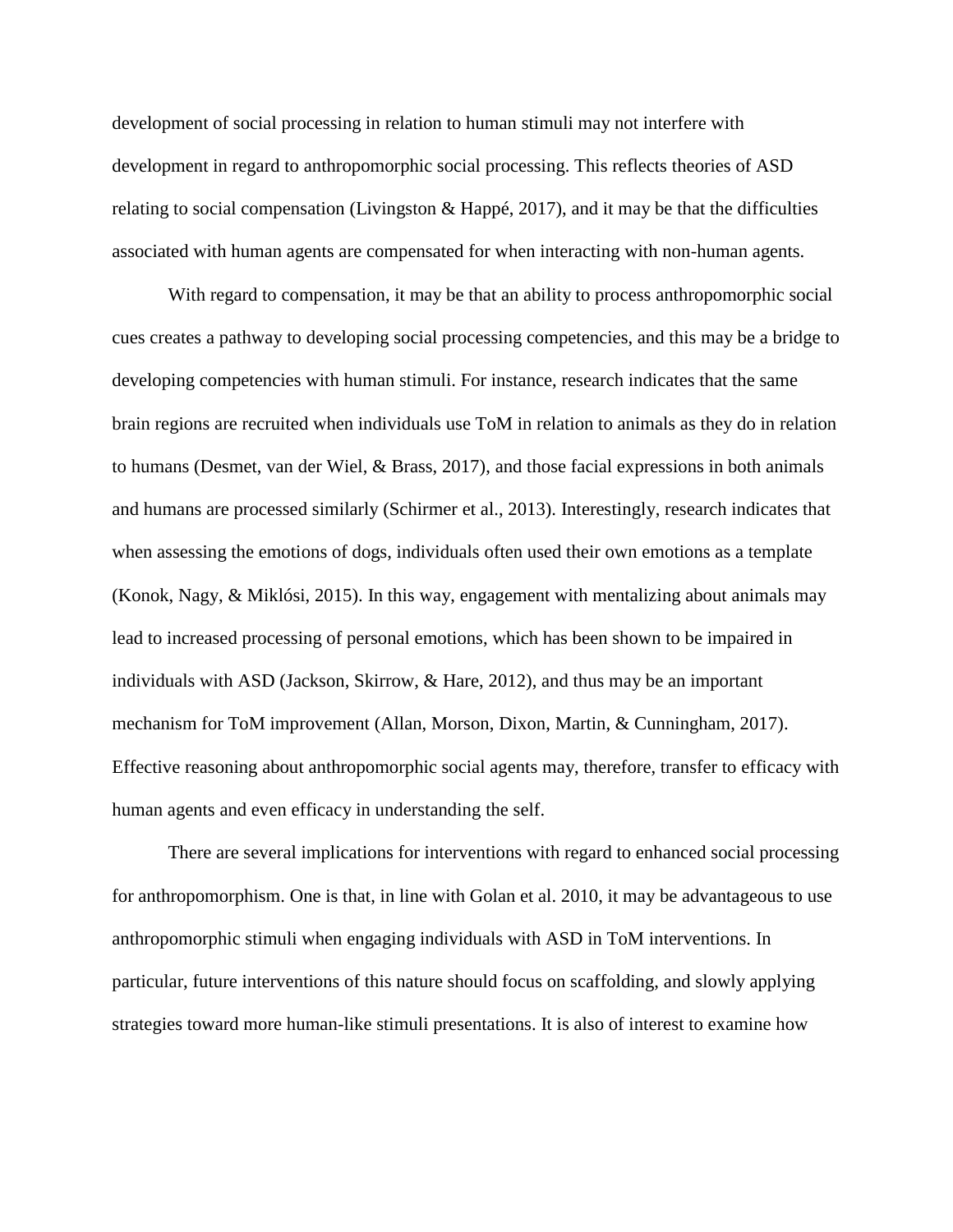longitudinal interventions with anthropomorphic stimuli may differentially affect what may be a developed aversion to human stimuli in older individuals with ASD.

In particular, O'Haire et al., (2013) indicates that interactions with animals by both children with ASD and NTs in a classroom setting enhance social reciprocity. It may be that structuring inclusive classroom settings to involve animal contact may improve social outcomes for individuals with ASD and foster greater peer acceptance. This may help counteract some of the negative social experiences often reported by individuals with ASD, and lead to greater selfefficacy in relation to social encounters. In closing, experiential accounts from individuals with ASD often report attachment and elevated self-esteem in relation to anthropomorphic agents, particularly animals. It may be that anthropomorphism for this population allows those with ASD to experience social engagement in a way that feels more natural, and thus can aid in transferable ToM gains to other social settings.

In closing, the Epley et al. (2007) model of anthropomorphism uses three tenets to explain why people anthropomorphize. It is suggested that individuals with ASD may use anthropomorphic creatures as a social outlet of sorts, and in this way, a desire to see the social aspects of anthropomorphic creatures leads to better holistic processing of this stimuli. Individuals with ASD may also have a greater desire to understand anthropomorphic creatures, as they have had success understanding and interacting with such agents, and the agents have properties related to CIs, which enhances a desire for effectance. Additionally, a decreased salience for humans and an increased salience for anthropomorphic characters, perhaps tied to exaggerated motion and a poor detection of emotion, may lead to a stronger recognition of unpredictability, thus enhancing a desire for effectance with anthropomorphic creatures. Finally, individuals with ASD have a diminished physical sense of self and are less sensitive to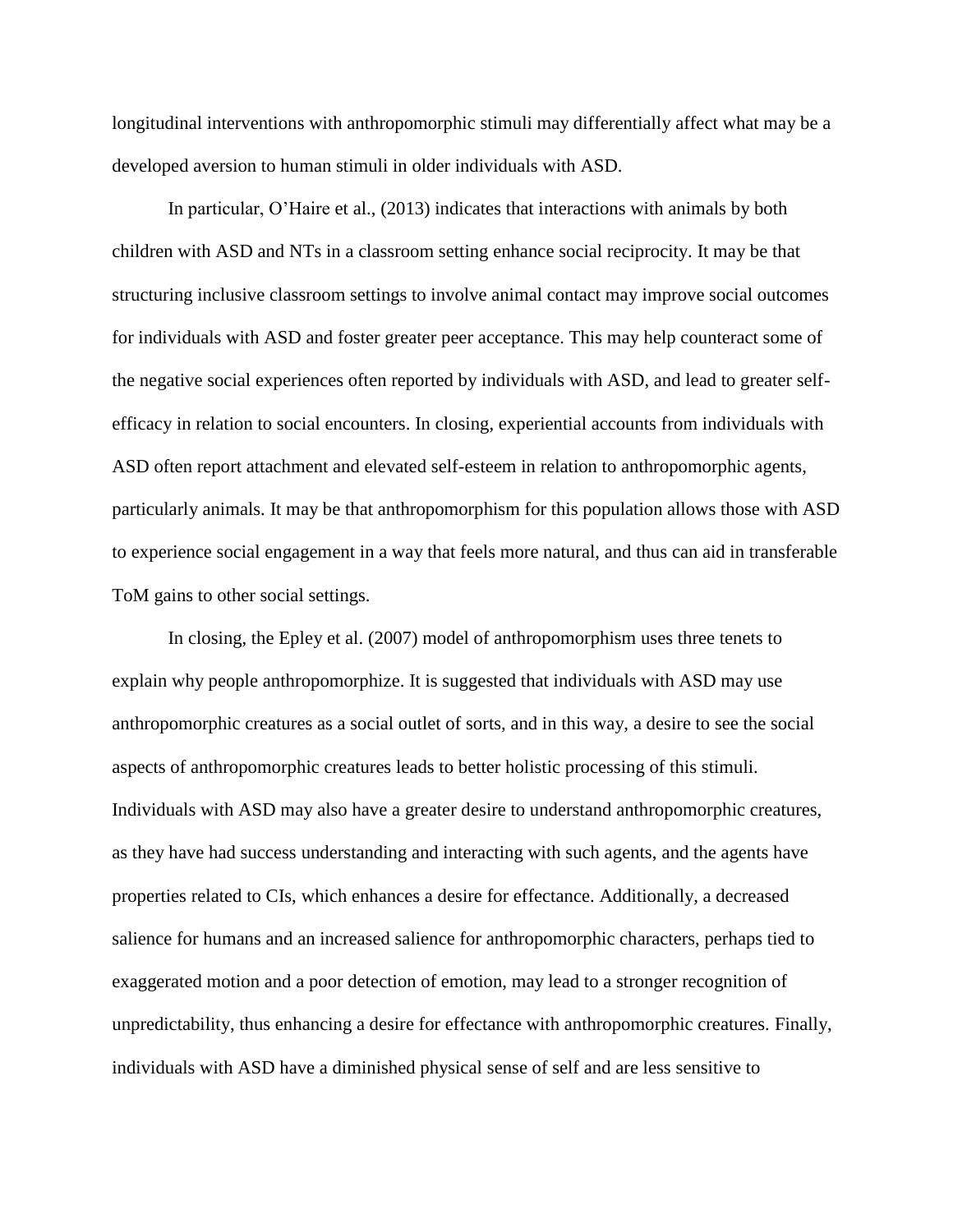anomalies in the human form. While this impedes anthropomorphizing non-human creatures in those with NT, this may not lead to the same types of processing deficits in individuals with ASD. Conversely, the aspects of the physical self that, in individuals with ASD, are less salient or noticeable, may lead to a heightened identification with other "less human" and more exaggerated stimuli.

At present, investigations into anthropomorphism have found that ToM impairments correspond to impairments anthropomorphizing (Cullen et al., 2014). It may be of interest to examine whether this is unilaterally the case with individuals with ASD. For instance, research shows that in anthropomorphic assessments using animated shapes, individuals with ASD are less able to anthropomorphize (Abell, Happe, & Frith, 2000). However, it may be that with more socially enriched stimuli, such as animal or human cartoon stimuli, individuals with ASD may display a different pattern with regard to anthropomorphism and ToM. Additionally, as is explored by Brosnan et al., (2015), deficits relating to ToM may be ameliorated when stimuli take a less human form. It would be of particular interest to test whether this can be replicated, particularly through the use of non-visual ToM paradigms, in order to assess the purely cognitive aspects of mental state representations and their connection with anthropomorphism and ToM in this population. It would also be of interest to further understand how anthropomorphism and self-perceptions interact in ASD, and whether anthropomorphism can serve as a pathway for improving personal as well as interpersonal social processing, and ToM more generally.

In conclusion we have highlighted how the ability to anthropomorphize may not only be intact in those with ASD, but those with the condition may even display a particular affinity for seeing human in the non-human. Evidence suggests that ToM abilities, which are usually disrupted in this population, may be ameliorated, spared, or even enhanced when they are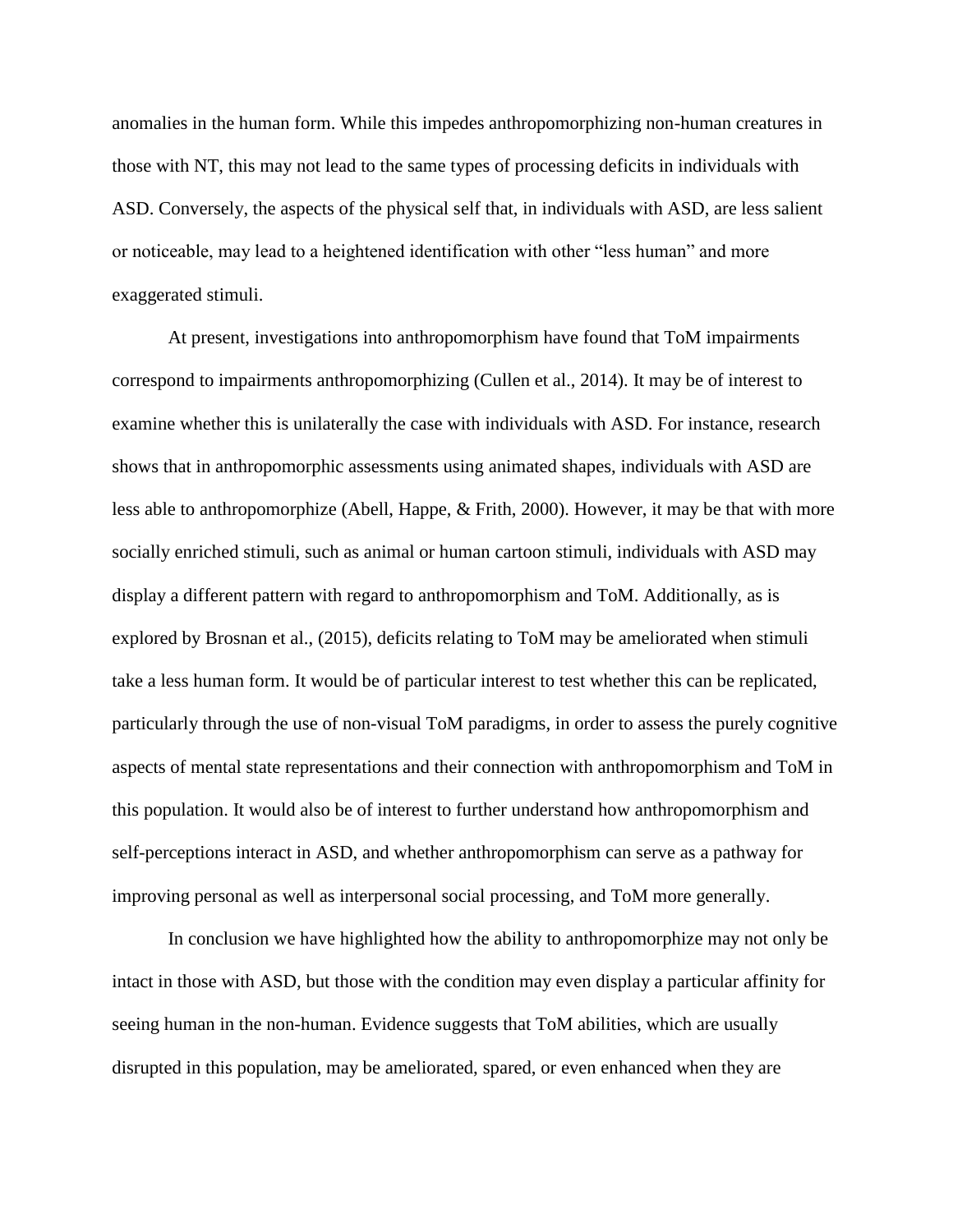directed towards anthropomorphic rather than human agents. As we have shown, anthropomorphizing may be a potential scaffold for improving ToM abilities more generally in this population, as they correspond with a number of strengths intrinsic to ASD. Identifying and capitalizing on such strengths may be the key to developing better ToM, and a more general interest in the wider social world.

*I moved full circle form being a wild thing out of context as a child, to being a wild thing in context with a family of gorillas, who taught me how to be civilized. They taught me the beauty of being wild and gentle together as one (Prince-Hughes, 2004, p. 1).*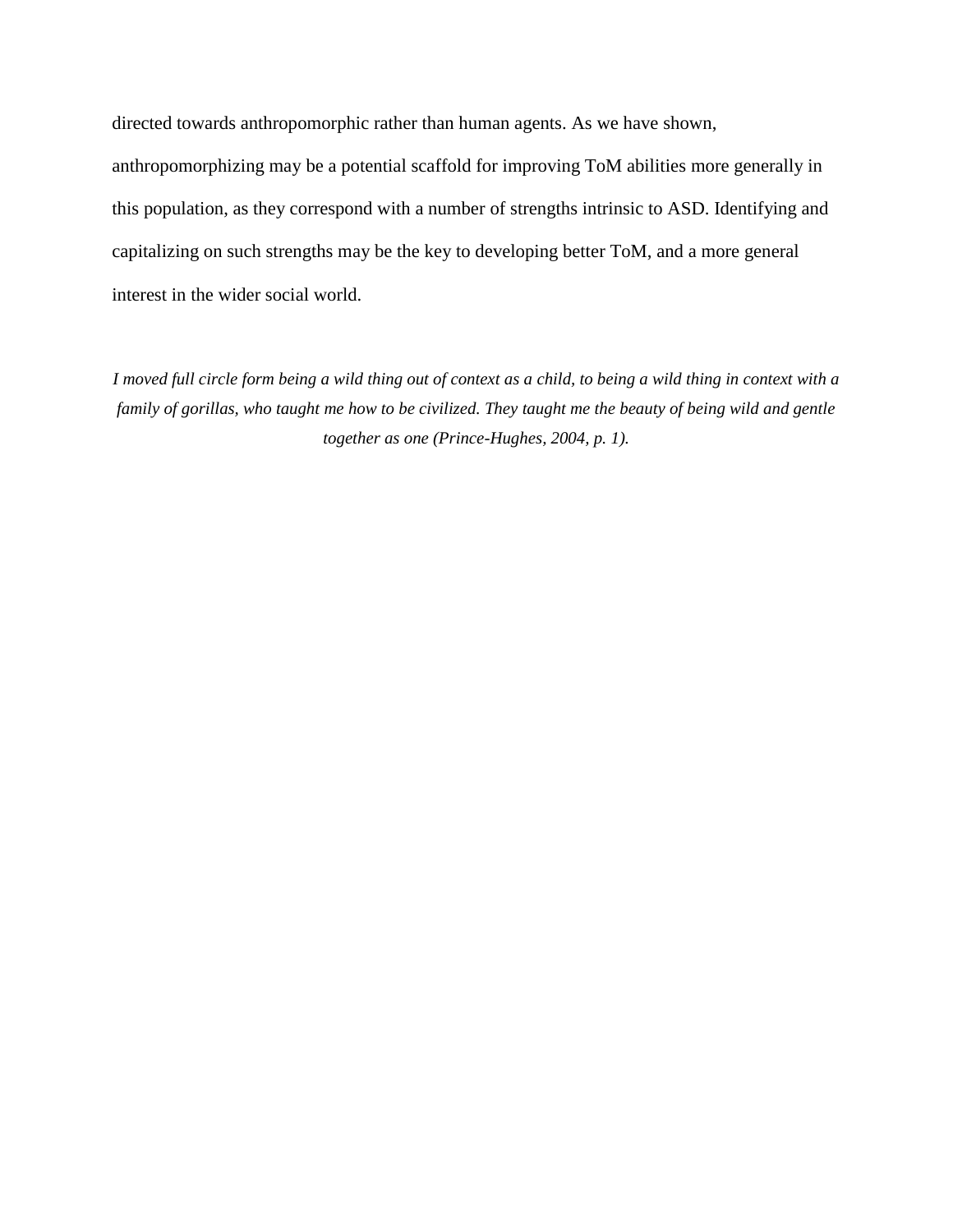## References

- Abell, F., Happe, F., & Frith, U. (2000). Do triangles play tricks? Attribution of mental states to animated shapes in normal and abnormal development. *Journal of Cognitive Development, 15*.
- Allan, K., Morson, S., Dixon, S., Martin, D., & Cunningham, S. J. (2017). Simulation-based mentalizing generates a "proxy" self-reference effect in memory. *The Quarterly Journal of Experimental Psychology, 70*(6), 1074-1084.
- Anthony, L. G., Kenworthy, L., Yerys, B. E., Jankowski, K. F., James, J. D., Harms, M. B., . . . Wallace, G. L. (2013). Interests in high-functioning autism are more intense, interfering, and idiosyncratic than those in neurotypical development. *Development and Psychopathology, 25*, 643-652.
- Association, A. P. (2013). *Diagnostic and statistical manual of mental disorders (DSM-5®)*: American Psychiatric Publishers.
- Association, A. V. M. (2012). *US pet ownership & demographics sourcebook*.
- Atkinson, A. P., Dittrich, W. H., Gemmell, A. J., & Young, A. W. (2004). Emotion Perception from Dynamic and Static Body Expressions in Point-Light and Full-Light Displays. *Perception, 33*, 717-746.
- Auyeung, B., Lombardo, M., Heinrichs, M., Chakrabarti, B., Sule, A., Deakin, J., Sipple, J. (2015). Oxytocin increases eye contact during a real-time, naturalistic social interaction in males with and without autism. *Translational Psychiatry, 5*, e507.
- Banerjee, R., Watling, D., & Caputi, M. (2011). Peer relations and the understanding of faux pas: Longitudinal evidence for bidirectional associations. *Child Development, 82*, 1887-1905.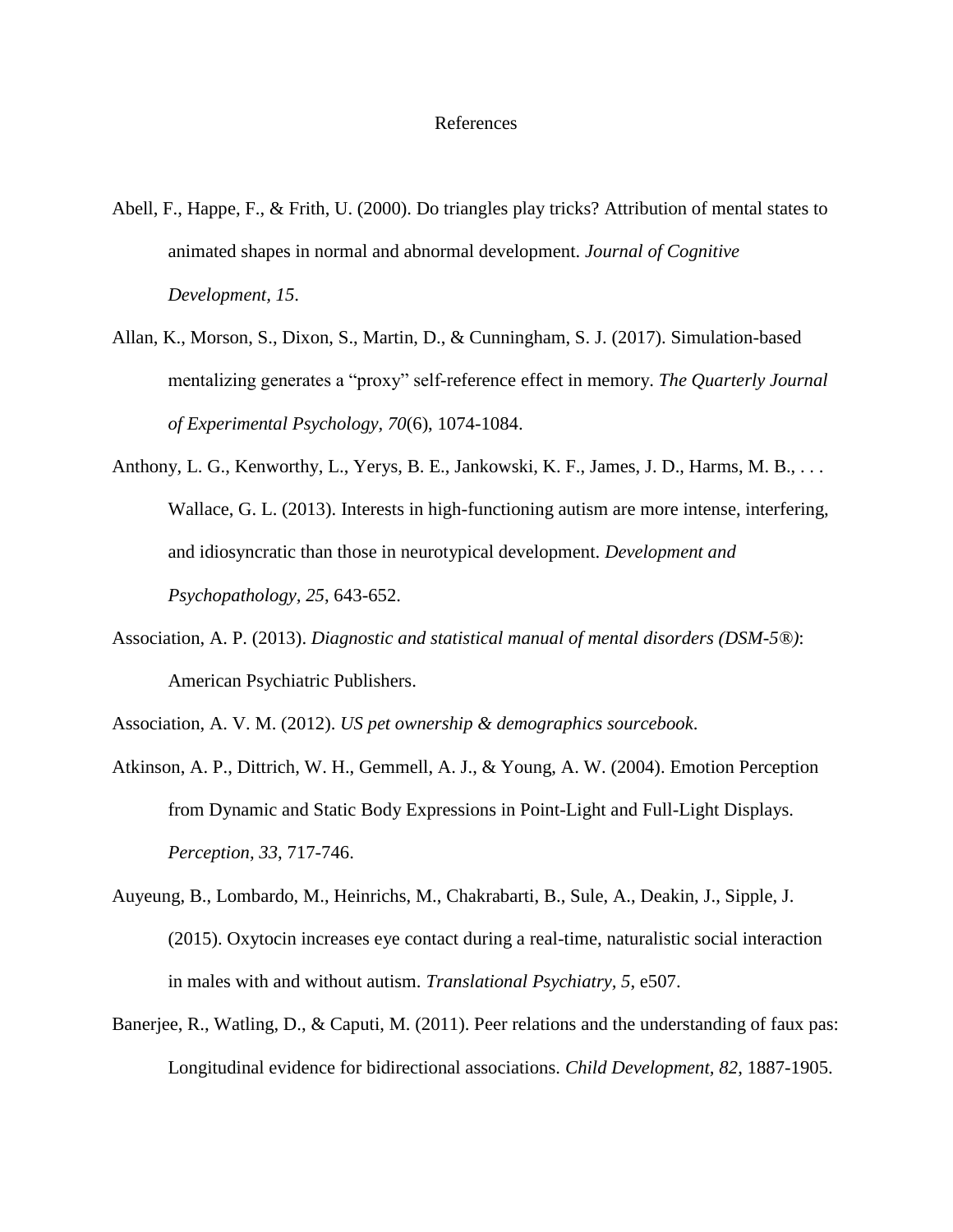Baron-Cohen, S. (1999). *The evolution of a theory of mind*: Oxford University Press.

- Baron-Cohen, S., Ashwin, E., Ashwin, C., Tavassoli, T., & Chakrabarti, B. (2009). Talent in autism: Hyper-systemizing, hyper-attention to detail and sensory hypersensitivity. *Philosophical Transactions, 364*.
- Baron-Cohen, S., Bowen, D. C., Holt, R. J., Allison, C., Auyeung, B., Lombardo, M. V., . . . Lai, M.-C. (2015). The "reading the mind in the eyes" test: Complete absence of typical sex difference in~ 400 men and women with autism. *PLoS One, 10*, e0136521.
- Baron-Cohen, S., & Cross, P. (1992). Reading the eyes: Evidence for the role of perception in the development of a theory of mind. *Mind & Language, 7*, 172-186.
- Baron-Cohen, S., Leslie, A. M., & Frith, U. (1985). Does the autistic child have a "theory of mind" ? *Cognition, 21*, 37-46.
- Baron-Cohen, S., Wheelwright, S., Hill, J., Raste, Y., & Plumb, I. (2001). The "Reading the Mind in the Eyes" Test revised version: A study with normal adults, and adults with Asperger syndrome or high-functioning autism. *Journal Child Psychological Psychiatry, 42,* 241-251.
- Baron‐ Cohen, S. (2009). Autism: the empathizing–systemizing (E‐ S) theory. *Annals of the New York Academy of Sciences, 1156*, 68-80.
- Ben-Sasson, A., Hen, L., Fluss, R., Cermak, S. A., Engel-Yeger, B., & Gal, E. (2009). A metaanalysis of sensory modulation symptoms in individuals with autism spectrum disorders. *Journal of Autism and Developmental Disorders, 39*, 1-11.
- Bergenmar, J., Rosqvist, H. B., & Lönngren, A.-S. (2015). Autism and the question of the human. *Literature and Medicine, 33*, 202-221.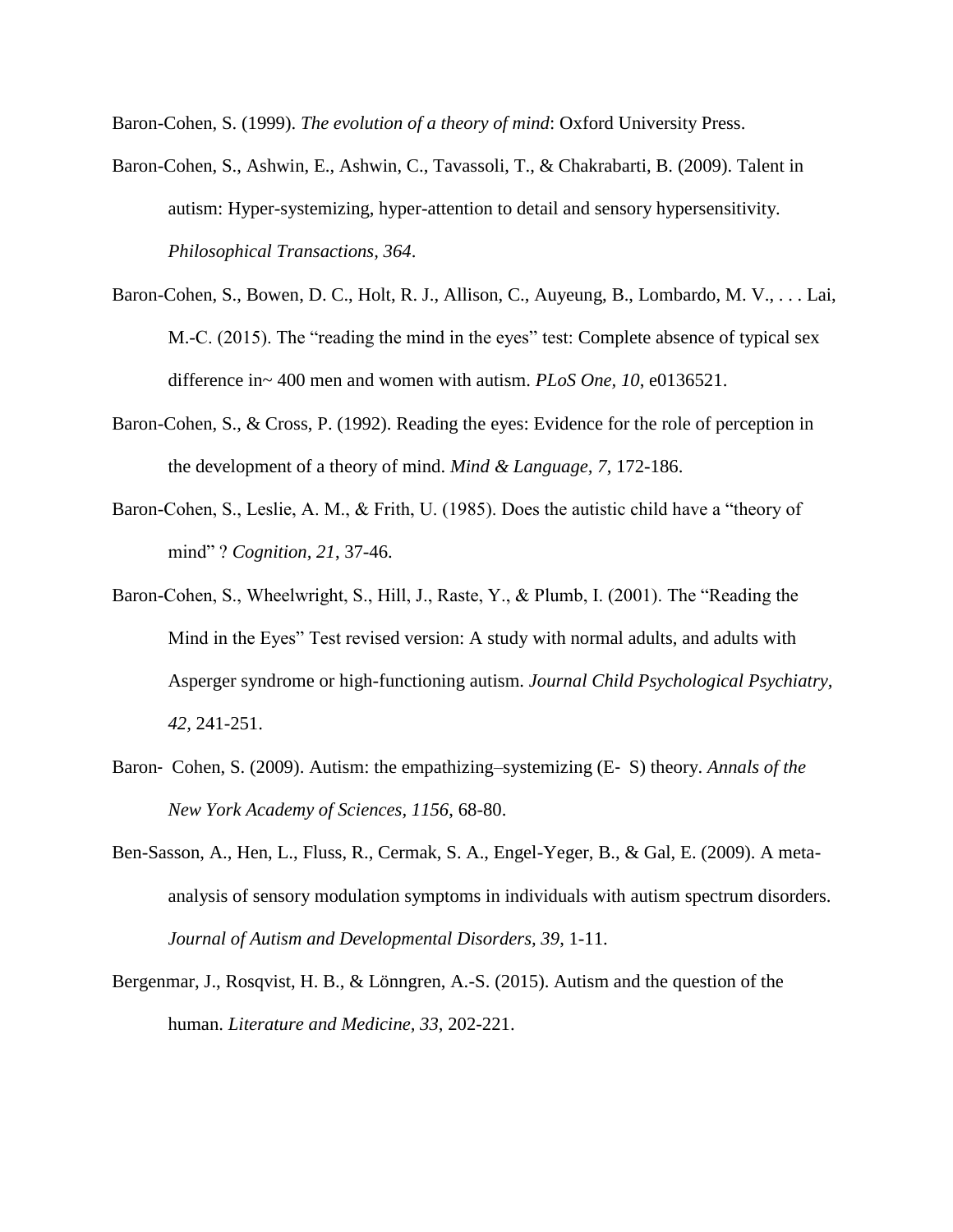- Bertone, A., Mottron, L., Jelenic, P., & Faubert, J. (2005). Enhanced and diminished visuospatial information processing in autism depends on stimulus complexity. *Brain, 128*, 2430-2441.
- Boer, L., Eussen, M., & Vroomen, J. (2013). Diminished sensitivity of audiovisual temporal order in autism spectrum disorder. *Frontiers in Integrative Neuroscience, 7,* 8.
- Bonnel, A., Mottron, L., Peretz, I., Trudel, M., Gallun, E., & Bonnel, A.-M. (2003). Enhanced pitch sensitivity in individuals with autism: A signal detection analysis. *Journal Of Cognitive Neuroscience, 15*(2), 226-235.
- Borgi, M., & Cirulli, F. (2016). Pet Face: Mechanisms underlying human-animal relationships. *Frontiers in Psychology, 7*, 298.
- Boyd, B. A., Conroy, M. A., Mancil, G. R., Nakao, T., & Alter, P. J. (2007). Effects of circumscribed interests on the social behaviors of children with autism spectrum disorders. *Journal of Autism and Developmental Disorder 37*, 1550-1561.
- Brosnan, M., Johnson, H., Grawmeyer, B., Chapman, E., & Benton, L. (2015). Emotion Recognition in Animated Compared to Human Stimuli in Adolescents with Autism Spectrum Disorder. *Journal of Autism and Developmental Disorders, 45*, 1785-1796.
- Brownlow, S., & Dixon, A. R. (1997). Perception of movement and dancer characteristics from point-light displays of dance. *Psychological Record, 47*, 411.
- Brunsdon, V. E., & Happé, F. (2014). Exploring the 'fractionation'of autism at the cognitive level. *Autism, 18*, 17-30.
- Cardoso-Martins, C., & Da Silva, J. R. (2010). Cognitive and language correlates of hyperlexia: Evidence from children with autism spectrum disorders. *Reading and Writing, 23*, 129- 145.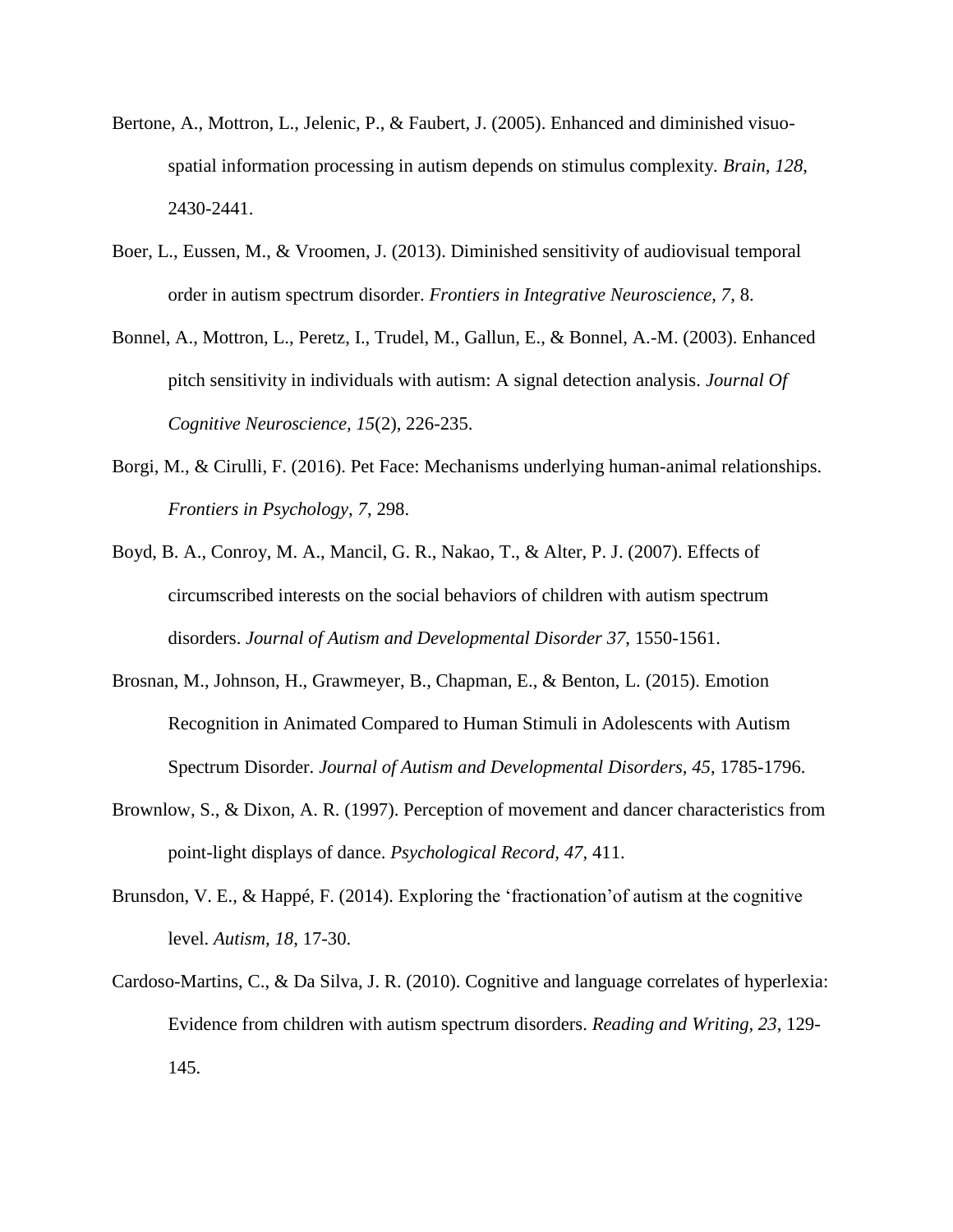- Carlei, C., Framorando, D., Burra, N., & Kerzel, D. (2017). Face processing is enhanced in the left and upper visual hemi-fields. *Visual Cognition*, 1-13.
- Carlisle, G. (2015). The Social Skills and Attachment to Dogs of Children with Autism Spectrum Disorder. *Journal of Autism and Developmental Disorders, 45*, 1137-1145.
- Carlisle, G. K. (2014). Pet Dog Ownership Decisions for Parents of Children With Autism Spectrum Disorder. *Journal of Pediatric Nursing, 29*(2), 114-123.
- Carter, E. J., Hyde, J., Williams, D. L., & Hodgins, J. K. (2016). *Investigating the influence of avatar facial characteristics on the social behaviors of children with autism.* Paper presented at the Proceedings of the 2016 CHI Conference on Human Factors in Computing Systems.
- Cascio, C. J., Foss- Feig, J. H., Heacock, J., Schauder, K. B., Loring, W. A., Rogers, B. P., ... Cao, A. (2014). Affective neural response to restricted interests in autism spectrum disorders. *Journal of Child Psychology and Psychiatry, 55*(2), 162-171.
- Celani, G. (2002). Human beings, animals and inanimate objects: what do people with autism like? *Autism, 6*(1), 93-102.
- Chamberlain, B., Kasari, C., & Rotheram-Fuller, E. (2007). Involvement or isolation? The social networks of children with autism in regular classrooms. *Journal of autism and developmental disorders, 37*(2), 230-242.
- Chaminade, T., Da Fonseca, D., Rosset, D., Cheng, G., & Deruelle, C. (2015). Atypical modulation of hypothalamic activity by social context in ASD. *Research in Autism Spectrum Disorders, 10*, 41-50. doi[:http://dx.doi.org/10.1016/j.rasd.2014.10.015](http://dx.doi.org/10.1016/j.rasd.2014.10.015)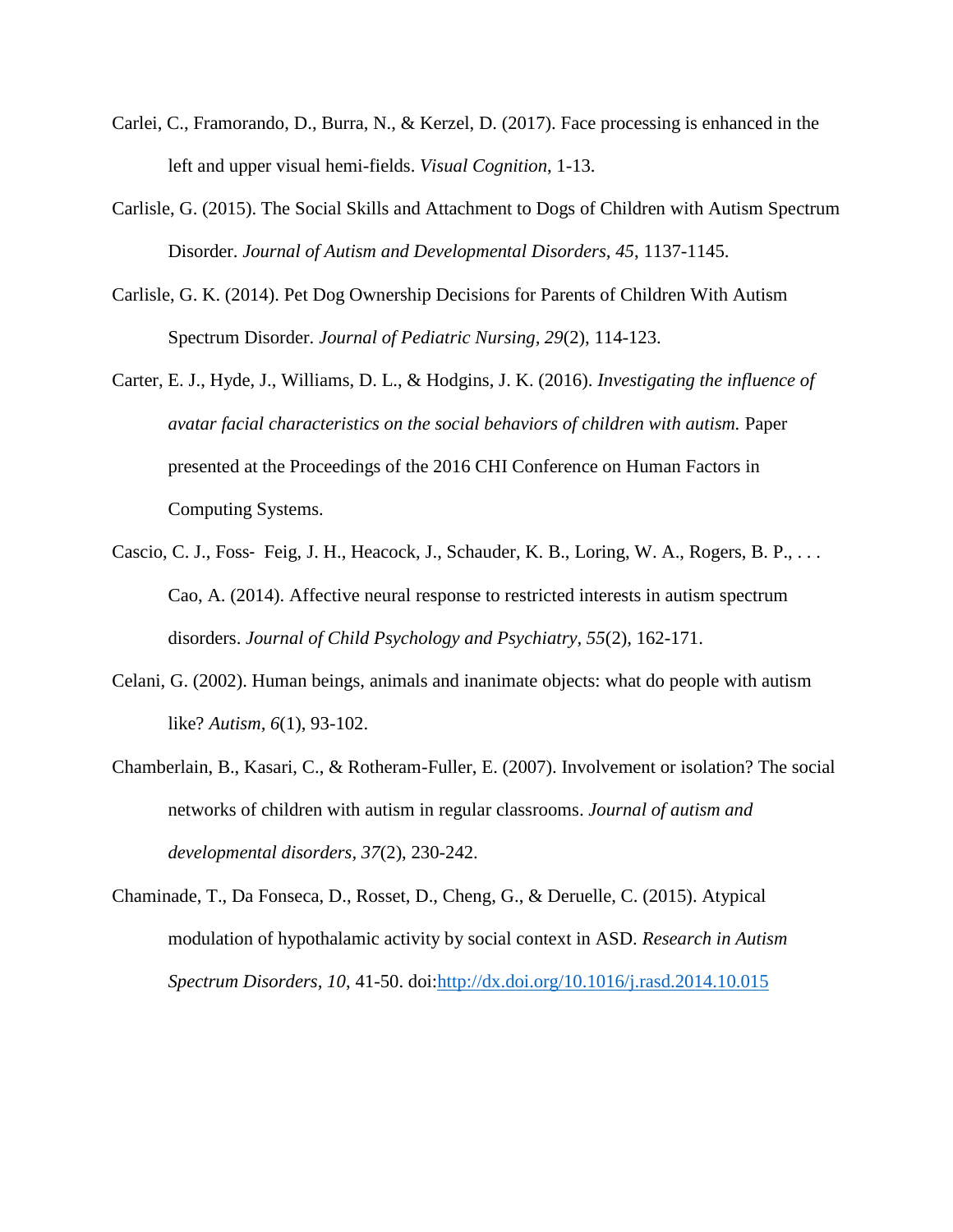- Chaminade, T., Hodgins, J., & Kawato, M. (2007). Anthropomorphism influences perception of computer-animated characters' actions. *Social cognitive and affective neuroscience, 2*(3), 206-216.
- Chaminade, T., Rosset, D., Da Fonseca, D., Hodgins, J. K., & Deruelle, C. (2015). Anthropomorphic bias found in typically developing children is not found in children with autistic spectrum disorder. *Autism, 19*(2), 248-251. doi:10.1177/1362361313512425
- Chang, D. H. F., & Troje, N. F. (2008). Perception of animacy and direction from local biological motion signals. *Journal of Vision, 8*(5), 3-3. doi:10.1167/8.5.3
- Charman, T. (2003). Why is joint attention a pivotal skill in autism? *Philosophical Transactions of the Royal Society B: Biological Sciences, 358*(1430), 315-324.
- Chawarska, K., & Volkmar, F. (2007). Impairments in monkey and human face recognition in 2‐ year‐ old toddlers with Autism Spectrum Disorder and Developmental Delay. *Developmental Science, 10*(2), 266-279.
- Chevallier, C., Kohls, G., Troiani, V., Brodkin, E. S., & Schultz, R. T. (2012). The social motivation theory of autism. *Trends in Cognitive Sciences, 16*(4), 231-239. doi[:http://dx.doi.org/10.1016/j.tics.2012.02.007](http://dx.doi.org/10.1016/j.tics.2012.02.007)
- Christon, L. M., Mackintosh, V. H., & Myers, B. J. (2010). Use of complementary and alternative medicine (CAM) treatments by parents of children with autism spectrum disorders. *Research in Autism Spectrum Disorders, 4*(2), 249-259. doi[:https://doi.org/10.1016/j.rasd.2009.09.013](https://doi.org/10.1016/j.rasd.2009.09.013)
- Costantini, M., Galati, G., Ferretti, A., Caulo, M., Tartaro, A., Romani, G. L., & Aglioti, S. M. (2005). Neural systems underlying observation of humanly impossible movements: an fMRI study. *Cerebral Cortex, 15*(11), 1761-1767.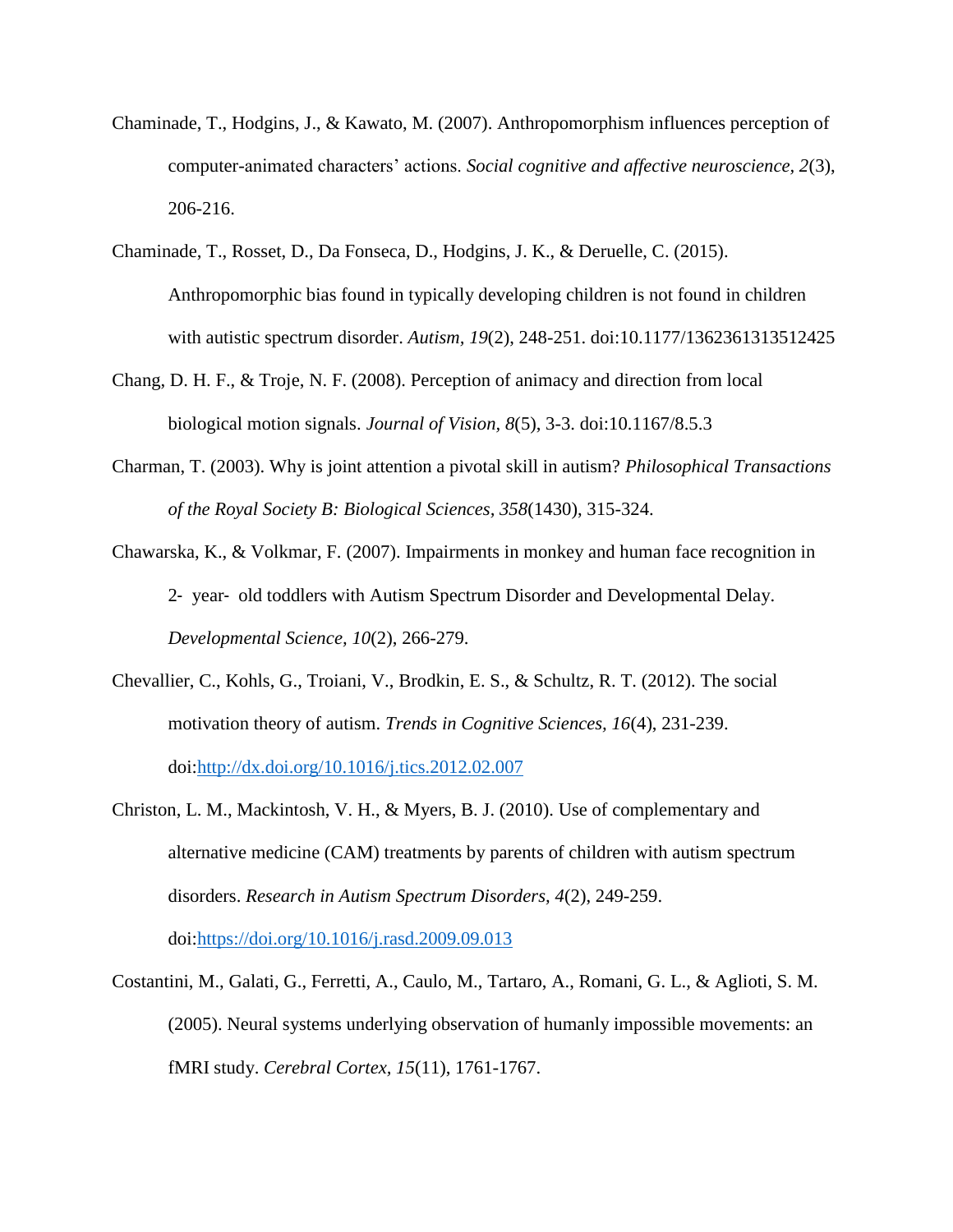- Cullen, H., Kanai, R., Bahrami, B., & Rees, G. (2014). Individual differences in anthropomorphic attributions and human brain structure. *Social Cognitive and Affective Neuroscience, 9*(9), 1276-1280. doi:10.1093/scan/nst109
- D'Souza, D., Booth, R., Connolly, M., Happé, F., & Karmiloff- Smith, A. (2016). Rethinking the concepts of 'local or global processors': evidence from Williams syndrome, Down syndrome, and Autism Spectrum Disorders. *Developmental Science, 19*(3), 452-468.
- Dawson, G., Webb, S. J., & McPartland, J. (2005). Understanding the nature of face processing impairment in autism: Insights from behavioral and electrophysiological studies. *Developmental Neuropsychology, 27*(3), 403-424.
- Desmet, C., van der Wiel, A., & Brass, M. (2017). Brain regions involved in observing and trying to interpret dog behaviour. *PLoS One, 12*(9), e0182721. doi:10.1371/journal.pone.0182721
- Dichter, G. S., Felder, J. N., Green, S. R., Rittenberg, A. M., Sasson, N. J., & Bodfish, J. W. (2010). Reward circuitry function in autism spectrum disorders. *Social Cognitive and Affective Neuroscience, 7*(2), 160-172.
- Ding, X. P., Fu, G., & Lee, K. (2014). Neural correlates of own- and other-race face recognition in children: A functional near-infrared spectroscopy study. *NeuroImage, 85*(0 1), 10.1016/j.neuroimage.2013.1007.1051. doi:10.1016/j.neuroimage.2013.07.051
- Elsabbagh, M., Gliga, T., Pickles, A., Hudry, K., Charman, T., & Johnson, M. H. (2013). The development of face orienting mechanisms in infants at-risk for autism. *Behavioural Brain Research, 251*(Supplement C), 147-154.

doi[:https://doi.org/10.1016/j.bbr.2012.07.030](https://doi.org/10.1016/j.bbr.2012.07.030)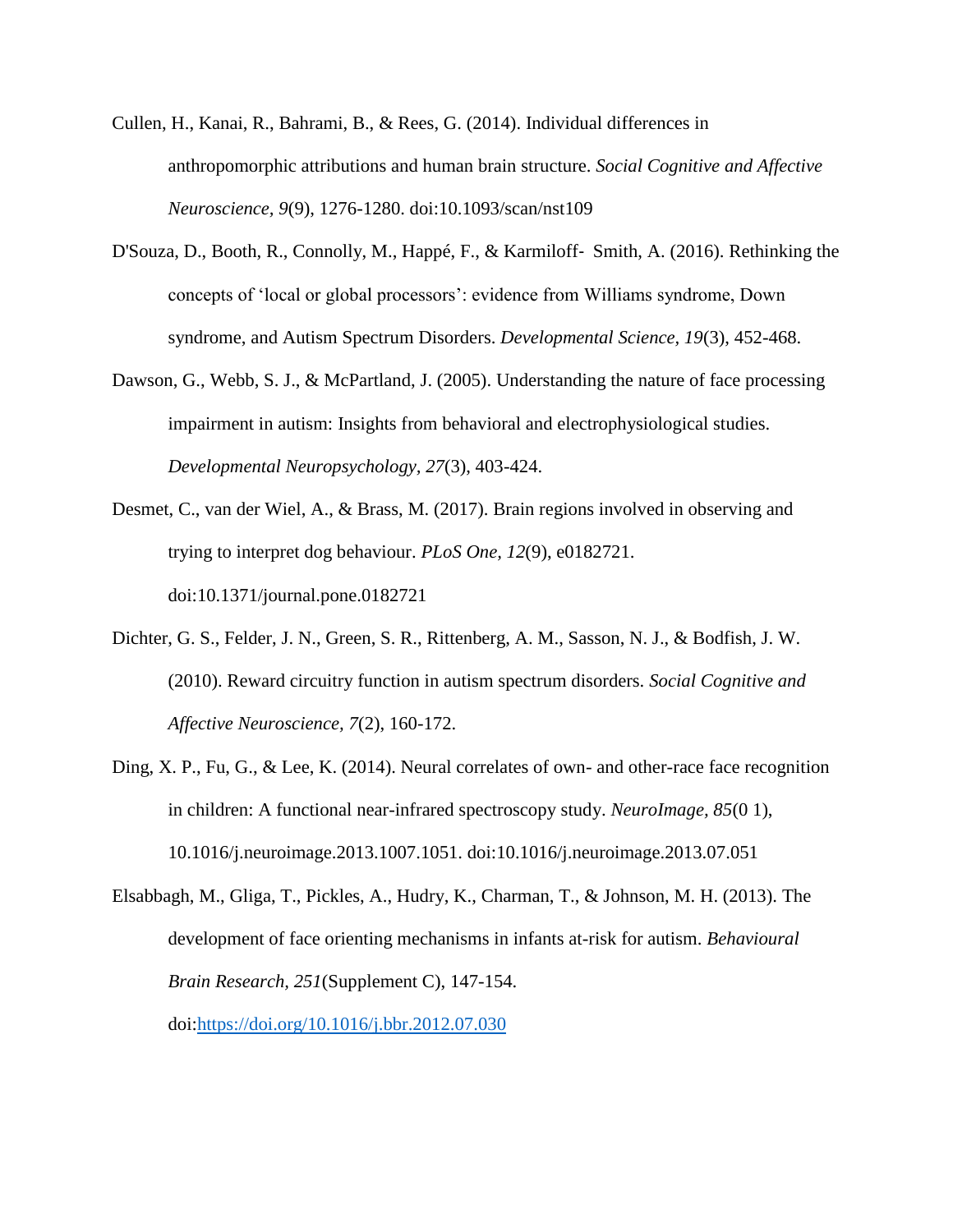- Epley, N., Waytz, A., & Cacioppo, J. T. (2007). On seeing human: A three-factor theory of anthropomorphism. *Psychological Review, 114*(4), 864-886. doi:10.1037/0033- 295X.114.4.864
- Evans, J. S. B. T., & Stanovich, K. E. (2013). Dual-Process Theories of Higher Cognition: Advancing the Debate. *Perspectives on Psychological Science, 8*(3), 223-241. doi:10.1177/1745691612460685
- Falck- Ytter, T. (2008). Face inversion effects in autism: a combined looking time and pupillometric study. *Autism Research, 1*(5), 297-306. doi:10.1002/aur.45
- Farah, M. J., Wilson, K. D., Drain, M., & Tanaka, J. N. (1998). What is" special" about face perception? *Psychological Review, 105*(3), 482.
- Foss-Feig, J. H., McGugin, R. W., Gauthier, I., Mash, L. E., Ventola, P., & Cascio, C. J. (2016). A functional neuroimaging study of fusiform response to restricted interests in children and adolescents with autism spectrum disorder. *Journal of Neurodevelopmental Disorders, 8*(1), 15. doi:10.1186/s11689-016-9149-6
- Foss-Feig, J. H., Tadin, D., Schauder, K. B., & Cascio, C. J. (2013). A Substantial And Unexpected Enhancement Of Motion Perception In Autism. *The Journal of neuroscience : the official journal of the Society for Neuroscience, 33*(19), 8243-8249. doi:10.1523/JNEUROSCI.1608-12.2013
- Freitag, C. M., Konrad, C., Häberlen, M., Kleser, C., von Gontard, A., Reith, W., . . . Krick, C. (2008). Perception of biological motion in autism spectrum disorders. *Neuropsychologia, 46*(5), 1480-1494.
- Friston, K. J., & Frith, C. D. (2015). Active inference, communication and hermeneutics. *Cortex, 68*, 129-143. doi[:http://dx.doi.org/10.1016/j.cortex.2015.03.025](http://dx.doi.org/10.1016/j.cortex.2015.03.025)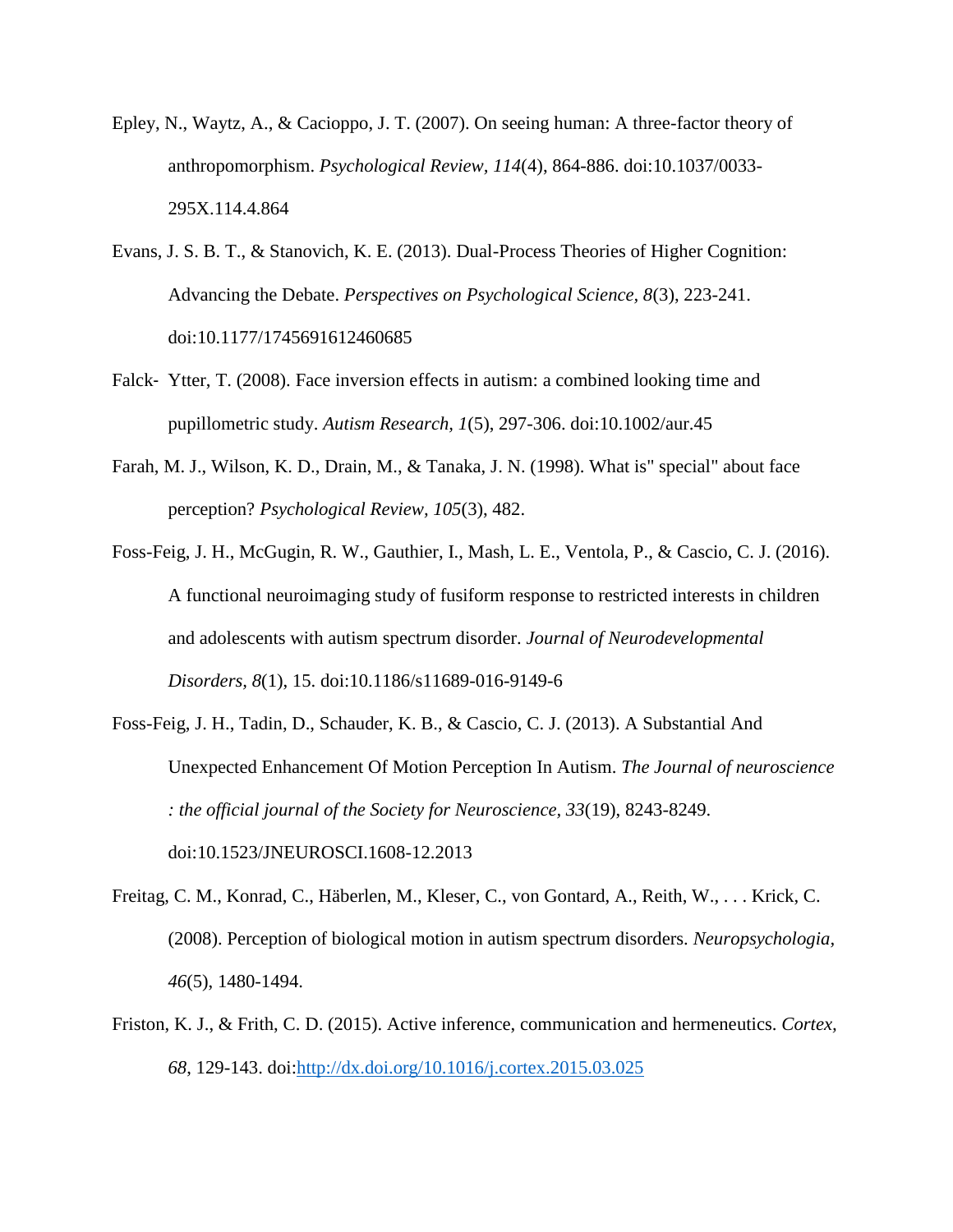Frith, C. D., & Frith, U. (2006). The Neural Basis of Mentalizing. *Neuron, 50*(4), 531-534. doi[:http://dx.doi.org/10.1016/j.neuron.2006.05.001](http://dx.doi.org/10.1016/j.neuron.2006.05.001)

Frith, U. (1989). *Autism: Explaining the enigma* (Vol. 1989): Wiley Online Library.

- Gabriels, R. L., Pan, Z., Dechant, B., Agnew, J. A., Brim, N., & Mesibov, G. (2015). Randomized Controlled Trial of Therapeutic Horseback Riding in Children and Adolescents With Autism Spectrum Disorder. *Journal of the American Academy of Child & Adolescent Psychiatry, 54*(7), 541-549. doi[:https://doi.org/10.1016/j.jaac.2015.04.007](https://doi.org/10.1016/j.jaac.2015.04.007)
- Gauthier, I., Skudlarski, P., Gore, J. C., & Anderson, A. W. (2000). Expertise for cars and birds recruits brain areas involved in face recognition. *Nat Neurosci, 3*(2), 191-197.
- Gauthier, I., Tarr, M. J., Moylan, J., Skudlarski, P., Gore, J. C., & Anderson, A. W. (2000). The fusiform "face area" is part of a network that processes faces at the individual level. *Journal Of Cognitive Neuroscience, 12*(3), 495-504.
- Geschwind, D. H., & Levitt, P. (2007). Autism spectrum disorders: developmental disconnection syndromes. *Current Opinion in Neurobiology, 17*(1), 103-111. doi[:https://doi.org/10.1016/j.conb.2007.01.009](https://doi.org/10.1016/j.conb.2007.01.009)
- Gielniak, M. J., & Thomaz, A. L. (2012). *Enhancing interaction through exaggerated motion synthesis.* Paper presented at the Proceedings of the seventh annual ACM/IEEE international conference on Human-Robot Interaction.
- Gliga, T., Bedford, R., Charman, T., Johnson, Mark H., Baron-Cohen, S., Bolton, P., . . . Tucker, L. (2015). Enhanced Visual Search in Infancy Predicts Emerging Autism Symptoms. *Current Biology, 25*(13), 1727-1730. doi[:http://dx.doi.org/10.1016/j.cub.2015.05.011](http://dx.doi.org/10.1016/j.cub.2015.05.011)
- Golan, O., Ashwin, E., Granader, Y., McClintock, S., Day, K., Leggett, V., & Baron-Cohen, S. (2010). Enhancing emotion recognition in children with autism spectrum conditions: an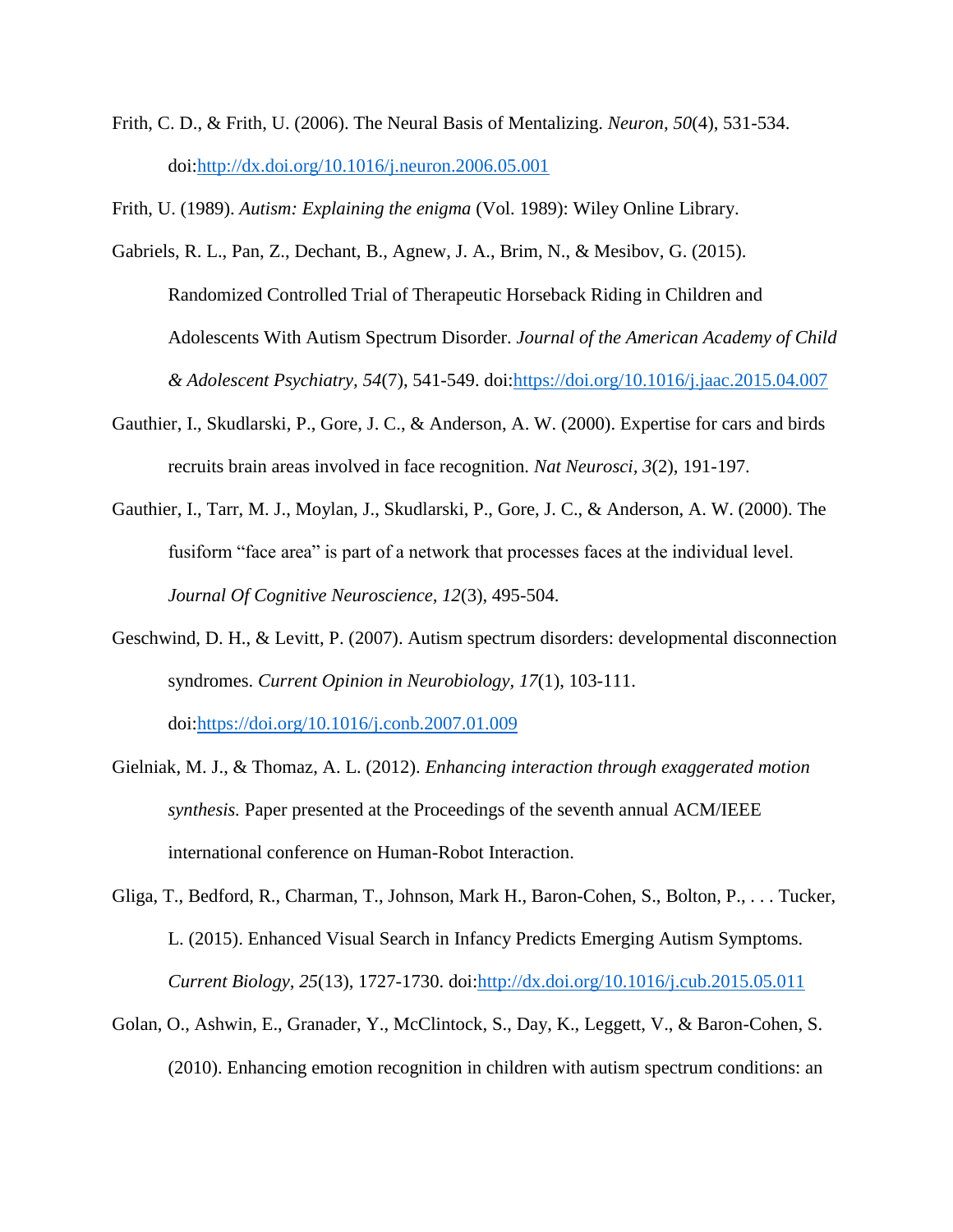intervention using animated vehicles with real emotional faces. *J Autism Dev Disord, 40*. doi:10.1007/s10803-009-0862-9

- Golarai, G., Ghahremani, D. G., Whitfield-Gabrieli, S., Reiss, A., Eberhardt, J. L., Gabrieli, J. D., & Grill-Spector, K. (2007). Differential development of high-level visual cortex correlates with category-specific recognition memory. *Nat Neurosci, 10*(4), 512-522.
- Grandgeorge, M., Degrez, C., Alavi, Z., & Lemonnier, E. (2016). Face Processing of Animal and Human Static Stimuli by Children with Autism Spectrum Disorder: A Pilot Study.
- Grandin, T., & Johnson, C. (2009). *Animals in translation: Using the mysteries of autism to decode animal behavior*: SUNY Press.
- Grandin, T., & Panek, R. (2013). *The autistic brain: Thinking across the spectrum*: Houghton Mifflin Harcourt.
- Grelotti, D. J., Klin, A. J., Gauthier, I., Skudlarski, P., Cohen, D. J., Gore, J. C., . . . Schultz, R. T. (2005). fMRI activation of the fusiform gyrus and amygdala to cartoon characters but not to faces in a boy with autism. *Neuropsychologia, 43*(3), 373-385.
- Gross, T. F. (2004). The perception of four basic emotions in human and nonhuman faces by children with autism and other developmental disabilities. *Journal Of Abnormal Child Psychology, 32*(5), 469-480.
- Grove, R., Baillie, A., Allison, C., Baron-Cohen, S., & Hoekstra, R. A. (2013). Empathizing, systemizing, and autistic traits: Latent structure in individuals with autism, their parents, and general population controls. *Journal of abnormal psychology, 122*(2), 600-609. doi:10.1037/a0031919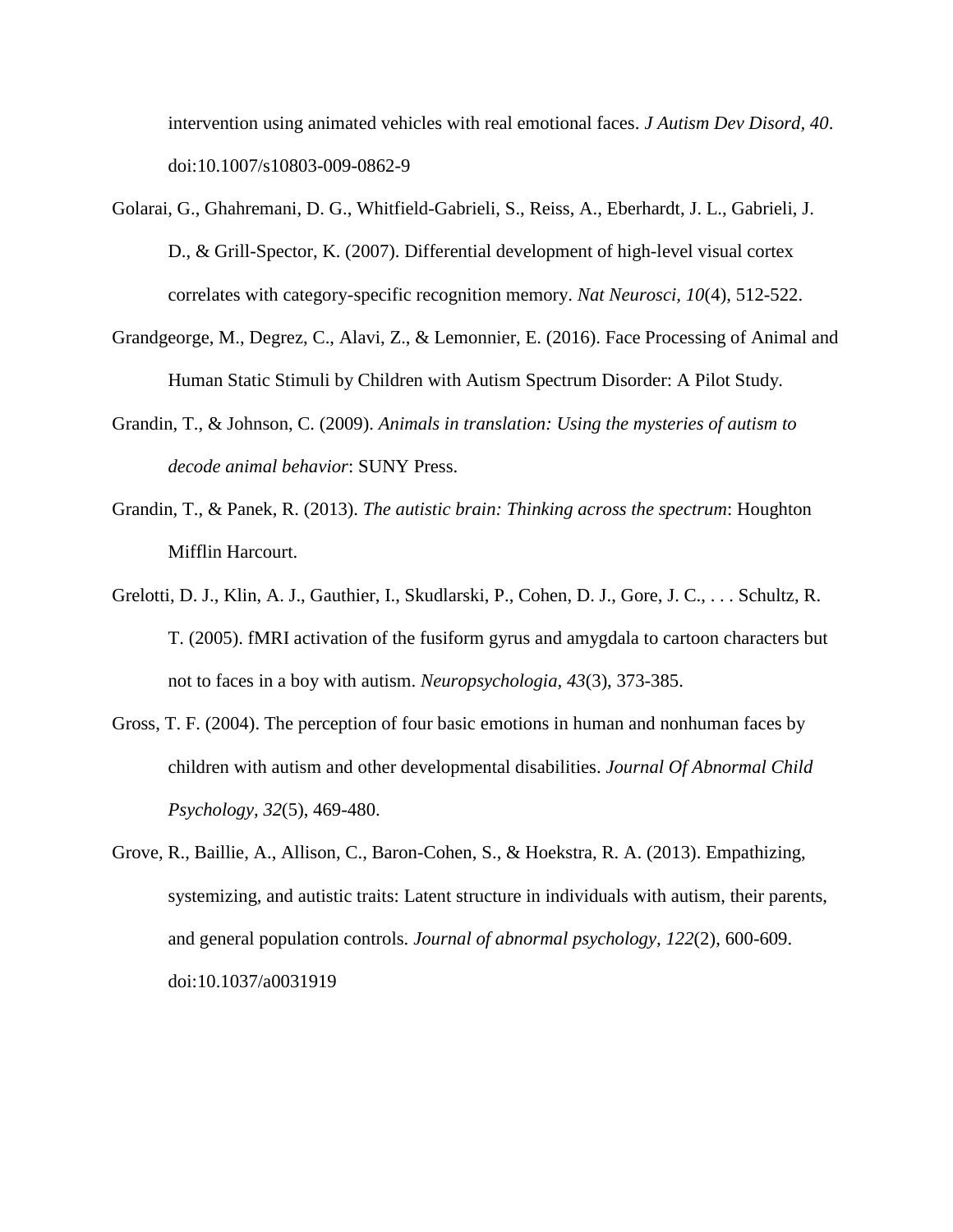- Guillon, Q., Hadjikhani, N., Baduel, S., Kruck, J., Arnaud, M., & Rogé, B. (2014). Both dog and human faces are explored abnormally by young children with autism spectrum disorders. *Neuroreport, 25*(15), 1237-1241.
- Hadjikhani, N., Åsberg Johnels, J., Zürcher, N. R., Lassalle, A., Guillon, Q., Hippolyte, L., . . . Gillberg, C. (2017). Look me in the eyes: constraining gaze in the eye-region provokes abnormally high subcortical activation in autism. *Sci Rep, 7*. doi:10.1038/s41598-017- 03378-5
- Han, B., Tijus, C., Le Barillier, F., & Nadel, J. (2015). Morphing technique reveals intact perception of object motion and disturbed perception of emotional expressions by lowfunctioning adolescents with Autism Spectrum Disorder. *Research in Developmental Disabilities, 47*(Supplement C), 393-404. doi[:https://doi.org/10.1016/j.ridd.2015.09.025](https://doi.org/10.1016/j.ridd.2015.09.025)
- Happé, F., & Frith, U. (2006). The weak coherence account: detail-focused cognitive style in autism spectrum disorders. *J Autism Dev Disord, 36*. doi:10.1007/s10803-005-0039-0

Happé, F., & Frith, U. (2010). *Autism and talent* (Vol. 364): OUP Oxford.

- Heider, F., & Simmel, M. (1944). An experimental study of apparent behavior. *The American journal of psychology, 57*(2), 243-259.
- Hill, E. L. (2004). Executive dysfunction in autism. *Trends in Cognitive Sciences, 8*(1), 26-32.
- Hoffman, E. A., & Haxby, J. V. (2000). Distinct representations of eye gaze and identity in the distributed human neural system for face perception. *Nat Neurosci, 3*(1), 80-84.
- Hoogenhout, M., & Malcolm-Smith, S. (2017). Theory of mind predicts severity level in autism. *Autism, 21*(2), 242-252.
- Humphrey, N. (1984). *Consciousness regained: Chapters in the development of mind*: Nicholas Humphrey.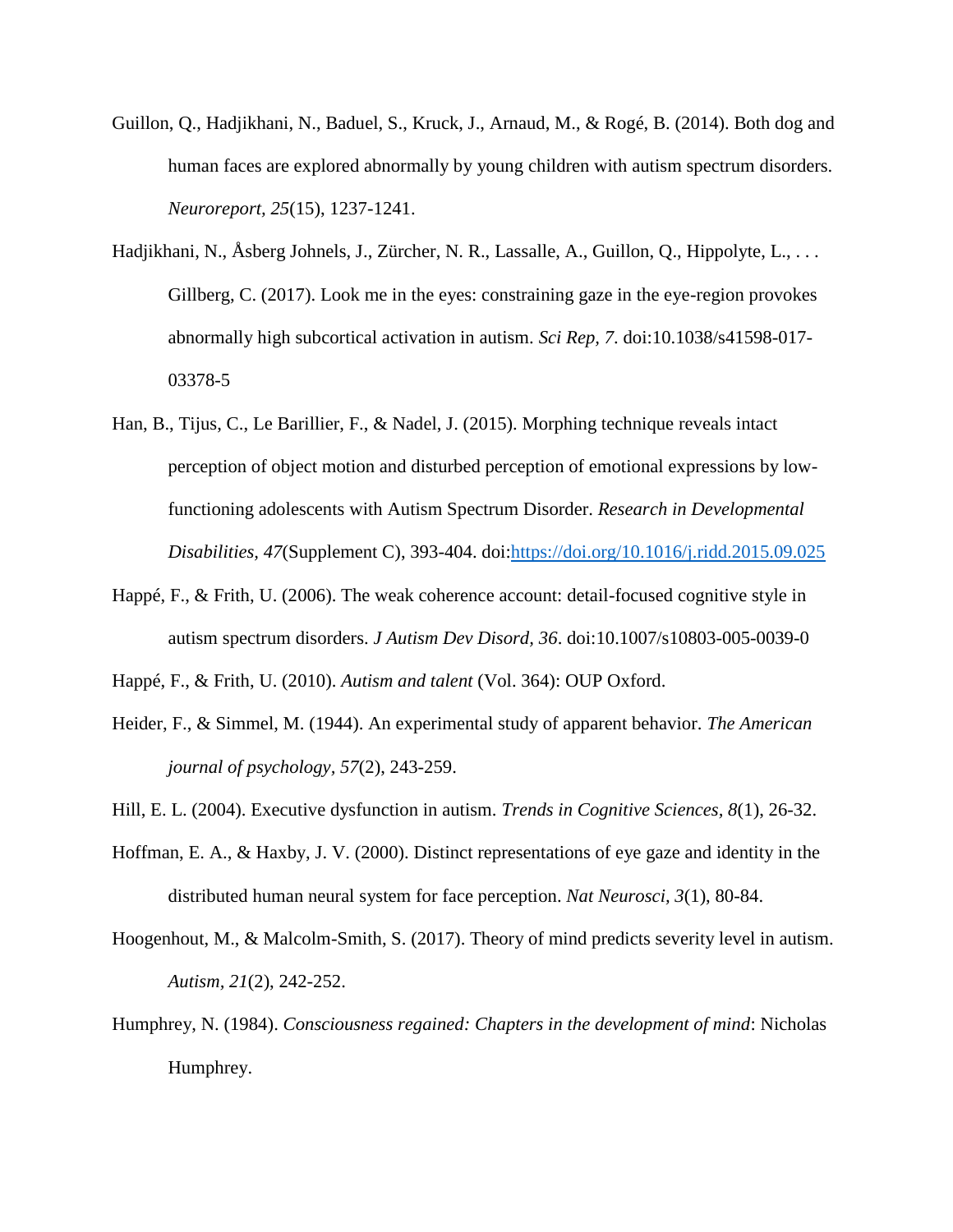- Humphreys, K., Hasson, U., Avidan, G., Minshew, N., & Behrmann, M. (2008). Cortical patterns of category-selective activation for faces, places and objects in adults with autism. *Autism Research, 1*(1), 52-63. doi:10.1002/aur.1
- Hyde, J., Carter, E. J., Kiesler, S., & Hodgins, J. K. (2014). *Assessing naturalness and emotional intensity: a perceptual study of animated facial motion.* Paper presented at the Proceedings of the ACM Symposium on Applied Perception.
- Jackson, P., Skirrow, P., & Hare, D. (2012). Asperger Through the Looking Glass: An Exploratory Study of Self-Understanding in People with Asperger's Syndrome. *Journal of autism and developmental disorders, 42*(5), 697-706. doi:10.1007/s10803-011-1296-8
- Jobe, L. E., & Williams White, S. (2007). Loneliness, social relationships, and a broader autism phenotype in college students. *Personality and Individual Differences, 42*(8), 1479-1489. doi[:http://dx.doi.org/10.1016/j.paid.2006.10.021](http://dx.doi.org/10.1016/j.paid.2006.10.021)
- Johansson, G. (1973). Visual perception of biological motion and a model for its analysis. *Perception & psychophysics, 14*(2), 201-211.
- Johnson, M. H., Dziurawiec, S., Ellis, H., & Morton, J. (1991). Newborns' preferential tracking of face-like stimuli and its subsequent decline. *Cognition, 40*(1), 1-19.
- Jones, W., Carr, K., & Klin, A. (2008). Absence of preferential looking to the eyes of approaching adults predicts level of social disability in 2-year-old toddlers with autism spectrum disorder. *Archives of general psychiatry, 65*(8), 946-954.
- Jung, C. E., Strother, L., Feil-Seifer, D. J., & Hutsler, J. J. (2016). Atypical Asymmetry for Processing Human and Robot Faces in Autism Revealed by fNIRS. *PLoS One, 11*(7), e0158804. doi:10.1371/journal.pone.0158804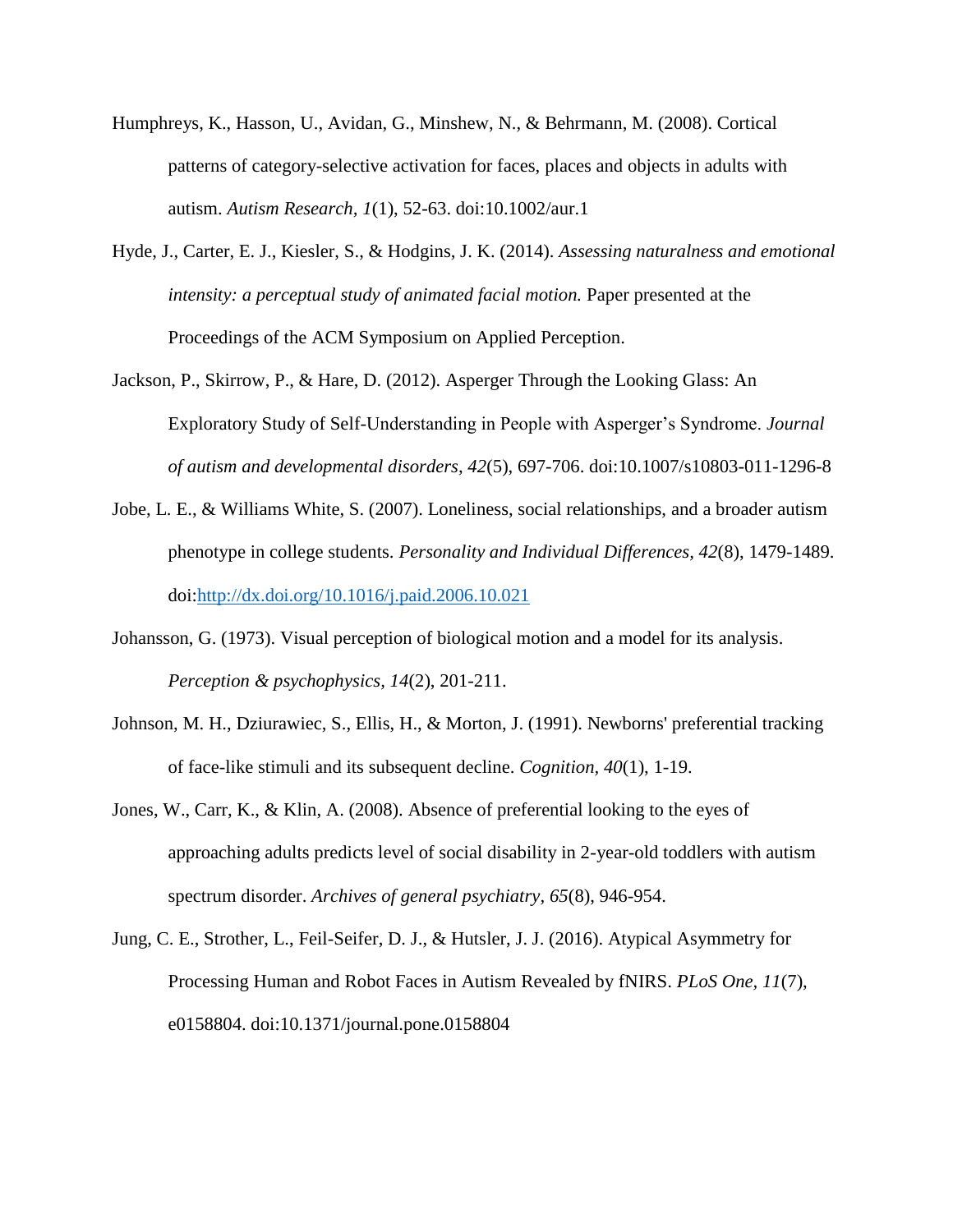- Kaiser, M. D., & Pelphrey, K. A. (2012). Disrupted action perception in autism: Behavioral evidence, neuroendophenotypes, and diagnostic utility. *Developmental Cognitive Neuroscience, 2*(1), 25-35. doi[:https://doi.org/10.1016/j.dcn.2011.05.005](https://doi.org/10.1016/j.dcn.2011.05.005)
- Kaiser, M. D., & Shiffrar, M. (2012). Variability in the visual perception of human motion as a function of the observer's autistic traits. *People watching: Social, perceptual, and neurophysiological studies of body perception*, 159-178.
- Kaldy, Z., Kraper, C., Carter, A. S., & Blaser, E. (2011). Toddlers with Autism Spectrum Disorder are more successful at visual search than typically developing toddlers. *Developmental Science, 14*(5), 980-988. doi:10.1111/j.1467-7687.2011.01053.x
- Kana, R. K., Maximo, J. O., Williams, D. L., Keller, T. A., Schipul, S. E., Cherkassky, V. L., . . . Just, M. A. (2015). Aberrant functioning of the theory-of-mind network in children and adolescents with autism. *Molecular Autism, 6*(1), 59. doi:10.1186/s13229-015-0052-x
- Kanat, M., Heinrichs, M., Schwarzwald, R., & Domes, G. (2015). Oxytocin attenuates neural reactivity to masked threat cues from the eyes. *Neuropsychopharmacology, 40*(2), 287- 295.
- Klerk, C. C. J. M., Gliga, T., Charman, T., & Johnson, M. H. (2014). Face engagement during infancy predicts later face recognition ability in younger siblings of children with autism. *Developmental Science, 17*(4), 596-611. doi:10.1111/desc.12141
- Kliemann, D., Dziobek, I., Hatri, A., Baudewig, J., & Heekeren, H. R. (2012). The Role of the Amygdala in Atypical Gaze on Emotional Faces in Autism Spectrum Disorders. *The Journal of Neuroscience, 32*(28), 9469-9476. doi:10.1523/jneurosci.5294-11.2012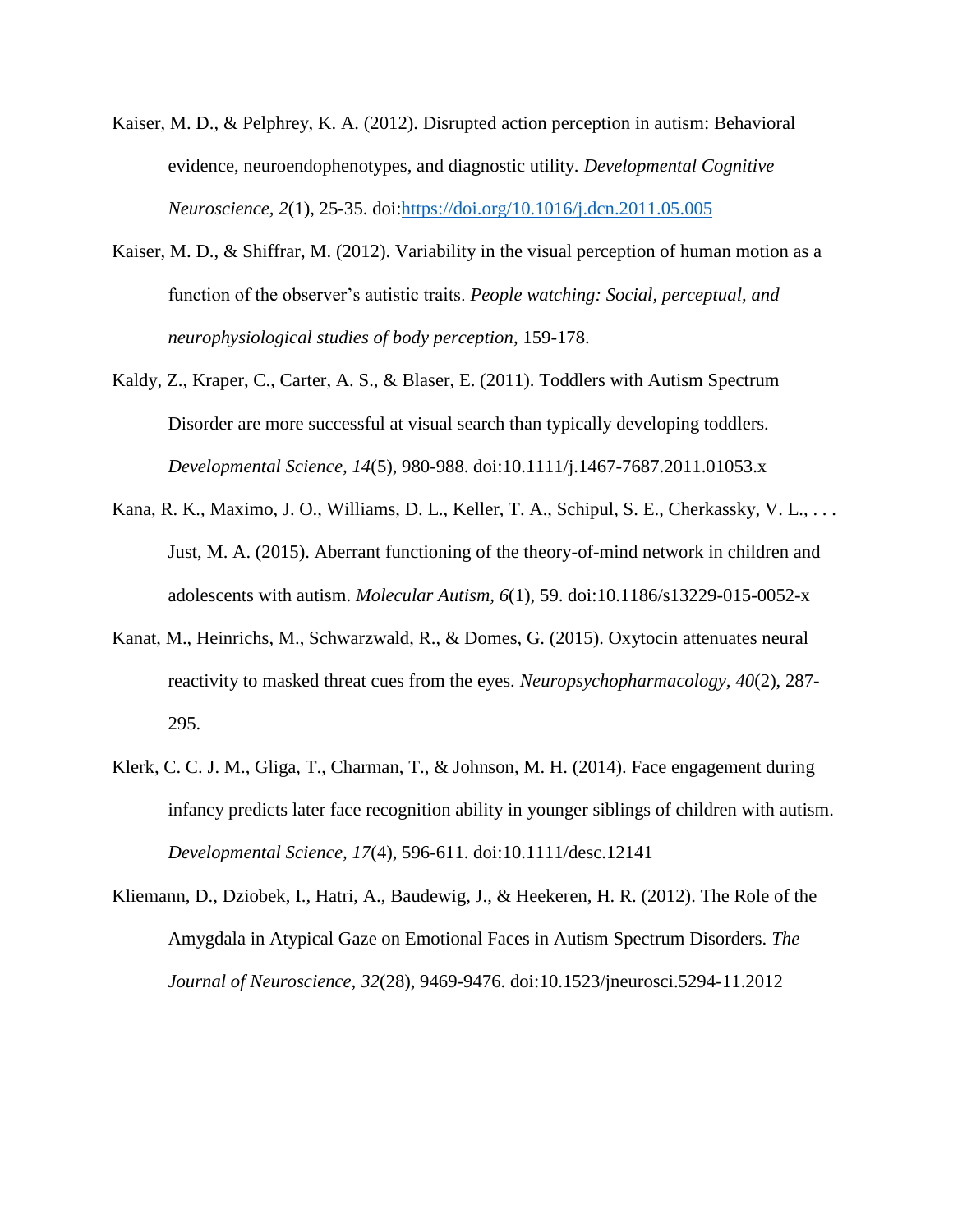- Kohler, E., Keysers, C., Umilta, M. A., Fogassi, L., Gallese, V., & Rizzolatti, G. (2002). Hearing sounds, understanding actions: action representation in mirror neurons. *Science, 297*. doi:10.1126/science.1070311
- Konok, V., Nagy, K., & Miklósi, Á. (2015). How do humans represent the emotions of dogs? The resemblance between the human representation of the canine and the human affective space. *Applied Animal Behaviour Science, 162*(Supplement C), 37-46. doi[:https://doi.org/10.1016/j.applanim.2014.11.003](https://doi.org/10.1016/j.applanim.2014.11.003)
- Kosfeld, M., Heinrichs, M., Zak, P. J., Fischbacher, U., & Fehr, E. (2005). Oxytocin increases trust in humans. *Nature, 435*(7042), 673-676.
- Koster-Hale, J., & Saxe, R. (2013). Theory of Mind: A Neural Prediction Problem. *Neuron, 79*(5), 836-848. doi:10.1016/j.neuron.2013.08.020
- Kumazaki, H., Warren, Z., Swanson, A., Yoshikawa, Y., Matsumoto, Y., Ishiguro, H., . . . Kikuchi, M. (2017). Impressions of Humanness for Android Robot may Represent an Endophenotype for Autism Spectrum Disorders. *Journal of autism and developmental disorders*. doi:10.1007/s10803-017-3365-0
- Kuo, M. H., Orsmond, G. I., Coster, W. J., & Cohn, E. S. (2014). Media use among adolescents with autism spectrum disorder. *Autism, 18*(8), 914-923. doi:10.1177/1362361313497832
- Kuriki, S., Tamura, Y., Igarashi, M., Kato, N., & Nakano, T. (2016). Similar impressions of humanness for human and artificial singing voices in autism spectrum disorders. *Cognition, 153*(Supplement C), 1-5. doi[:https://doi.org/10.1016/j.cognition.2016.04.004](https://doi.org/10.1016/j.cognition.2016.04.004)
- Lamport, D., & Turner, L. A. (2014). Romantic attachment, empathy, and the broader autism phenotype among college students. *The Journal Of Genetic Psychology, 175*(3-4), 202- 213. doi:10.1080/00221325.2013.856838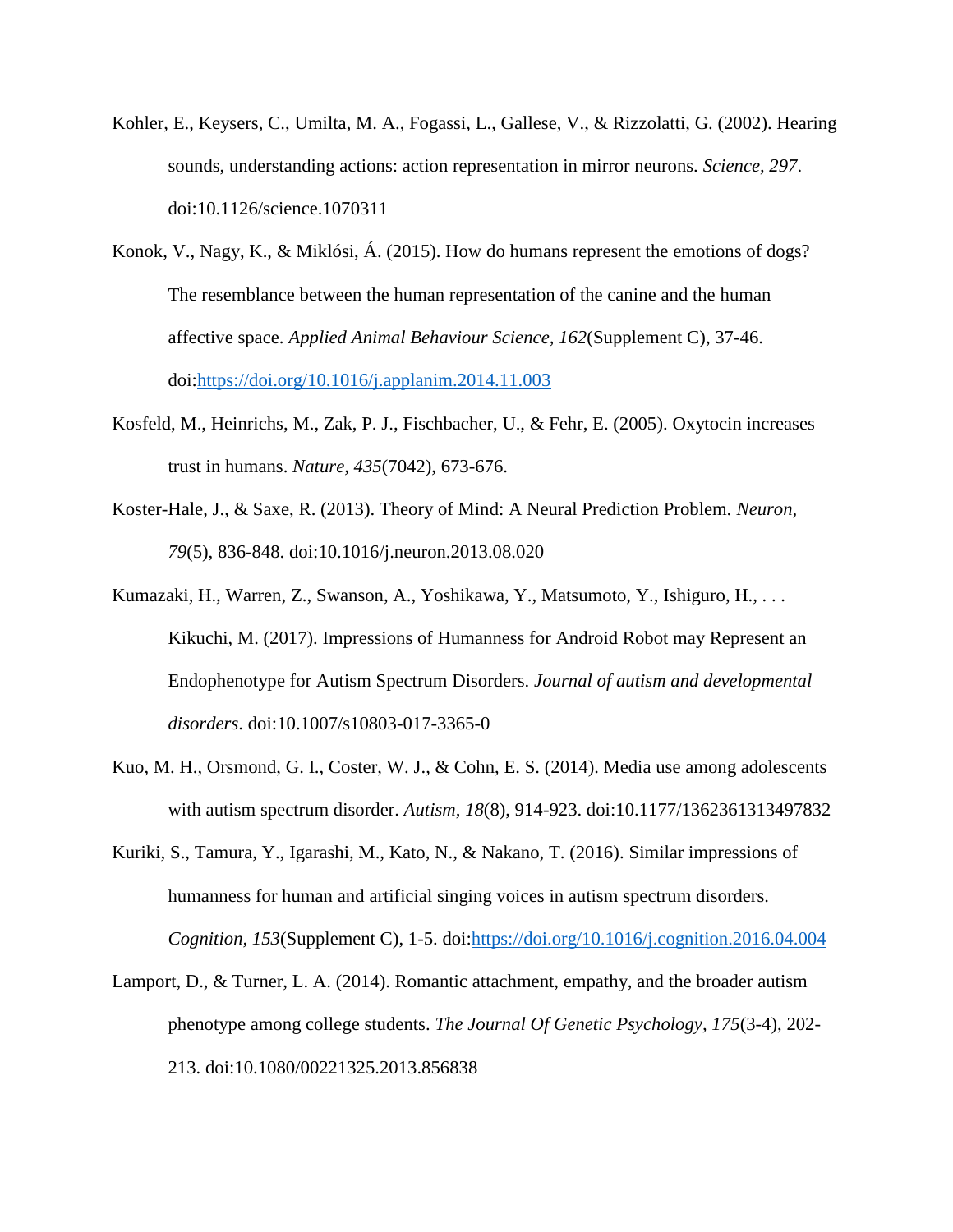- Leder, H., & Bruce, V. (2000). When inverted faces are recognized: The role of configural information in face recognition. *The Quarterly Journal of Experimental Psychology: Section A, 53*(2), 513-536.
- Lee, K. M., Jung, Y., Kim, J., & Kim, S. R. (2006). Are physically embodied social agents better than disembodied social agents?: The effects of physical embodiment, tactile interaction, and people's loneliness in human–robot interaction. *International Journal of Human-Computer Studies, 64*(10), 962-973. doi[:https://doi.org/10.1016/j.ijhcs.2006.05.002](https://doi.org/10.1016/j.ijhcs.2006.05.002)
- Lin, C.-S. (2014). Early language learning profiles of young children with autism: Hyperlexia and its subtypes. *Research in Autism Spectrum Disorders, 8*(3), 168-177. doi[:http://dx.doi.org/10.1016/j.rasd.2013.11.004](http://dx.doi.org/10.1016/j.rasd.2013.11.004)
- Livingston, L. A., & Happé, F. (2017). Conceptualising Compensation in Neurodevelopmental Disorders: Reflections from Autism Spectrum Disorder. *Neuroscience & Biobehavioral Reviews*. doi[:http://dx.doi.org/10.1016/j.neubiorev.2017.06.005](http://dx.doi.org/10.1016/j.neubiorev.2017.06.005)
- Locke, J., Ishijima, E. H., Kasari, C., & London, N. (2010). Loneliness, friendship quality and the social networks of adolescents with high‐ functioning autism in an inclusive school setting. *Journal of Research in Special Educational Needs, 10*(2), 74-81.
- Lombardo, M. V., Barnes, J. L., Wheelwright, S. J., & Baron-Cohen, S. (2007). Self-referential cognition and empathy in autism. *PLoS One, 2*(9), e883.
- Lombardo, M. V., Chakrabarti, B., Bullmore, E. T., Sadek, S. A., Pasco, G., Wheelwright, S. J., . . . Baron-Cohen, S. (2010). Atypical neural self-representation in autism. *Brain, 133*(2), 611-624.
- MacNeil, B. M., Lopes, V. A., & Minnes, P. M. (2009). Anxiety in children and adolescents with autism spectrum disorders. *Research in Autism Spectrum Disorders, 3*(1), 1-21.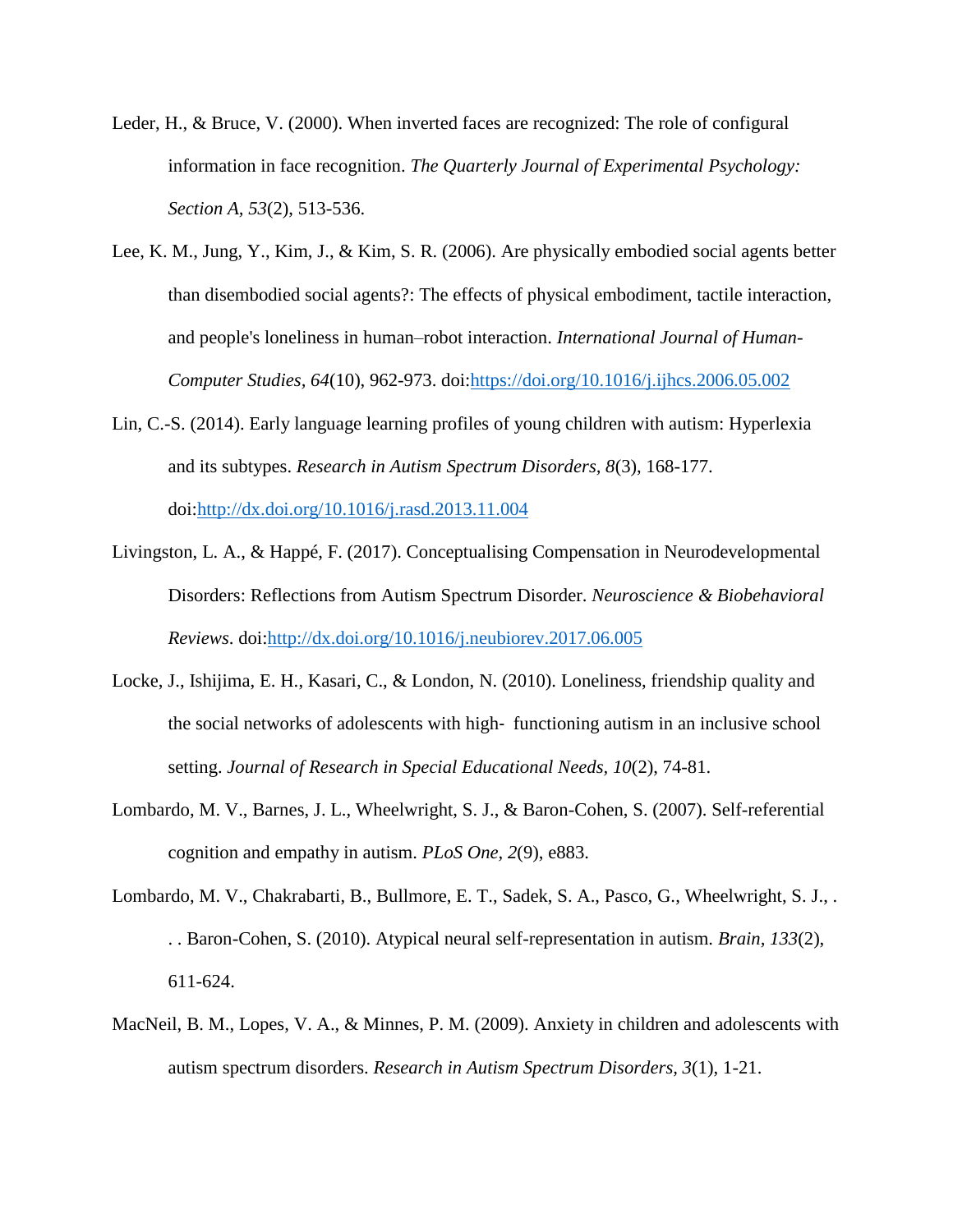- Marraffa, C., & Araba, B. (2016). Social communication in autism spectrum disorder not improved by Theory of Mind interventions. *Journal of Paediatrics and Child Health, 52*(4), 461-463. doi:10.1111/jpc.13178
- Mazurek, M. O. (2014). Loneliness, friendship, and well-being in adults with autism spectrum disorders. *Autism, 18*(3), 223-232.
- Mazurek, M. O., Shattuck, P. T., Wagner, M., & Cooper, B. P. (2012). Prevalence and correlates of screen-based media use among youths with autism spectrum disorders. *Journal of autism and developmental disorders, 42*(8), 1757-1767.
- Meltzoff, A. N. (1999). Origins of theory of mind, cognition and communication. *Journal of Communication Disorders, 32*(4), 251-269. doi[:http://dx.doi.org/10.1016/S0021-](http://dx.doi.org/10.1016/S0021-9924(99)00009-X) [9924\(99\)00009-X](http://dx.doi.org/10.1016/S0021-9924(99)00009-X)
- Moriuchi, J. M., Klin, A., & Jones, W. (2016). Mechanisms of diminished attention to eyes in autism. *American Journal of Psychiatry, 174*(1), 26-35.
- Mottron, L., Dawson, M., Soulieres, I., Hubert, B., & Burack, J. (2006). Enhanced perceptual functioning in autism: an update, and eight principles of autistic perception. *Journal of autism and developmental disorders, 36*(1), 27-43.
- Mundy, P., Sullivan, L., & Mastergeorge, A. M. (2009). A parallel and distributed‐ processing model of joint attention, social cognition and autism. *Autism Research, 2*(1), 2-21.
- Nuske, H. J., Vivanti, G., & Dissanayake, C. (2015). No evidence of emotional dysregulation or aversion to mutual gaze in preschoolers with autism spectrum disorder: an eye-tracking pupillometry study. *Journal of autism and developmental disorders, 45*(11), 3433-3445.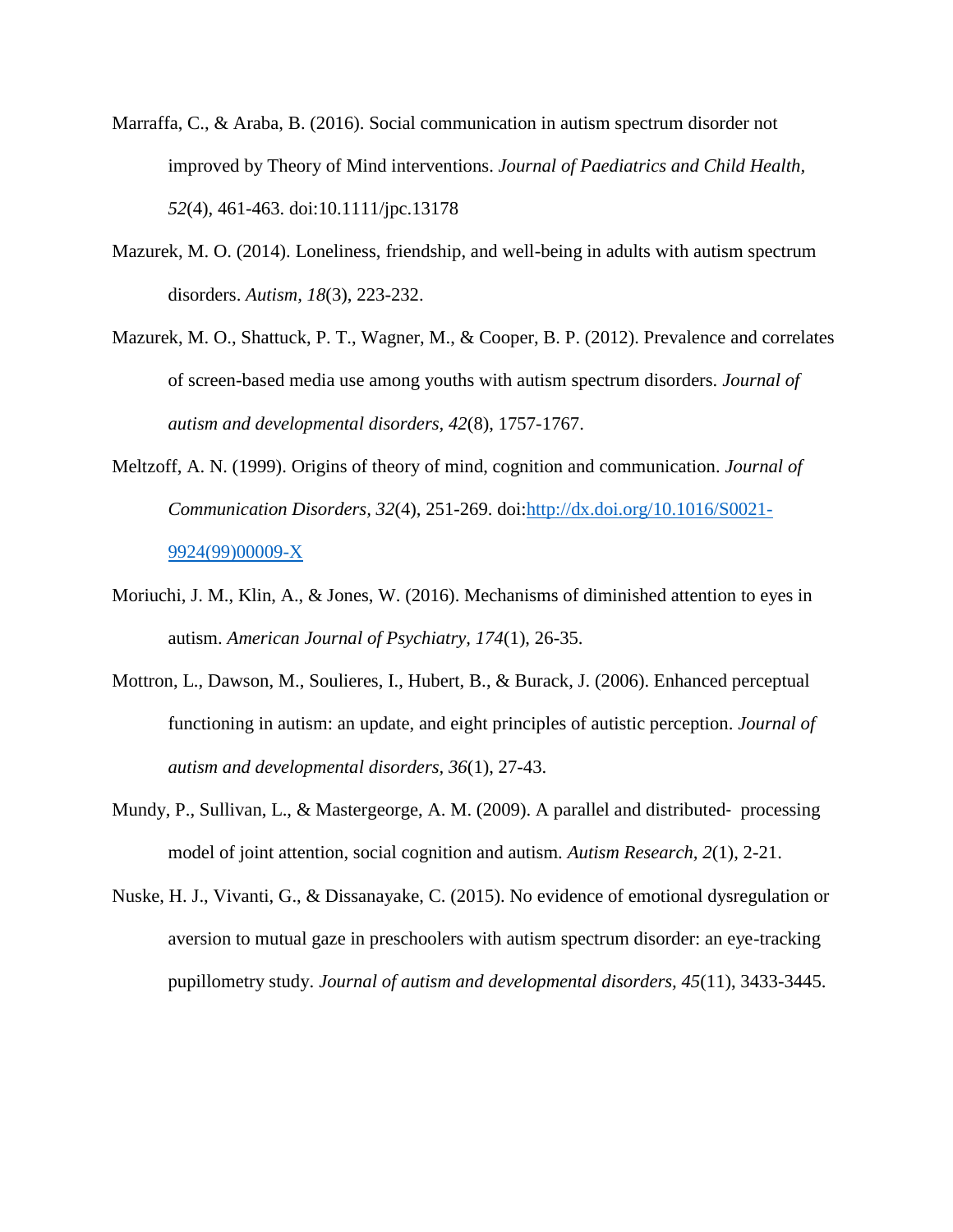- O'Haire, M. E., McKenzie, S. J., Beck, A. M., & Slaughter, V. (2013). Social behaviors increase in children with autism in the presence of animals compared to toys. *PLoS One, 8*(2), e57010.
- Oberman, L. M., Hubbard, E. M., McCleery, J. P., Altschuler, E. L., Ramachandran, V. S., & Pineda, J. A. (2005). EEG evidence for mirror neuron dysfunction in autism spectrum disorders. *Cognitive Brain Research, 24*(2), 190-198.
- Onishi, K. H., & Baillargeon, R. (2005). Do 15-month-old infants understand false beliefs? *Science, 308*(5719), 255-258.
- Pacherie, E. (2008). The phenomenology of action: A conceptual framework. *Cognition, 107*(1), 179-217.
- Pavlova, M. A., Guerreschi, M., Tagliavento, L., Gitti, F., Sokolov, A. N., Fallgatter, A. J., & Fazzi, E. (2017). Social cognition in autism: Face tuning. *Scientific reports, 7*, 2734. doi:10.1038/s41598-017-02790-1
- Perreault, A., Gurnsey, R., Dawson, M., Mottron, L., & Bertone, A. (2011). Increased sensitivity to mirror symmetry in autism. *PLoS One, 6*(4), e19519.
- Peterson, M. F., & Eckstein, M. P. (2012). Looking just below the eyes is optimal across face recognition tasks. *Proceedings of the National Academy of Sciences, 109*(48), E3314- E3323.
- Pierce, K., & Redcay, E. (2008). Fusiform Function in Children with an Autism Spectrum Disorder Is a Matter of " Who&#x201d. *Biological Psychiatry*, 64(7), 552-560. doi:10.1016/j.biopsych.2008.05.013

Prince-Hughes, D. (2004). *Songs of the gorilla nation: My journey through autism*: Crown.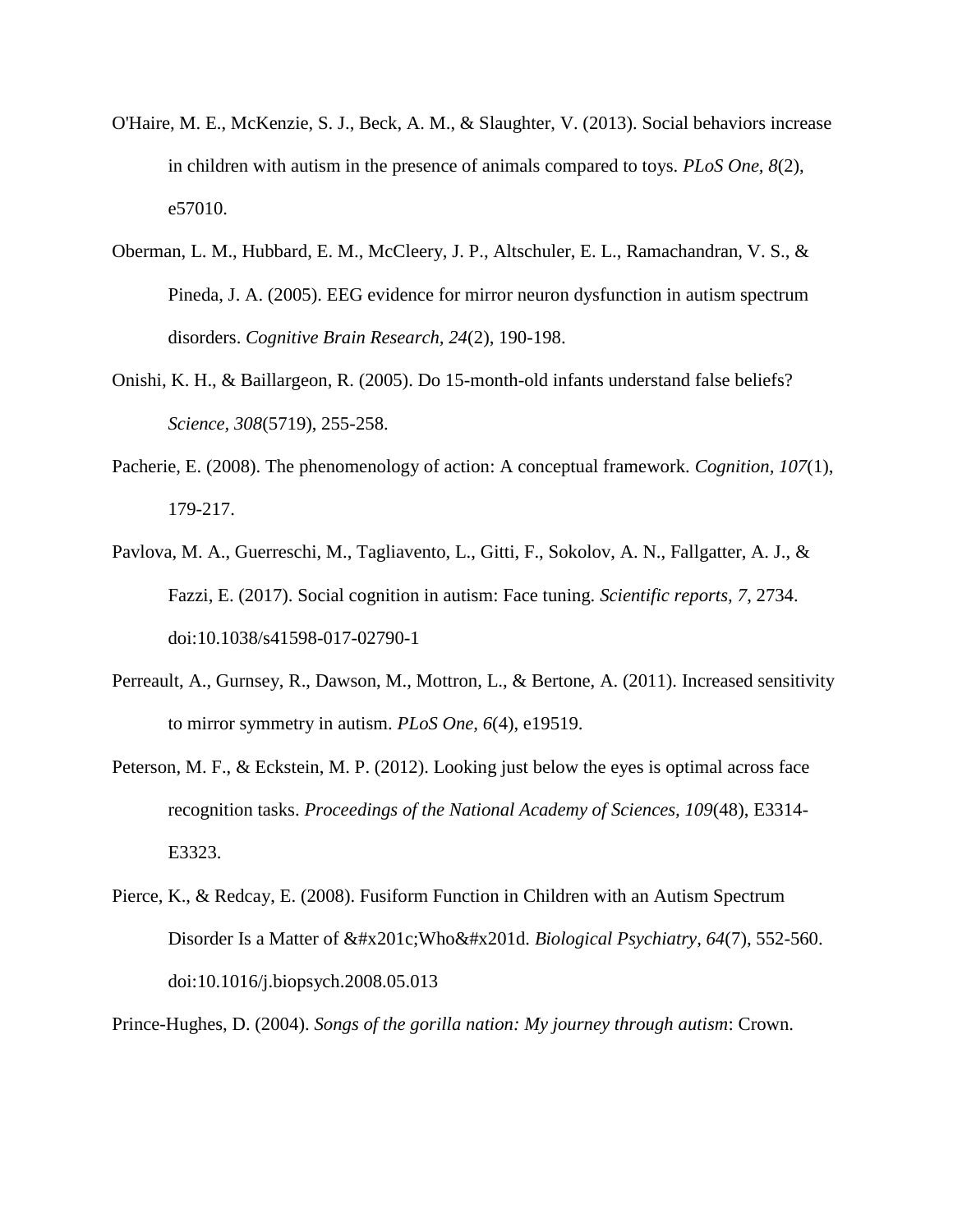- Prothmann, A., Ettricht, C., & Prothmann, S. (2009). Preference for, and responsiveness to, people, dogs and objects in children with autism. *Anthrozoös, 22*(2), 161-171. doi:10.2752/175303709X434185
- Rhodes, G., Brennan, S., & Carey, S. (1987). Identification and ratings of caricatures: Implications for mental representations of faces. *Cognitive Psychology, 19*(4), 473-497. doi[:https://doi.org/10.1016/0010-0285\(87\)90016-8](https://doi.org/10.1016/0010-0285(87)90016-8)
- Riby, D., & Hancock, P. J. B. (2009). Looking at movies and cartoons: Eye-tracking evidence from Williams syndrome and autism. *Journal of Intellectual Disability Research, 53*(2), 169-181. doi:10.1111/j.1365-2788.2008.01142.x
- Richler, J. J., Mack, M. L., Palmeri, T. J., & Gauthier, I. (2011). Inverted faces are (eventually) processed holistically. *Vision research, 51*(3), 333-342.
- Richler, J. J., Wong, Y. K., & Gauthier, I. (2011). Perceptual expertise as a shift from strategic interference to automatic holistic processing. *Current Directions in Psychological Science, 20*(2), 129-134.
- Rinck, M., & Becker, E. S. (2007). Approach and avoidance in fear of spiders. *Journal of Behavior Therapy and Experimental Psychiatry, 38*(2), 105-120.
- Rosset, D. B., Rondan, C., Da Fonseca, D., Santos, A., Assouline, B., & Deruelle, C. (2008). Typical emotion processing for cartoon but not for real faces in children with autistic spectrum disorders. *Journal of autism and developmental disorders, 38*(5), 919-925.
- Rosset, D. B., Santos, A., Da Fonseca, D., Poinso, F., O'Connor, K., & Deruelle, C. (2010). Do children perceive features of real and cartoon faces in the same way? Evidence from typical development and autism. *Journal of Clinical and Experimental Neuropsychology, 32*(2), 212-218. doi:10.1080/13803390902971123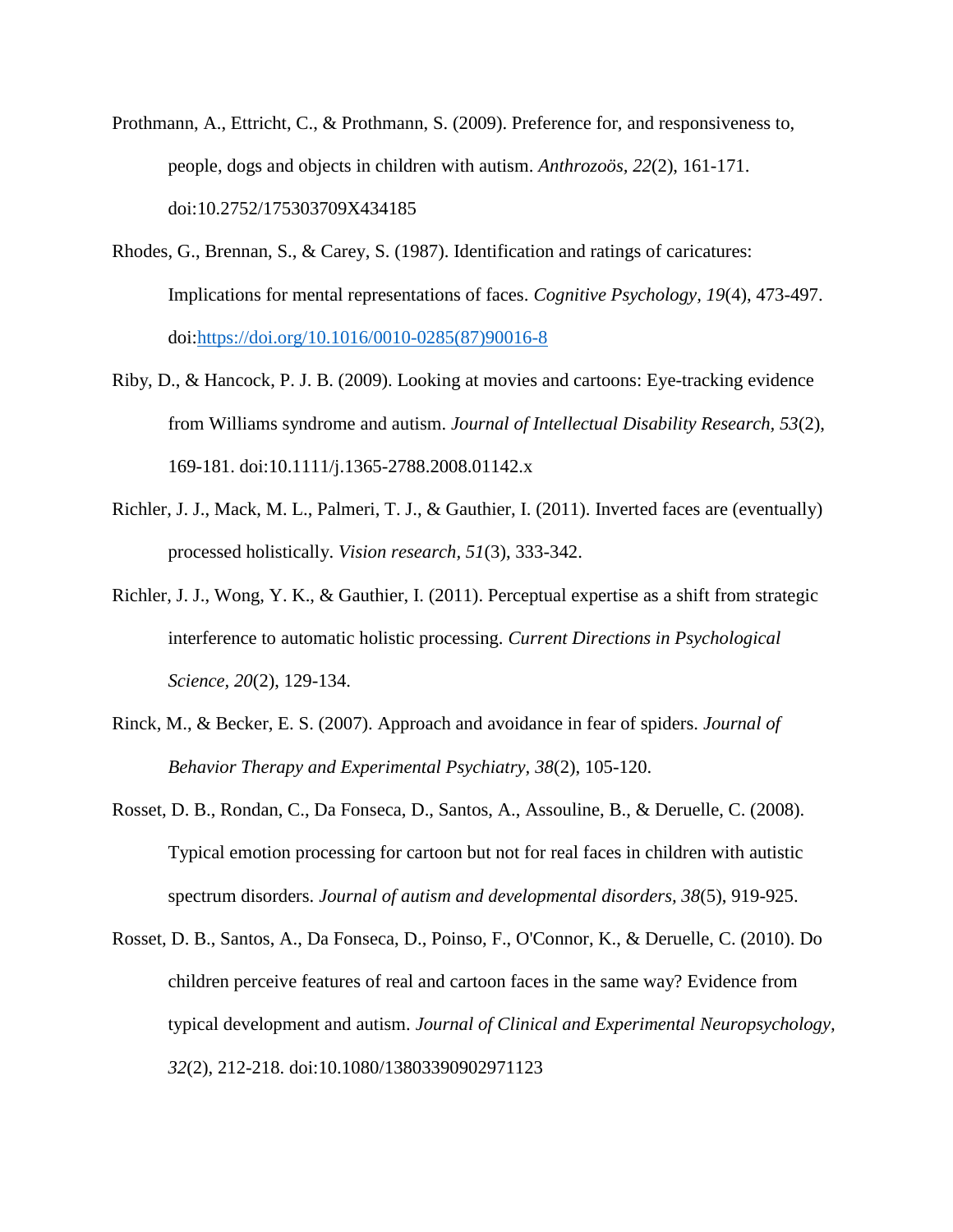- Rump, K. M., Giovannelli, J. L., Minshew, N. J., & Strauss, M. S. (2009). The development of emotion recognition in individuals with autism. *Child Development, 80*(5), 1434-1447.
- Runeson, S., & Frykholm, G. (1983). Kinematic specification of dynamics as an informational basis for person-and-action perception: Expectation, gender recognition, and deceptive intention. *Journal of Experimental Psychology: General, 112*(4), 585-615. doi:10.1037/0096-3445.112.4.585
- Rutherford, M., & Troje, N. F. (2012). IQ predicts biological motion perception in autism spectrum disorders. *Journal of autism and developmental disorders, 42*(4), 557-565.
- Saitovitch, A., Bargiacchi, A., Chabane, N., Phillipe, A., Brunelle, F., Boddaert, N., . . . Zilbovicius, M. (2013). Studying gaze abnormalities in autism: Which type of stimulus to use? *Open Journal of Psychiatry, 3*(02), 32.
- Sasson, N. J., Turner‐ Brown, L. M., Holtzclaw, T. N., Lam, K. S., & Bodfish, J. W. (2008). Children with autism demonstrate circumscribed attention during passive viewing of complex social and nonsocial picture arrays. *Autism Research, 1*(1), 31-42.
- Saygin, A. P., Chaminade, T., Ishiguro, H., Driver, J., & Frith, C. (2012). The thing that should not be: predictive coding and the uncanny valley in perceiving human and humanoid robot actions. *Social Cognitive and Affective Neuroscience, 7*(4), 413-422. doi:10.1093/scan/nsr025
- Scherf, K. S., Behrmann, M., Humphreys, K., & Luna, B. (2007). Visual category‐ selectivity for faces, places and objects emerges along different developmental trajectories. *Developmental Science, 10*(4).
- Schirmer, A., Seow, C. S., & Penney, T. B. (2013). Humans process dog and human facial affect in similar ways. *PLoS One, 8*(9), e74591.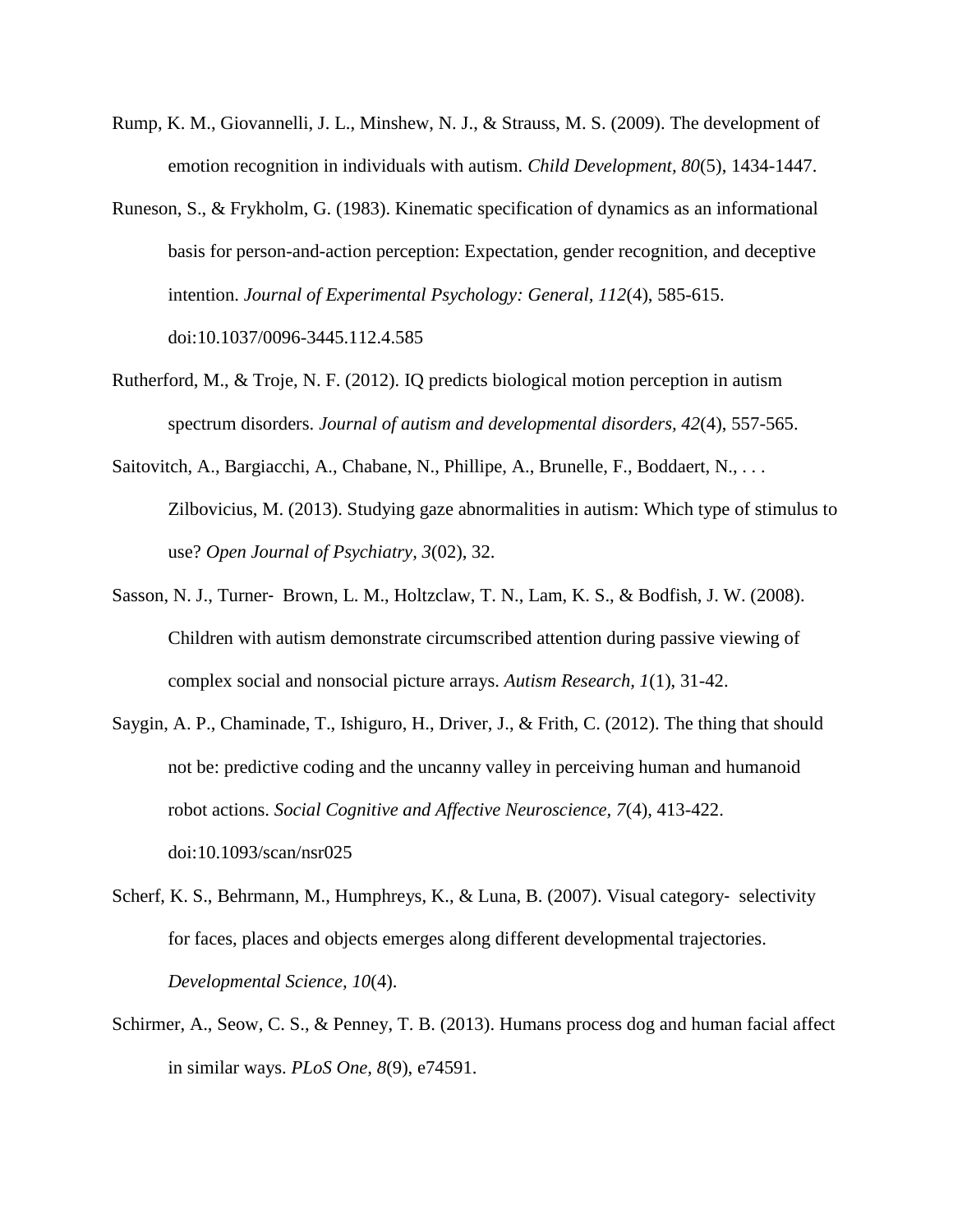- Schmitgen, M. M., Walter, H., Drost, S., Rückl, S., & Schnell, K. (2016). Stimulus-dependent amygdala involvement in affective theory of mind generation. *NeuroImage, 129*(Supplement C), 450-459. doi[:https://doi.org/10.1016/j.neuroimage.2016.01.029](https://doi.org/10.1016/j.neuroimage.2016.01.029)
- Schneider, D., Slaughter, V. P., Bayliss, A. P., & Dux, P. E. (2013). A temporally sustained implicit theory of mind deficit in autism spectrum disorders. *Cognition, 129*(2), 410-417. doi[:http://dx.doi.org/10.1016/j.cognition.2013.08.004](http://dx.doi.org/10.1016/j.cognition.2013.08.004)
- Schuwerk, T., Vuori, M., & Sodian, B. (2015). Implicit and explicit Theory of Mind reasoning in autism spectrum disorders: The impact of experience. *Autism, 19*(4), 459-468.
- Schyns, P. G., Bonnar, L., & Gosselin, F. (2002). Show me the features! Understanding recognition from the use of visual information. *Psychological science, 13*(5), 402-409.
- Senju, A., & Johnson, M. H. (2009). The eye contact effect: Mechanisms and development. *Trends in Cognitive Sciences, 13*(3), 127-134.

doi[:http://dx.doi.org/10.1016/j.tics.2008.11.009](http://dx.doi.org/10.1016/j.tics.2008.11.009)

- Senju, A., Kikuchi, Y., Hasegawa, T., Tojo, Y., & Osanai, H. (2008). Is anyone looking at me? Direct gaze detection in children with and without autism. *Brain and Cognition, 67*(2), 127-139.
- Shane, H., & Albert, P. (2008). Electronic Screen Media for Persons with Autism Spectrum Disorders: Results of a Survey. *Journal of Autism & Developmental Disorders, 38*(8), 1499-1508. doi:10.1007/s10803-007-0527-5
- Silva, C., Da Fonseca, D., Esteves, F., & Deruelle, C. (2015). Motivational approach and avoidance in autism spectrum disorder: A comparison between real photographs and cartoons. *Research in Autism Spectrum Disorders, 17*, 13-24. doi[:http://dx.doi.org/10.1016/j.rasd.2015.05.004](http://dx.doi.org/10.1016/j.rasd.2015.05.004)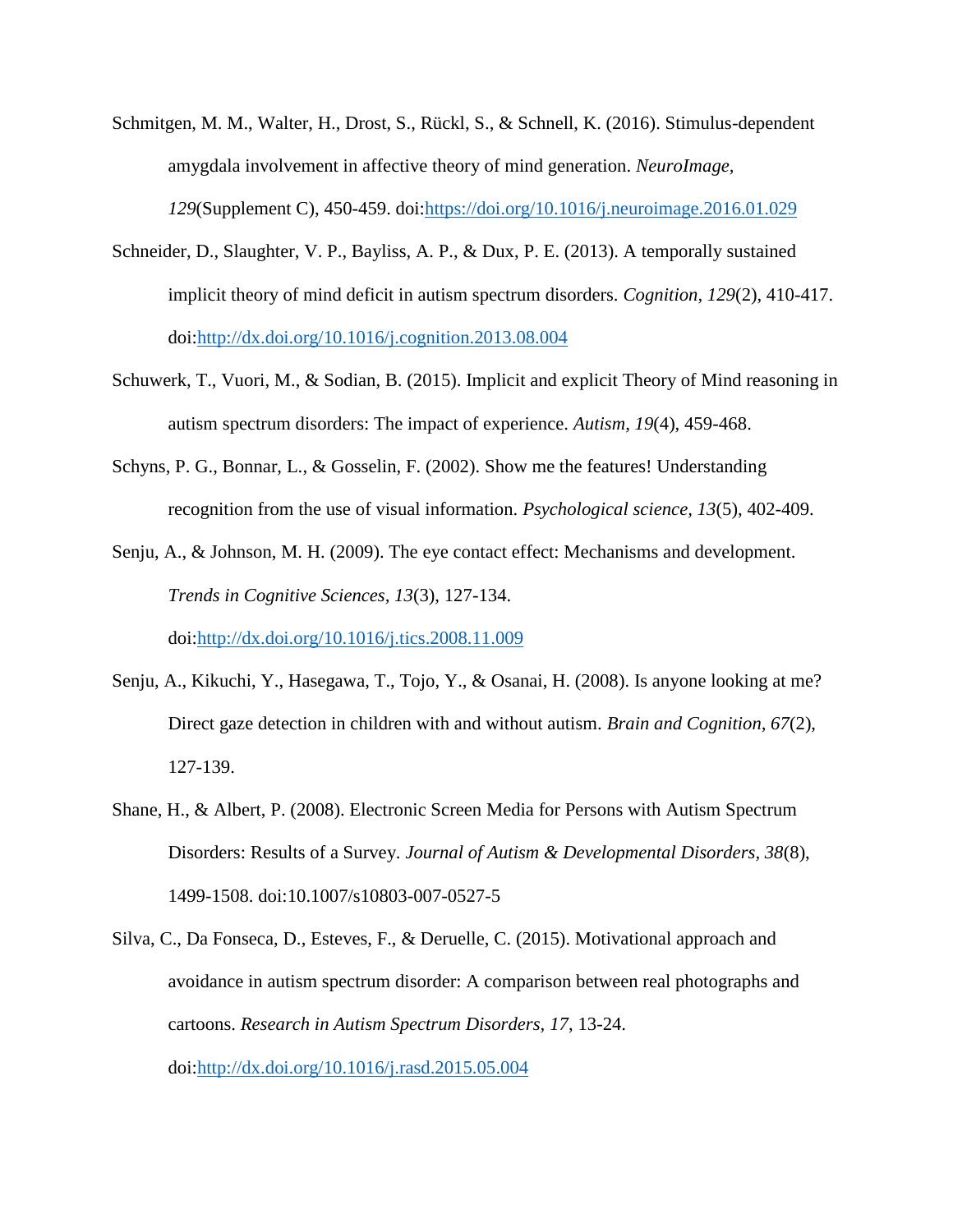- Simion, F., Regolin, L., & Bulf, H. (2008). A predisposition for biological motion in the newborn baby. *Proceedings of the National Academy of Sciences, 105*(2), 809-813.
- Sodian, B., & Kristen-Antonow, S. (2015). Declarative joint attention as a foundation of theory of mind. *Developmental Psychology, 51*(9), 1190-1200. doi:10.1037/dev0000039
- South, M., Ozonoff, S., & McMahon, W. M. (2005). Repetitive behavior profiles in Asperger syndrome and high-functioning autism. *Journal of autism and developmental disorders, 35*(2), 145-158.
- Spunt, R. P., Ellsworth, E., & Adolphs, R. (2017). The neural basis of understanding the expression of the emotions in man and animals. *Social Cognitive and Affective Neuroscience, 12*(1), 95-105. doi:10.1093/scan/nsw161
- Sugita, Y. (2008). Face perception in monkeys reared with no exposure to faces. *Proceedings of the National Academy of Sciences, 105*(1), 394-398.
- Tami, G., & Gallagher, A. (2009). Description of the behaviour of domestic dog (Canis familiaris) by experienced and inexperienced people. *Applied Animal Behaviour Science, 120*(3), 159-169. doi[:https://doi.org/10.1016/j.applanim.2009.06.009](https://doi.org/10.1016/j.applanim.2009.06.009)
- Tanaka, J. W., & Sung, A. (2016). The "eye avoidance" hypothesis of autism face processing. *Journal of autism and developmental disorders, 46*(5), 1538-1552. doi:10.1007/s10803- 013-1976-7
- Tang, J., Falkmer, M., Horlin, C., Tan, T., Vaz, S., & Falkmer, T. (2015). Face Recognition and Visual Search Strategies in Autism Spectrum Disorders: Amending and Extending a Recent Review by Weigelt et al. *PLoS One, 10*(8), e0134439. doi:10.1371/journal.pone.0134439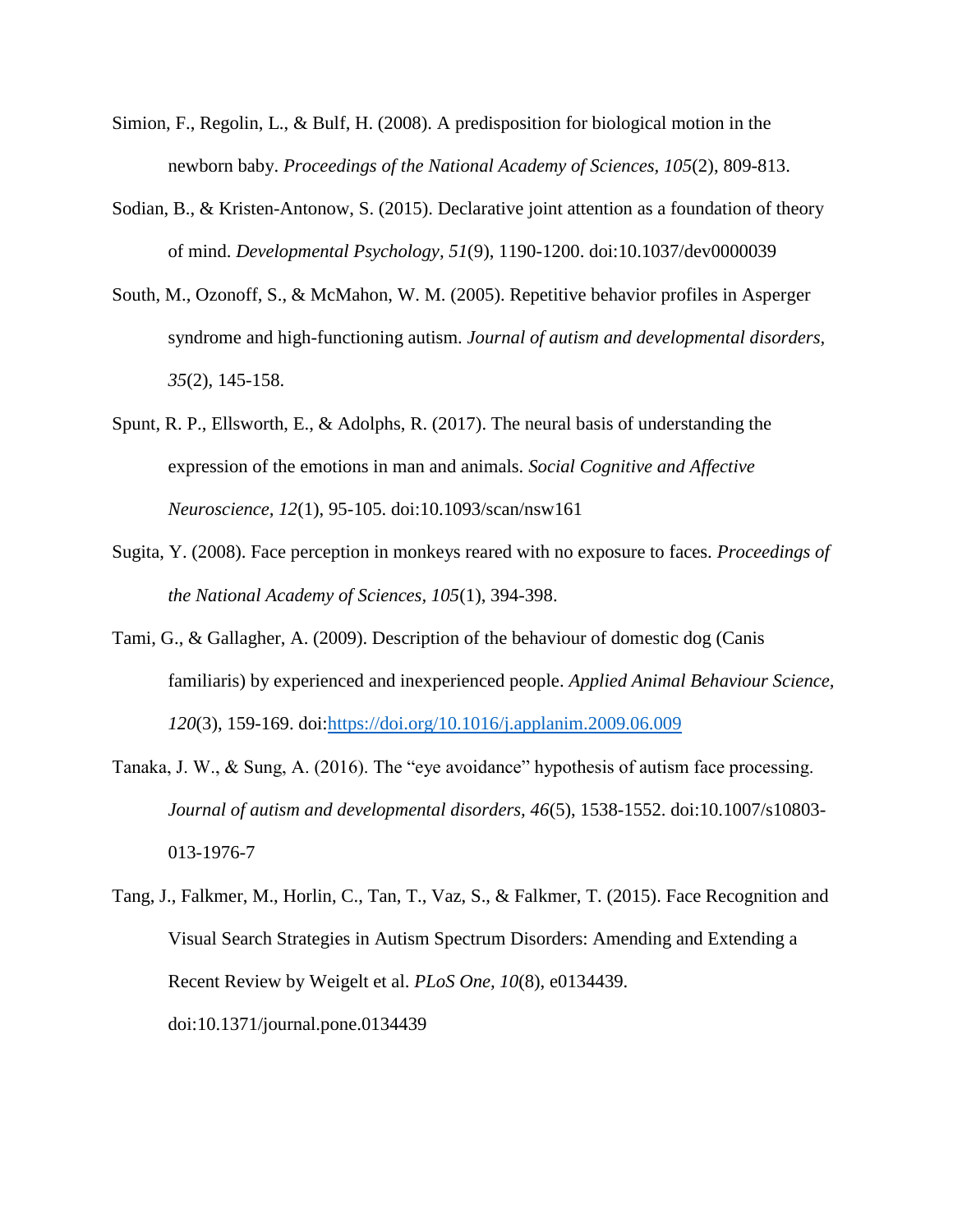- Tarr, M. J., & Gauthier, I. (2000). FFA: a flexible fusiform area for subordinate-level visual processing automatized by expertise. *Nat Neurosci, 3*(8), 764-769.
- Thomas, F., Johnston, O., & Thomas, F. (1995). *The illusion of life: Disney animation*: Hyperion New York.
- Thorup, E., Kleberg, J., & Falck-Ytter, T. (2017). Gaze Following in Children with Autism: Do High Interest Objects Boost Performance? Journal of Autism & Developmental Disorders, 47(3), 626-635. doi:10.1007/s10803-016-2955-6
- Turner-Brown, L. M., Lam, K. S., Holtzclaw, T. N., Dichter, G. S., & Bodfish, J. W. (2011). Phenomenology and measurement of circumscribed interests in autism spectrum disorders. *Autism, 15*(4), 437-456.
- Uddin, L. Q., Iacoboni, M., Lange, C., & Keenan, J. P. (2007). The self and social cognition: the role of cortical midline structures and mirror neurons. *Trends in Cognitive Sciences, 11*(4), 153-157.
- Unruh, K. E., Sasson, N. J., Shafer, R. L., Whitten, A., Miller, S. J., Turner-Brown, L., & Bodfish, J. W. (2016). Social Orienting and Attention Is Influenced by the Presence of Competing Nonsocial Information in Adolescents with Autism. *Frontiers in Neuroscience, 10*.
- Vickerstaff, S., Heriot, S., Wong, M., Lopes, A., & Dossetor, D. (2007). Intellectual ability, selfperceived social competence, and depressive symptomatology in children with highfunctioning autistic spectrum disorders. *Journal of autism and developmental disorders, 37*(9), 1647-1664.
- Vida, M. D., Maurer, D., Calder, A. J., Rhodes, G., Walsh, J. A., Pachai, M. V., & Rutherford, M. (2013). The influences of face inversion and facial expression on sensitivity to eye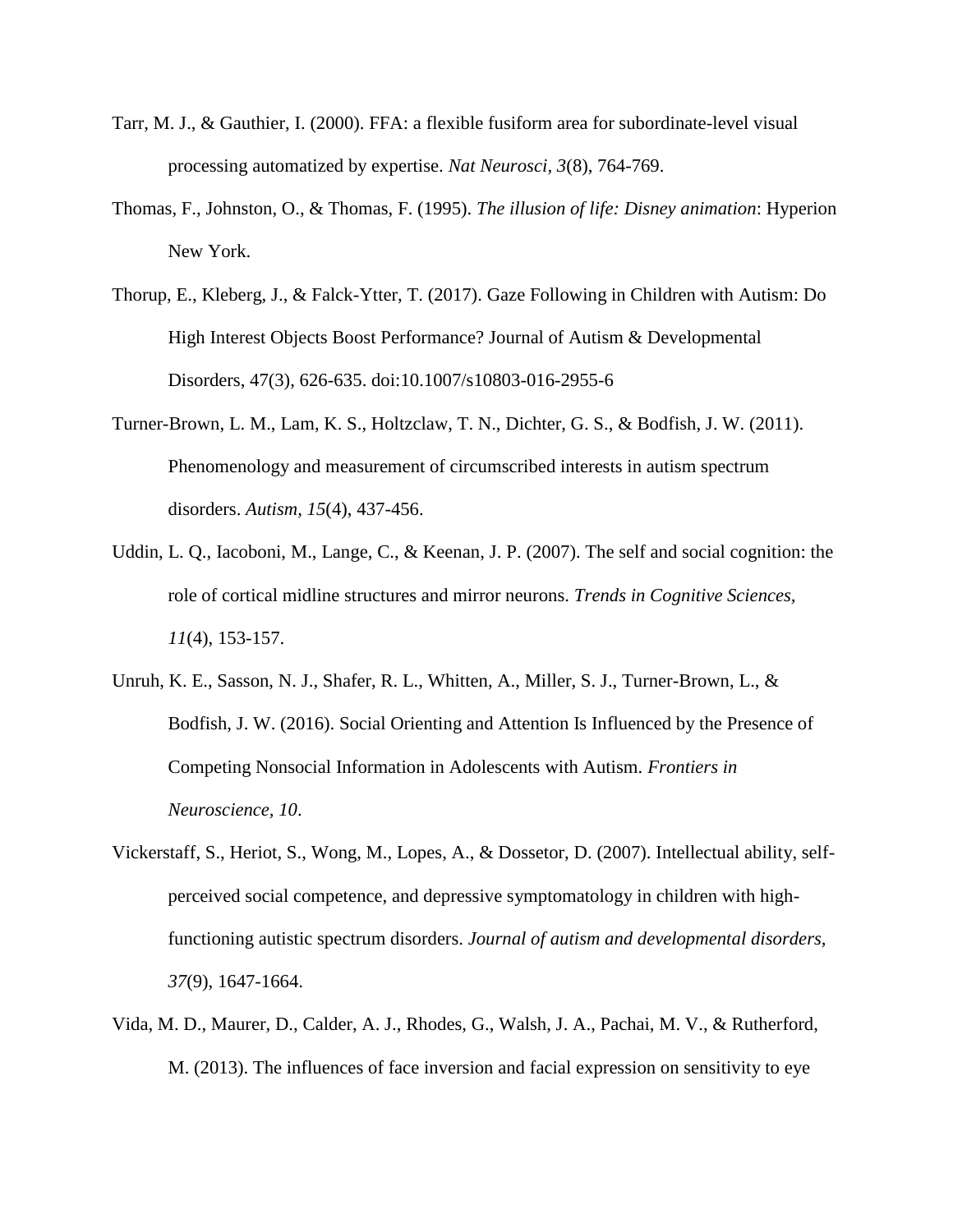contact in high-functioning adults with autism spectrum disorders. *Journal of autism and developmental disorders, 43*(11), 2536-2548.

Wang, L.-H., Chien, S. H.-L., Hu, S.-F., Chen, T.-Y., & Chen, H.-S. (2015). Children with autism spectrum disorders are less proficient in action identification and lacking a preference for upright point-light biological motion displays. *Research in Autism Spectrum Disorders, 11*(Supplement C), 63-76.

doi[:https://doi.org/10.1016/j.rasd.2014.12.004](https://doi.org/10.1016/j.rasd.2014.12.004)

- Wang, W. (2017). Smartphones as Social Actors? Social dispositional factors in assessing anthropomorphism. *Computers in Human Behavior, 68*, 334-344. doi[:https://doi.org/10.1016/j.chb.2016.11.022](https://doi.org/10.1016/j.chb.2016.11.022)
- Waytz, A., Cacioppo, J., & Epley, N. (2010). Who sees human? The stability and importance of individual differences in anthropomorphism. *Perspectives on Psychological Science, 5*(3), 219-232.
- Waytz, A., Morewedge, C. K., Epley, N., Monteleone, G., Gao, J.-H., & Cacioppo, J. T. (2010). Making sense by making sentient: Effectance motivation increases anthropomorphism. *Journal of personality and social psychology, 99*(3), 410-435. doi:10.1037/a0020240
- Welsh, T. N., McDougall, L., & Paulson, S. (2014). The personification of animals: Coding of human and nonhuman body parts based on posture and function. *Cognition, 132*(3), 398- 415. doi[:https://doi.org/10.1016/j.cognition.2014.05.003](https://doi.org/10.1016/j.cognition.2014.05.003)
- Weng, S.-J., Wiggins, J. L., Peltier, S. J., Carrasco, M., Risi, S., Lord, C., & Monk, C. S. (2010). Alterations of resting state functional connectivity in the default network in adolescents with autism spectrum disorders. *Brain Research, 1313*, 202-214.